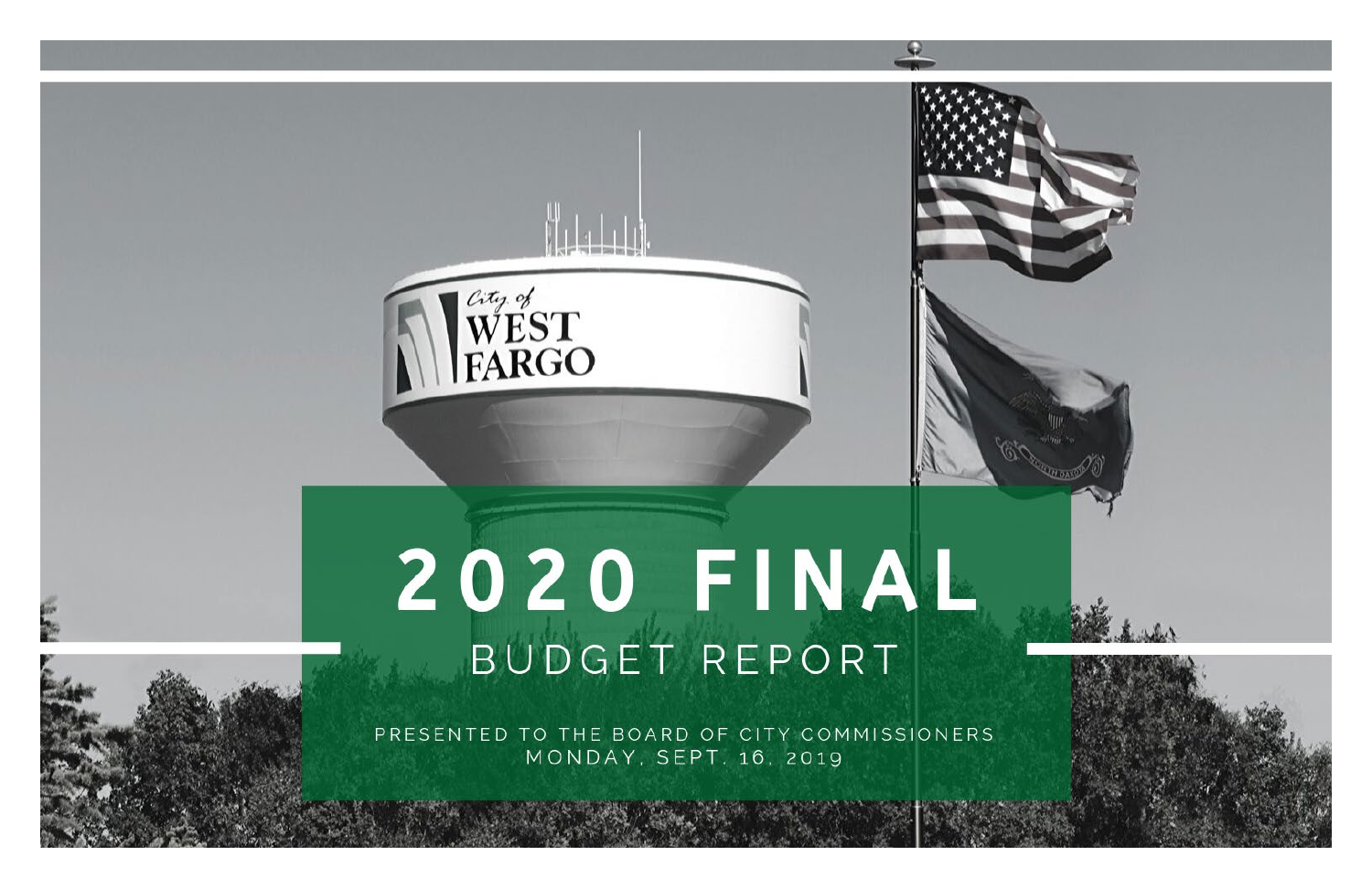## City of West Fargo 2020 Preliminary Budget

Page 2 of 36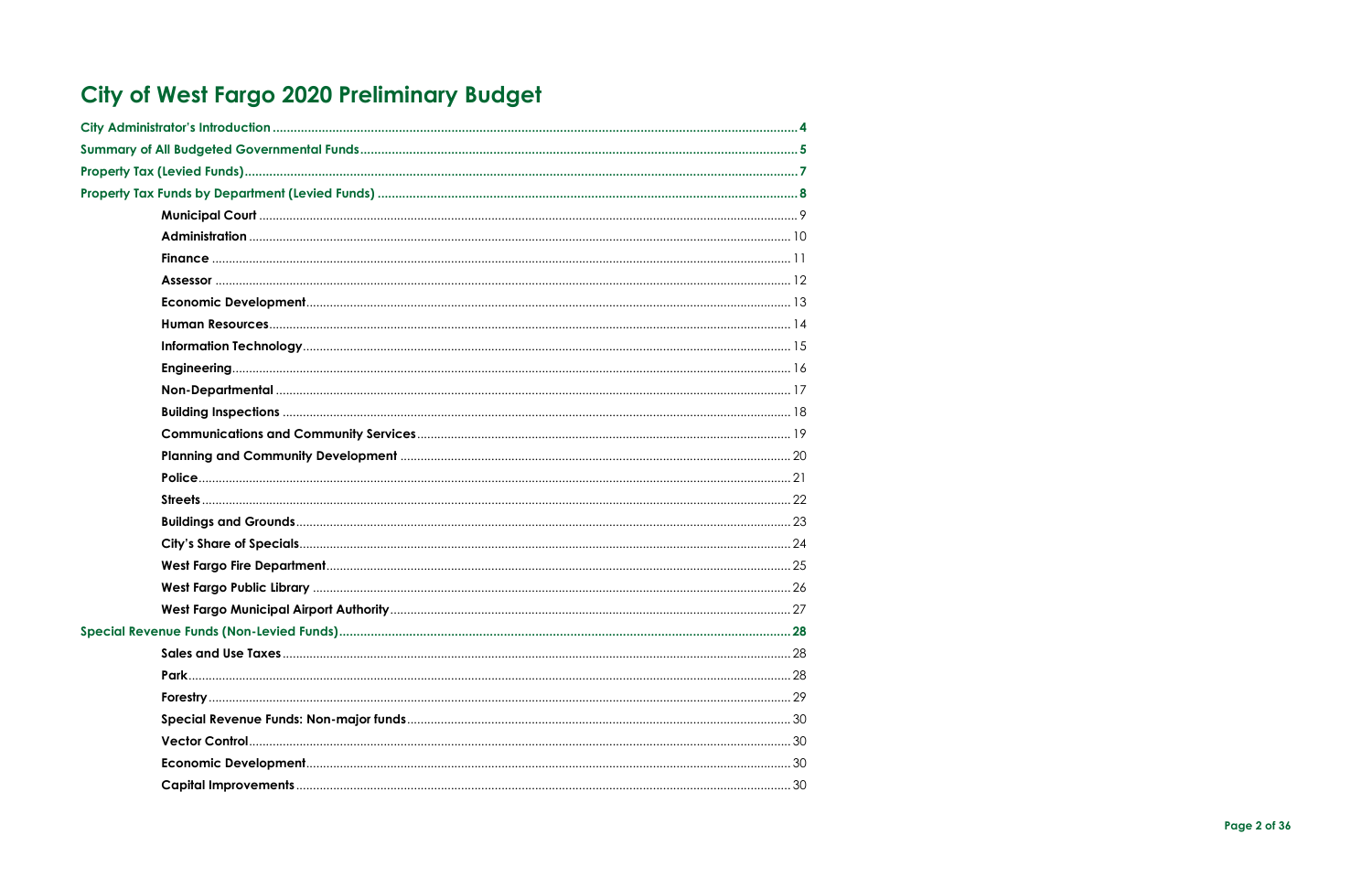Page 3 of 36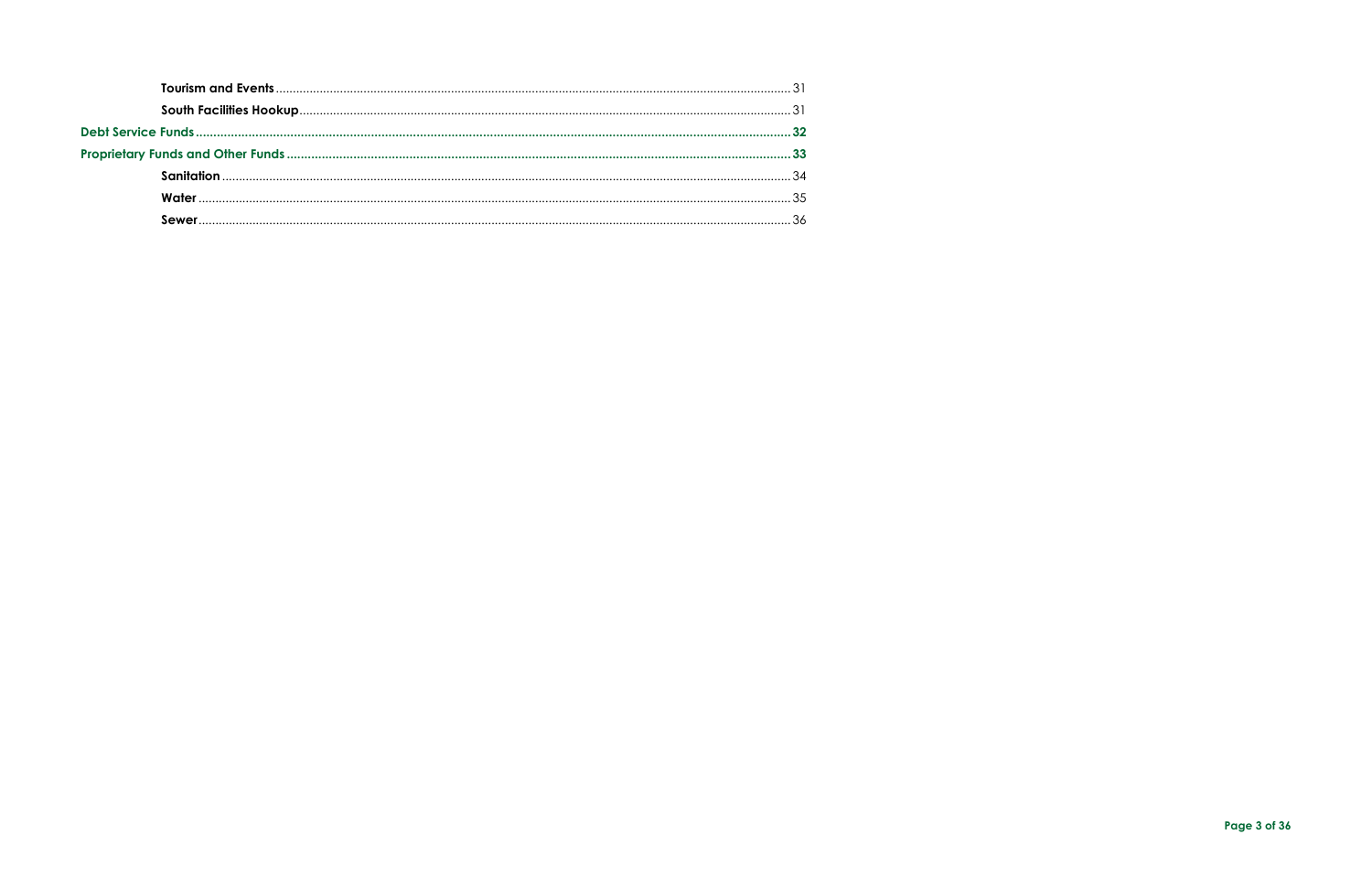## <span id="page-3-0"></span>**City Administrator's Introduction**

This budget represents the work of all departments' directive to accomplish the strategic goals of the City of West Fargo. For the 2020 fiscal year, the City of West Fargo's proposed budget outlines \$91,074,511 in expenses and transfers and \$91,251,792 in revenues and transfers.

Key factors in the 2020 budget:

- Population of the City of West Fargo estimated to increase from 35,598 in 2017 to 37,874 in 2018, and is estimated to rise at the same rate through 2020
- Residential building permits tracking at a pace in 2019 consistent with 2018.
- Commercial building permits tracking at a faster rate in 2019 than 2018.
- Increased request from public for more comprehensive services and information
- West Fargo Fire Department becoming an official City of West Fargo department in 2020
- Returning funding to the West Fargo Public Library

All functions and service areas of the City of West Fargo's government are covered with the requested property tax revenue fund of \$13,531,887, with the exception of water, sewer and sanitation, which are covered by user fees and other special funds. To achieve this funding, the City of West Fargo's mill levy, which is the factor multiplied against the true and full value of a property, is being raised from 73.22 mills to 77.95 mills. According to Cass County, the value of the mill has also increased from \$165,740 in 2019 to \$173,590 in 2020. In dollars, this increase equals an additional \$21.29 for every \$100,000 in property value over 2019 property taxes.

Other political subdivisions that collect property taxes within the City of West Fargo include Cass County, State Medical, County Soil Conservation, West Fargo Park District, West Fargo Public Schools and the Southeast Water Resource District.

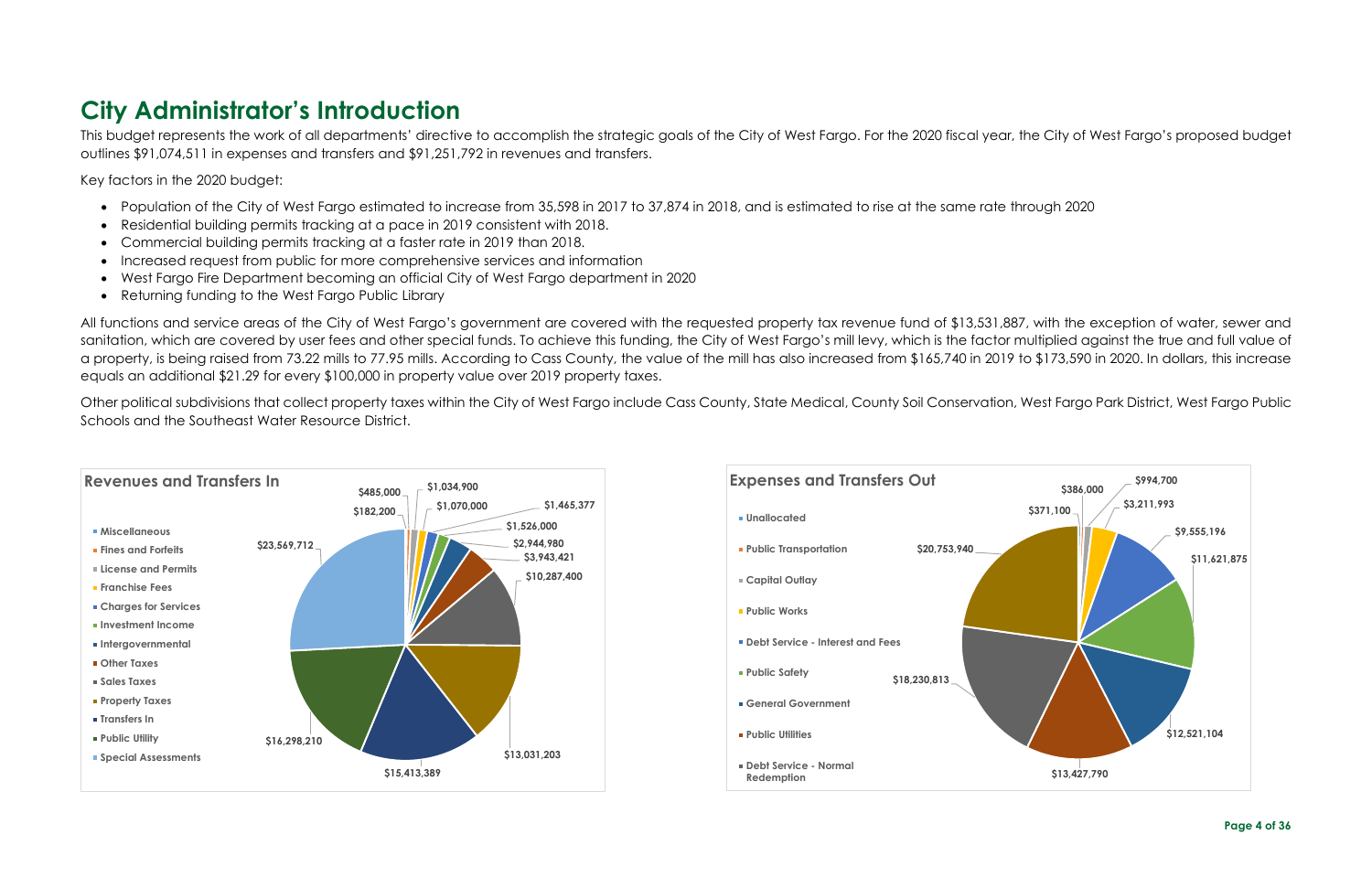## <span id="page-4-1"></span><span id="page-4-0"></span>**Summary of All Budgeted Governmental Funds**

The City of West Fargo's revenues to cover the expenses of providing services to residents and businesses of West Fargo are collected from multiple sources, including property taxes, sales taxes, special assessments, state and federal funding, public utilities and licenses and permits. For the 2020 fiscal year, the City of West Fargo preliminary budget outlines \$91,251,792 in revenues and \$91,074,511 in expenses. This creates an estimated surplus of \$177,281.

In the following pages, additional details about the revenues and expenses that have been budgeted for the 2020 fiscal year are provided.

| <b>FISCAL YEAR 2020</b>          |                     | <b>Governmental Funds</b> |                          |                      | <b>Proprietary Funds</b>   | <b>Agency</b> | <b>Consolidated Totals</b> |
|----------------------------------|---------------------|---------------------------|--------------------------|----------------------|----------------------------|---------------|----------------------------|
|                                  | <b>General Fund</b> | <b>Debt Service</b>       | <b>Special Revenue</b>   | <b>Water Utility</b> | <b>Non-Major Utilities</b> | Park          |                            |
| <b>Revenues</b>                  |                     |                           |                          |                      |                            |               |                            |
| <b>Property Taxes</b>            | \$9,014,017         |                           | \$4,017,186              |                      |                            |               | \$13,031,2031              |
| <b>Sales Taxes</b>               |                     |                           | \$10,287,400             |                      |                            |               | \$10,287,400               |
| <b>Other Taxes</b>               |                     | \$2,001,993               | \$1,941,428              |                      |                            |               | \$3,943,421                |
| Special Assessments              | \$225,000           | \$22,943,612              | \$30,000                 |                      |                            | \$371,100     | \$23,569,712               |
| <b>Franchise Fees</b>            | \$1,070,000         |                           |                          |                      |                            |               | \$1,070,000                |
| License and Permits              | \$1,034,900         |                           |                          |                      |                            |               | \$1,034,900                |
| Intergovernmental                | \$2,140,000         |                           | \$804,980                |                      |                            |               | \$2,944,980                |
| <b>Charges for Services</b>      | \$883,997           |                           | \$581,380                |                      |                            |               | \$1,465,377                |
| Fines and Forfeits               | \$485,000           |                           |                          |                      |                            |               | \$485,000                  |
| Investment Income                | \$1,358,700         |                           | \$167,300                |                      |                            |               | \$1,526,000                |
| Miscellaneous                    | \$20,000            |                           | \$162,200                |                      |                            |               | \$182,200                  |
| Transfers In                     | \$3,955,989         | \$960,000                 | \$10,497,400             |                      |                            |               | \$15,413,389               |
| Public Utility                   |                     |                           |                          | \$8,442,000          | \$7,856,210                |               | \$16,298,210               |
| Revenues Total:                  | \$20,187,603        | \$25,905,605              | \$28,489,274             | \$8,442,000          | \$7,856,210                | \$371,100     | \$91,251,792               |
| <b>Expenses</b>                  |                     |                           |                          |                      |                            |               |                            |
| <b>General Government</b>        | \$6,946,852         |                           | \$5,574,252              |                      |                            |               | \$12,521,104               |
| <b>Public Safety</b>             | \$8,949,652         |                           | \$2,672,223              |                      |                            |               | \$11,621,875               |
| Public Works                     | \$3,211,993         |                           |                          |                      |                            |               | \$3,211,993                |
| Public Transportation            | \$386,000           |                           |                          |                      |                            |               | \$386,000                  |
| Unallocated                      |                     |                           |                          |                      |                            | \$371,100     | \$371,100                  |
| <b>Public Utilities</b>          |                     |                           |                          | \$7,614,057          | \$5,813,733                |               | \$13,427,790               |
| Capital Outlay                   | \$187,200           |                           | \$505,000                | \$59,500             | \$243,000                  |               | \$994,700                  |
| Debt Service - Normal Redemption |                     | \$17,540,813              |                          |                      | \$690,000                  |               | \$18,230,813               |
| Debt Service - Interest and Fees |                     | \$8,972,718               |                          |                      | \$582,478                  |               | \$9,555,196                |
| Transfers Out                    | \$236,815           |                           | \$20,220,421             | \$184,734            | \$111,970                  |               | \$20,753,940               |
| <b>Expenses Total:</b>           | \$19,918,512        | \$26,513,531              | $\overline{$}28,971,896$ | \$7,858,291          | \$7,441,181                | \$371,100     | \$91,074,511               |
| Surplus (Deficit)                | \$269,091           | \$ (607, 926)             | \$ (482,622)             | \$583,709            | \$415,029                  |               | \$177,281                  |
| Fund/Equity Balance - Beginning  | \$30,079,304        | \$38,929,503              | \$21,008,863             | \$6,927,806          | \$2,669,872                | \$40,898      | \$99,656,246               |
| Fund/Equity Balance - Ending     | \$30,348,395        | \$38,321,577              | \$20,526,241             | \$7,511,515          | \$3,084,901                | \$40,898      | \$99,833,527               |

<sup>1</sup> This figures reflects the property tax fund total with a 3.71% discount for early payment.

**Table 1. Summary of All Budgeted Funds**

l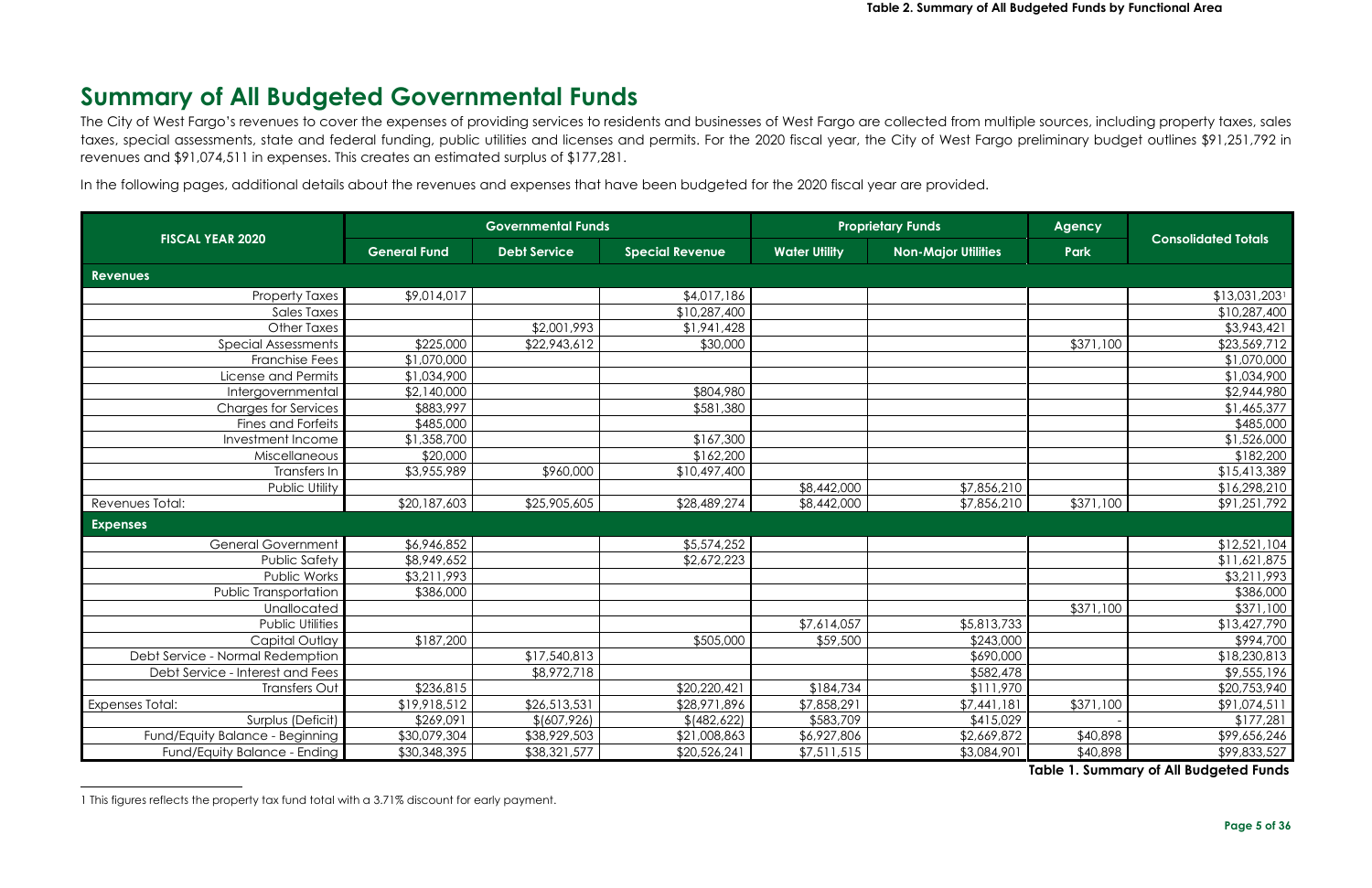**Page 6 of 36**

|                                         |                | 2018 Actual |      | 2019 Budget |            | 2019 Projected |              | 2020 Budget | <b>Change</b> |                                    |   | 2018 Actual |              | 2019 Budget  |               | 2019 Projected |              | 2020 Budget  | <b>Change</b> |
|-----------------------------------------|----------------|-------------|------|-------------|------------|----------------|--------------|-------------|---------------|------------------------------------|---|-------------|--------------|--------------|---------------|----------------|--------------|--------------|---------------|
| <b>General Levied Funds</b>             |                |             |      |             |            |                |              |             |               | <b>Special Revenue Funds</b>       |   |             |              |              |               |                |              |              |               |
| • Court                                 | $\mathcal{L}$  | 543,017     |      | 499,400     |            | 542,000        |              | 668,974     | 34%           | Sales Tax                          |   | 16,525,538  |              | 10,000,000   |               | 10,000,000     |              | 10,287,400   | $3\%$         |
| • Administration                        | $\mathcal{L}$  | 231,396     |      | 246,400     |            | 275,400        |              | 317,216     | 29%           | $\bullet$ Park                     |   | 733,904     |              | 680,000      |               | 800,000        |              | 804,980      | 18%           |
| • Finance                               |                | 376,425     |      | 355,060     |            | 429,100        |              | 468,451     | 32%           | • Gaming Funds                     |   |             |              | 60,000       |               | 60,000         |              | 12,000       | $-80\%$       |
| • Assessor                              | . የ            | 468,120     |      | 498,200     |            | 508,400        |              | 542,455     | $9\%$         | · Municipal Highway Fund           |   | ,652,788    |              | ,600,000     |               | ,650,000       |              | ,731,428     | $8\%$         |
| • Economic Development                  |                | 219,697     |      | 229,800     |            | 222,700        |              | 231,043     | 1%            | • Tourism and Events               |   | 14,334      |              | 32,500       |               | 32,500         |              | 32,750       | 1%            |
| • Human Resources                       |                | 182,613     |      | 220,750     |            | 229,250        |              | 315,335     | 43%           | • FM Convention Visitor's Bureau   |   | 241,638     |              | 210,000      |               | 210,000        |              | 210,000      | 0%            |
| • Information Technology                | $\mathcal{L}$  | 617,084     |      | 558,400     |            | 696,307        |              | 597,528     | 7%            | • Vector Control                   |   | 115,454     |              | 100,000      |               | 100,000        |              | 100,000      | 0%            |
| • Engineering                           | $\mathcal{L}$  |             |      | 357,820     |            | 393,270        |              | 487,699     | 36%           | • Forestry                         |   | 243,661     |              | 343,974      |               | 326,614        |              | 368,067      | 7%            |
| • Non-Departmental                      | ና              | ,596,920    |      | ,398,893    |            | ,583,686       |              | ,298,005    | $-7%$         | • City Utility                     |   | 120,144     |              | 150,000      |               | 150,000        |              | 130,000      | $-13%$        |
| • Building Inspections                  |                | 960,363     |      | 960,000     |            | 960,000        |              | ,000,000    | $4\%$         | • Night to Unite                   |   | 3,570       |              | 5,500        |               | 5,500          |              | 5,200        | $-5%$         |
| • Communications                        | $\mathfrak{F}$ |             |      |             |            |                |              | 383,005     |               | • West Fest                        |   | 27,444      |              | 27,000       |               | 27,000         |              | 26,500       | $-2\%$        |
| • Planning                              | ና              | 520,412     |      | 677,715     |            | 682,585        |              | 899,141     | 33%           | • Cruise Night                     |   | 15,315      |              | 14,000       |               | 14,000         |              | 14,000       | $0\%$         |
| • Police Department                     |                | 7,181,200   |      | 7,686,870   |            | 8,032,705      |              | 9,060,852   | 18%           | • Asset Forfeitures                |   | 16,096      |              | 50,000       |               | 50,000         |              | 30,000       | $-40\%$       |
| • Streets                               |                | 2,399,356   |      | 2,937,907   |            | 2,937,907      |              | 2,799,829   | $-5%$         | • Economic Development             |   | ,197,512    |              | 2,060,500    |               | 2,060,500      |              | 2,459,053    | 19%           |
| • Buildings and Grounds                 |                | 331,976     |      | 388,762     |            | 387,360        |              | 412,164     | $6\%$         | • Capital Improvements             |   | ,432,625    |              | 7,620,000    |               | 7,620,000      |              | 7,960,550    | $4\%$         |
| • Transfers Out                         | ና              | 12,000      |      | 12,000      |            | 12,000         |              |             | $-100%$       | • South Facilities Hookup          |   |             |              | 50,000       |               | 50,000         |              | 50,000       | 0%            |
| • Reserve                               |                | 123,564     |      | 100,000     |            | 100,000        |              | 436,815     | 337%          |                                    |   |             |              |              |               |                |              |              |               |
| <b>Total General Levied Funds</b>       |                | 15,764,143  | -S   | 17,127,977  |            | 17,992,670     |              | 19,918,512  | $16\%$        | <b>Total Special Revenue Funds</b> |   | 22,340,023  |              | 23,003,474   |               | 23,156,114     |              | 24, 221, 928 | $5\%$         |
|                                         |                |             |      |             |            |                |              |             |               |                                    |   |             |              |              |               |                |              |              |               |
| <b>Other Levied Special Funds</b>       |                |             |      |             |            |                |              |             |               | <b>Debt Service</b>                |   |             |              |              |               |                |              |              |               |
| • City's Share of Specials              | $\mathcal{S}$  | 127,457     |      | 130,000     |            | 192,000        |              | 188,907     | 45%           | • Debt Service                     |   | 44,376,455  |              | 25,801,195   |               | 25,801,195     |              | 26,513,531   | $3\%$         |
| • Fire Department                       | $\mathcal{L}$  | 153,074     |      | 2,208,405   |            | 2,500,405      |              | 2,744,223   | 24%           |                                    |   |             |              |              |               |                |              |              |               |
| • Library                               |                | ,130,113    |      | ,382,644    |            | ,381,478       |              | ,440,688    | $4\%$         | <b>Proprietary Funds</b>           |   |             |              |              |               |                |              |              |               |
| • Airport Authority                     |                | 115,970     |      | 205,000     |            | 204,850        |              | 176,150     | $-14%$        | • Health and Sanitation            |   | 3,343,855   |              | 3,462,750    |               | 3,691,100      |              | 4,052,278    | 17%           |
| <b>Total Other Levied Special Funds</b> |                | 1,526,614   | -S   | 3,926,049   |            | 4,278,733      | -S           | 4,549,968   | 16%           | • Water                            |   | 9,005,898   |              | 7,604,007    |               | 7,329,212      |              | 7,858,291    | $3\%$         |
|                                         |                |             |      |             |            |                |              |             |               | • Sewer                            |   | 681,877     |              | 3,203,894    | $\mathcal{S}$ | 1,511,937      |              | 3,388,903    | $6\%$         |
| <b>Total Levied Funds</b>               |                | 17,290,757  | -S   | 21,054,026  |            | 22,271,403     | S.           | 24,468,480  | 16%           | <b>Total Proprietary Funds</b>     |   | 13,031,630  |              | 14,270,651   |               | 12,532,249     |              | 15,299,472   | 7%            |
|                                         |                |             |      |             |            |                |              |             |               |                                    |   |             |              |              |               |                |              |              |               |
| <b>Tree Planting</b>                    |                |             |      |             |            |                |              |             |               | <b>WF Park District Districts</b>  |   |             |              |              |               |                |              |              |               |
| • Tree Planting                         | $\mathsf{S}$   | 32,854      | - \$ | 40,000      | $\vert$ \$ | 40,000         | $\mathsf{S}$ | 200,000     | 400%          | • WF Park District Districts       |   | 425,646     |              | $\sim$       |               | 399,129        | - \$         | 371,100      |               |
|                                         |                |             |      |             |            |                |              |             |               | <b>Total All Funds</b>             | S | 97,497,365  | $\mathsf{S}$ | 84, 169, 346 | $\mathsf{S}$  | 84,200,090     | $\mathsf{S}$ | 91,074,511   | 8%            |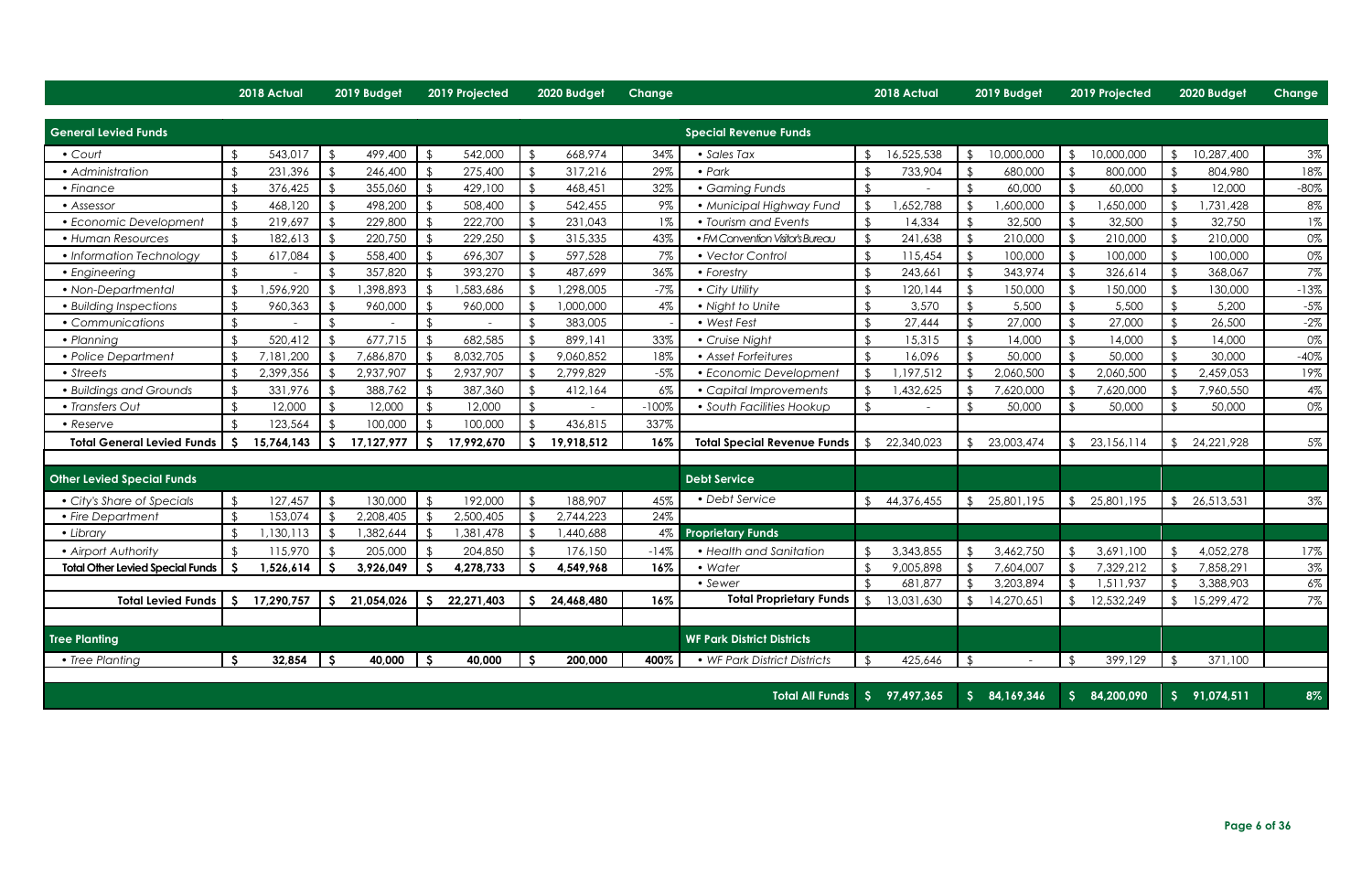## <span id="page-6-0"></span>**Property Tax (Levied Funds)**

When the West Fargo City Commission approved the 2020 preliminary budget Monday, Aug. 5, 2019, it included approving a property tax revenue fund of \$13,531,887. This represents 14% of the revenues the City of West Fargo expects to collect in 2020 and will be distributed to the following services:

To achieve this funding, the City of West Fargo's mill levy, which is the factor multiplied against the taxable value of a property, is being raised from 73.22 mills to 77.95 mills. The value of the mill has also increased from \$165,740 in 2019 to \$173,590 in 2020.

- True and full value: Market value of the property set by the City Assessor
- Taxable value: True and full value reduced by multiple factors
	- o \$150,000 true and full value x 50% assessment factor = \$75,000 assessed value
	- o \$75,000 assessed value x 9% residential factor = \$6,750 taxable value
- Total mill levy: Factor taken times taxable value of the property
- Example (using proposed 77.95 mill levy):  $$6,750 \times 0.07795 = $526.16$

| <b>Functional Area</b>                 |       | 2019            | 2020  |              | <b>Change from Prior Year</b> |             |  |
|----------------------------------------|-------|-----------------|-------|--------------|-------------------------------|-------------|--|
|                                        | Mill  | <b>Total \$</b> | Mill  | Total \$     | Mill                          | Total \$    |  |
| General Fund                           | 54.07 | \$8,961,601     | 53.92 | \$9,360,350  | (0.15)                        | \$398,749   |  |
| Share of Specials                      | 0.79  | \$130,935       | 1.13  | \$196,165    | 0.34                          | \$65,230    |  |
| West Fargo Fire Department             | 11.94 | \$1,978,944     | 15.50 | \$2,690,754  | 3.56                          | \$711,810   |  |
| West Fargo Public Library              | 5.49  | \$909,916       | 6.47  | \$1,123,173  | 0.98                          | \$213,257   |  |
| West Fargo Municipal Airport Authority | 0.93  | \$154,139       | 0.93  | \$161,445    |                               | \$7,306     |  |
| Total:                                 | 73.22 | \$12,135,535    | 77.95 | \$13,531,887 | 4.73                          | \$1,396,352 |  |

A detailed budget for functional areas, departments and services can be found in the Property Tax Funds by Department (Levied Funds) section of the budget.

#### **Calculating property taxes with property values and mill levies:**

| <b>Functional Area</b>                 | 2020 Budget  |
|----------------------------------------|--------------|
| General Fund                           | \$9,360,350  |
| Share of Specials                      | \$196,165    |
| West Fargo Fire Department             | \$2,690,754  |
| West Fargo Public Library              | \$1,123,173  |
| West Fargo Municipal Airport Authority | \$161,445    |
| Total:                                 | \$13,531,887 |

**Table 1. Summary of Property Tax Distribution**

**Table 3. Mill Levy 2019 vs 2020 Comparison**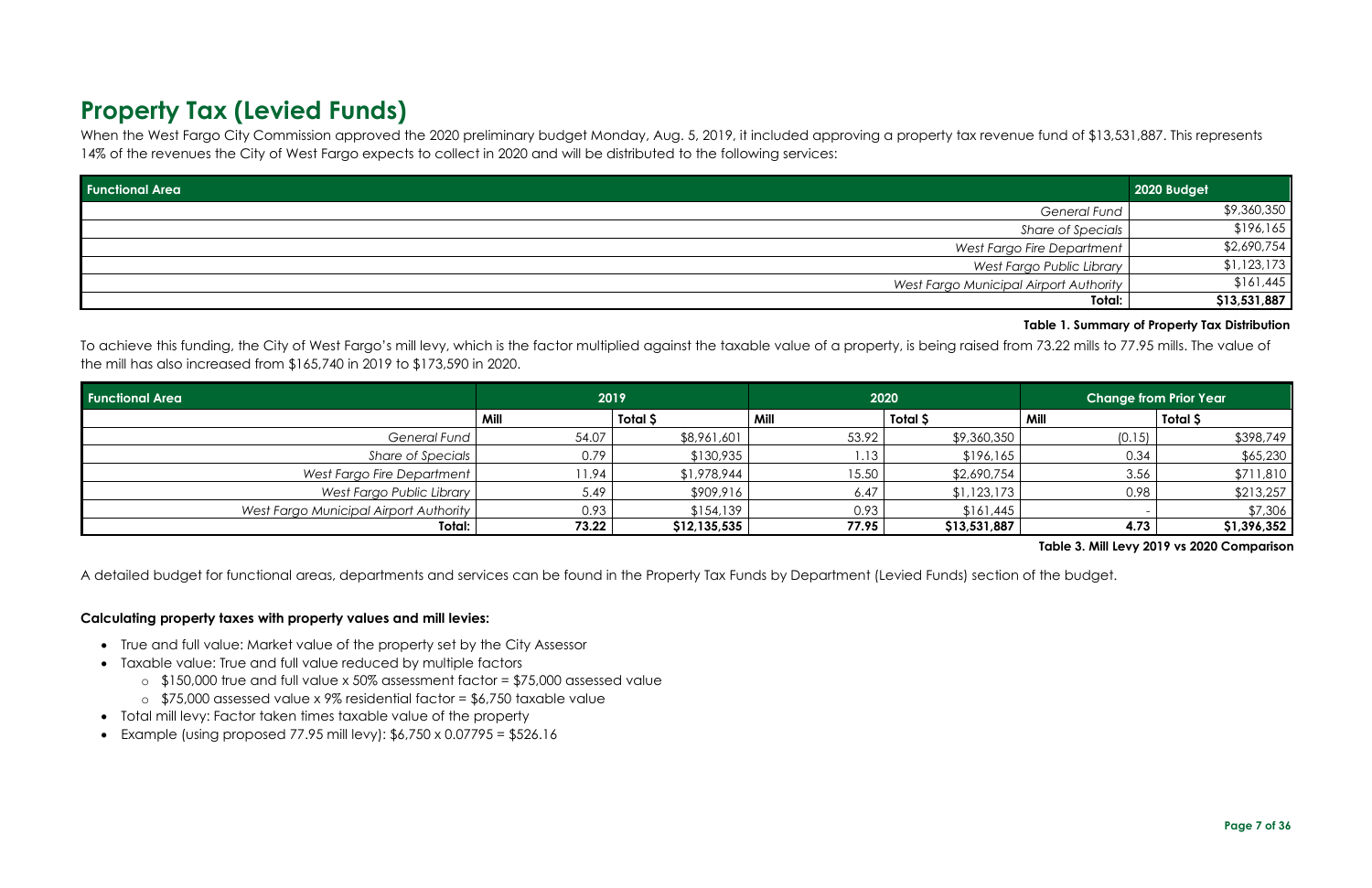## <span id="page-7-0"></span>**Property Tax Funds by Department (Levied Funds)**

As previously mentioned, all functions and service areas of the City of West Fargo's government are covered with the requested property tax revenue fund of \$13,531,887 and fees, with the exception of water, sewer and sanitation, which are covered by user fees and other special funds.

Note: The City of West Fargo approved a new compensation plan at the end of 2018 that adjusted salaries to remain competitive with the employment market. The adjusted salaries are not reflected in the 2019 budgeted numbers, as this change occurred after the final 2019 budget was approved. Salary increases that may seem significant in certain departments is likely a reflection of the compensation plan salary adjustments, a cost-of-living increase that was provided to all employees and additional staff approved for the department.

|                                         | 2018 Actual     | 2019 Budget     | 2019 Projected | 2020 Budget  | <b>Change</b> |
|-----------------------------------------|-----------------|-----------------|----------------|--------------|---------------|
| <b>General Funds</b>                    |                 |                 |                |              |               |
| • Municipal Court                       | \$543,017       | \$499,400       | \$542,000      | \$668,974    | 34%           |
| • Administration                        | \$231,396       | \$246,400       | \$275,400      | \$317,216    | 29%           |
| • Finance                               | \$376,425       | \$355,060       | \$429,100      | \$468,451    | 32%           |
| • Assessor                              | \$468,120       | \$498,200       | \$508,400      | \$542,455    | 9%            |
| • Economic Development                  | \$219,697       | \$229,800       | \$222,700      | \$231,043    | $1\%$         |
| • Human Resources                       | \$182,613       | \$220,750       | \$229,250      | \$315,335    | 43%           |
| • Information Technology                | \$617,084       | \$558,400       | \$696,307      | \$597,528    | 7%            |
| • Engineering                           | $\mathsf{\$}$ - | \$357,820       | \$393,270      | \$487,699    | 36%           |
| • Non-Departmental                      | \$1,596,920     | \$1,398,893     | \$1,583,686    | \$1,298,005  | $-7%$         |
| • Building Inspections                  | \$960,363       | \$960,000       | \$960,000      | \$1,000,000  | 4%            |
| • Communications                        | $\mathbb{S}$ -  | $\mathsf{\$}$ - | $\mathbb{S}$ - | \$383,005    |               |
| • Planning                              | \$520,412       | \$677,715       | \$682,585      | \$899,141    | 33%           |
| • Police Department                     | \$7,181,200     | \$7,686,870     | \$8,032,705    | \$9,060,852  | 18%           |
| • Streets                               | \$2,399,356     | \$2,937,907     | \$2,937,907    | \$2,799,829  | $-5%$         |
| • Buildings and Grounds                 | \$331,976       | \$388,762       | \$387,360      | \$412,164    | $6\%$         |
| • Transfers Out                         | \$12,000        | \$12,000        | \$12,000       | \$.          | $-100%$       |
| • Reserve                               | \$123,564       | \$100,000       | \$100,000      | \$436,815    | 337%          |
| <b>Total General Funds</b>              | \$15,764,143    | \$17,127,977    | \$17,992,670   | \$19,918,512 | 16%           |
| <b>Other Levied Special Funds</b>       |                 |                 |                |              |               |
| • City's Share of Specials              | \$127,457       | \$130,000       | \$192,000      | \$188,907    | 45%           |
| • Fire Department                       | \$153,074       | \$2,208,405     | \$2,500,405    | \$2,744,223  | 24%           |
| • Library                               | \$1,130,113     | \$1,382,644     | \$1,381,478    | \$1,440,688  | 4%            |
| • Airport Authority                     | \$115,970       | \$205,000       | \$204,850      | \$176,150    | $-14%$        |
| <b>Total Other Levied Special Funds</b> | \$1,526,614     | \$3,926,049     | \$4,278,733    | \$4,549,968  | 16%           |
| <b>Total Levied Funds</b>               | \$17,290,757    | \$21,054,026    | \$22,271,403   | \$24,468,480 | 16%           |

 **Table 4. Property Tax Distribution by Department, Service and Special Fund**

### **GENERAL FUND STAFFING**

As with most organizations, staffing and related expenses make up a majority of the general fund expenses. The City of West Fargo has historically operated with a lean staff, but increased demands for residents, business owners and the general public require an adjustment in staffing levels over the next few years. New employee positions funded through the general fund for the 2020 fiscal year include:

• Additional Court staff to cover growing case load • New Network Administrator for the IT Department to better manage this critical component of day-to-day operations • Added Engineering staff to assist with substantial workload • New Media Relations Specialist for the Communications Department to continue to improve transparency and

• Expanded GIS staffing to help the Planning Department

- 
- 
- - citizen knowledge
	- grow their services
	-

• Increased Street staff to maintain increased lane miles

#### **WEST FARGO FIRE DEPARTMENT STAFFING**

The West Fargo Fire Department will become an official department of the City of West Fargo on Jan. 1, 2020. The department's budget increase includes the addition of three leadership positions to help manage the growing department's needs.

#### **WEST FARGO PUBLIC LIBRARY**

In 2019, the library's special fund was reduced by 2 mills to achieve a balanced budget. The 2020 budget returns 1 mill to the library.

## **Additional Information**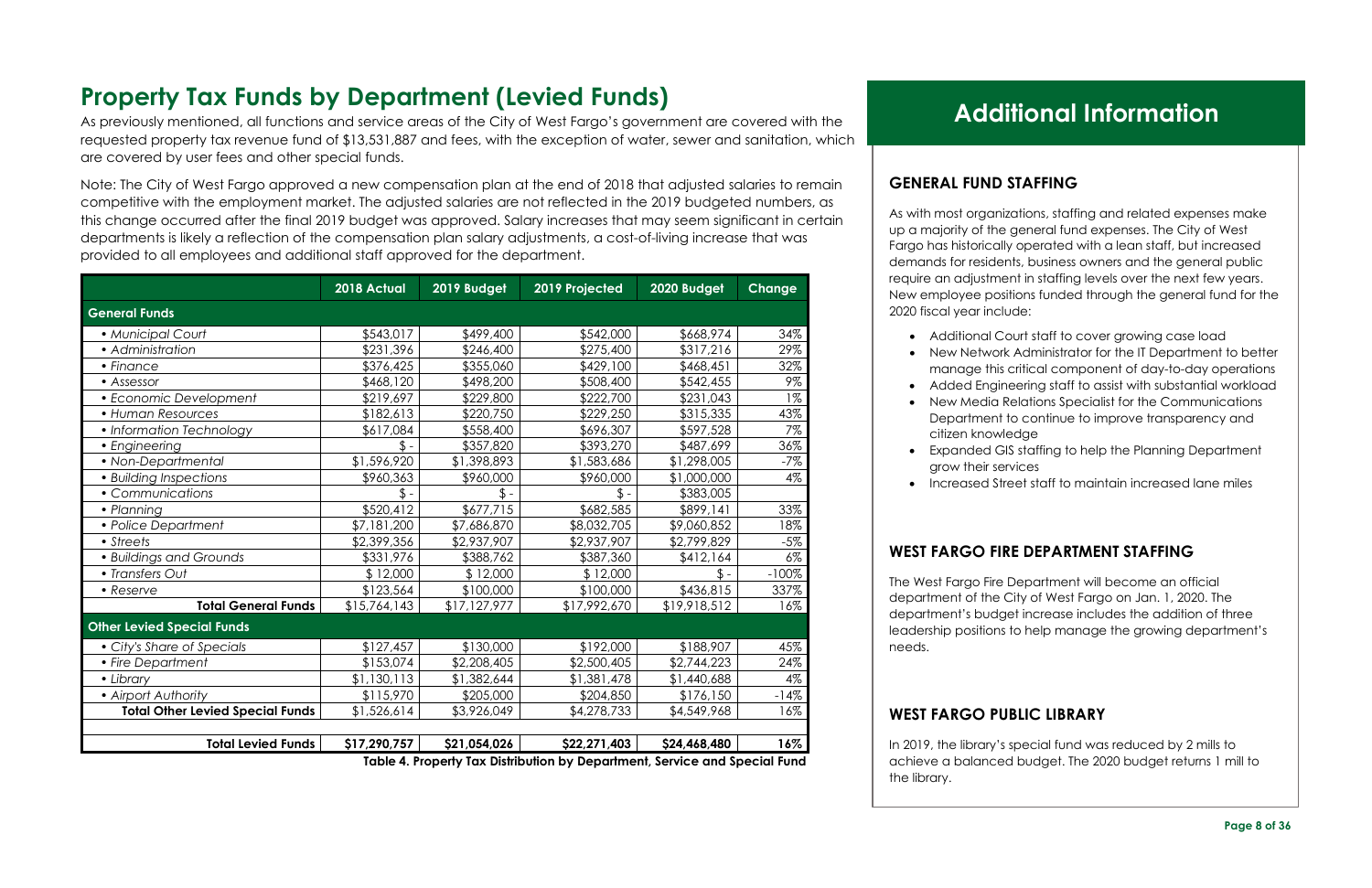#### <span id="page-8-0"></span>**Municipal Court**

The City of West Fargo municipal court is responsible for the administration of court records and processing judgements of city ordinance violation cases, which include Class B misdemeanor offenses, infractions, non-criminal traffic offenses and other noncriminal offenses. Municipal court also handles minor traffic citations involving juveniles, but serious and alcohol offenses are transferred to juvenile court.

The municipal court staff includes one elected municipal judge, a clerk of court and an assistant clerk of court. Responsibilities of the municipal court include issuing judgements; processing citations and complaints; reporting convictions; preparing and maintaining court records; scheduling court matters; provide direction on court process and rulings; preparing warrants, subpoenas, summons and complaints; collecting fines and costs; and requesting restitution and bail refunds; ensuring sentencing compliance is met for each conviction.

|     | <b>MUNICIPAL COURT (1000-412000)</b> | 2018 Actual    | 2019 Budget    | 2019 Projected | 2020 Budget   | <b>Change</b> |
|-----|--------------------------------------|----------------|----------------|----------------|---------------|---------------|
| 110 | Salaries                             | \$<br>57,270   | \$<br>79,000   | \$<br>120,000  | \$<br>165,358 |               |
| 111 | <b>Judge Salaries</b>                | 48,000         | 48,000         | 48,000         | 49,939        |               |
| 220 | Social Security                      | 7,334          | 9,800          | 9,800          | 12,650        |               |
| 230 | Retirement                           | 8,256          | 12,000         | 12,000         | 17,613        |               |
| 240 | Workforce Safety Insurance           | 200            | 250            | 250            | 531           |               |
| 304 | Interpreter Service                  | 623            | 750            | 750            | 750           |               |
| 309 | Alternate Judge Salaries             | 3,375          | 4,000          | 4,000          | 5,000         |               |
| 310 | <b>Court Appointed Attorneys</b>     | 51,000         | 50,000         | 51,000         | 57,000        |               |
| 311 | Attorney - County Court              | 1,167          | 15,000         | 15,000         | 15,000        |               |
| 312 | Attorney                             | 340,092        | 240,000        | 240,000        | 300,000       |               |
| 315 | Subpoenas                            |                | 600            | 600            |               |               |
| 316 | Complaints                           |                | 500            | 500            |               |               |
| 320 | <b>Health Insurance</b>              | 12,617         | 30,000         | 30,000         | 31,633        |               |
| 340 | Travel & Education                   | 157            | 1,500          | 1,500          | 1,500         |               |
| 399 | Recruitment                          | 143            |                |                |               |               |
| 410 | Office Supplies                      | 4,292          | 3,000          | 3,600          | 4,000         |               |
| 420 | Operation & Maintenance              | 930            |                |                | 3,000         |               |
| 497 | Technology                           | 7,561          | 5,000          | 5,000          | 5,000         |               |
|     |                                      | 543,017        | \$<br>499,400  | 542,000        | \$<br>668,974 | 34%           |
|     | Number of FTE's                      | $\overline{2}$ | $\overline{2}$ | 3              | 4             |               |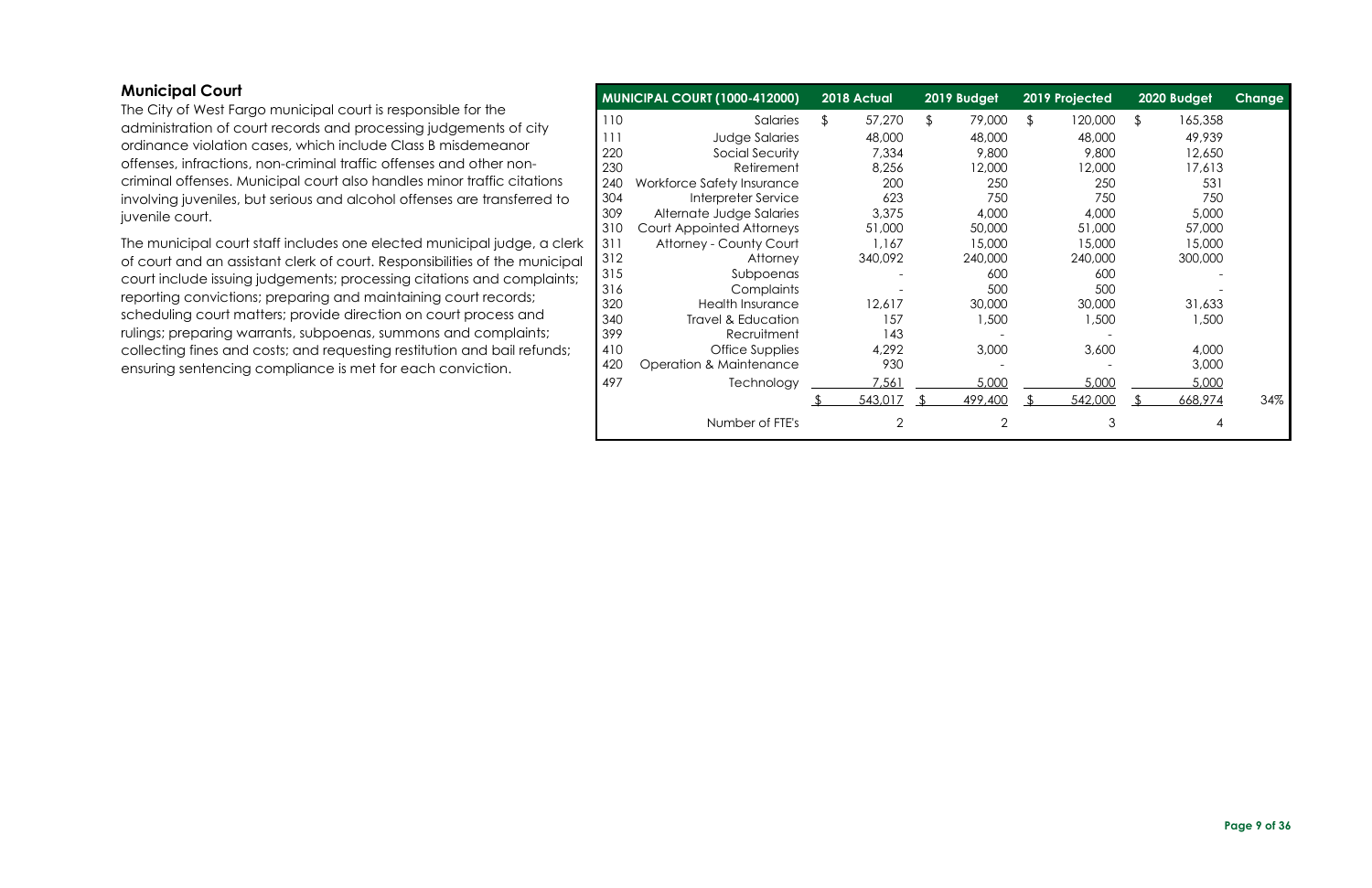#### <span id="page-9-0"></span>**Administration**

The City of West Fargo administration department is responsible for presenting recommendations and information to enable the City Commission to make decisions on matters of policy and directing City of West Fargo staff. The administration department also provides strategic fiscal policies for the city through the development of the annual budget, direction to the Finance Department, and audits and studies of procedures, fees, rates and transactions within the City of West Fargo.

The administration department staff includes one City Administrator and one Executive Assistant. Responsibilities include responding to inquiries and requests of citizens, organizations and other political subdivisions to maintain positive community relations for the City of West Fargo, disseminate information regarding city activities, supervise department leadership and provide input on regional, state and federal issues that affect the City of West Fargo.

|     | <b>ADMINISTRATION (1000-414000)</b> | 2018 Actual              | 2019 Budget    | 2019 Projected |    | 2020 Budget    | Change |
|-----|-------------------------------------|--------------------------|----------------|----------------|----|----------------|--------|
| 110 | Salaries                            | \$<br>169,937            | \$<br>175,000  | \$<br>185,000  | \$ | 202,571        |        |
| 220 | Social Security                     | 12,015                   | 15,000         | 15,000         |    | 15,497         |        |
| 230 | Retirement                          | 25,163                   | 27,000         | 28,000         |    | 30,912         |        |
| 240 | Safety Insurance                    | $\overline{\phantom{a}}$ |                |                |    | 932            |        |
| 245 | Continuing Education                |                          |                | 1,000          |    | 7,975          |        |
| 320 | <b>Health Insurance</b>             | 18,338                   | 21,000         | 21,000         |    | 23,029         |        |
| 340 | <b>Travel</b>                       | 5,344                    | 5,000          | 5,000          |    | 5,000          |        |
| 356 | Telephone                           |                          | 2,400          | 2,400          |    | 2,200          |        |
| 410 | <b>Office Supplies</b>              | 599                      | 1,000          | 18,000         |    | 750            |        |
| 418 | <b>Professional Services</b>        |                          |                |                |    | 25,000         |        |
| 497 | Technology                          |                          |                |                |    | 3,000          |        |
| 640 | Equipment                           |                          |                |                |    | 350            |        |
|     |                                     | 231,396                  | 246,400        | 275,400        | ß. | 317,216        | 29%    |
|     | Number of FTE's                     | $\overline{2}$           | $\overline{2}$ | $\overline{2}$ |    | $\overline{2}$ |        |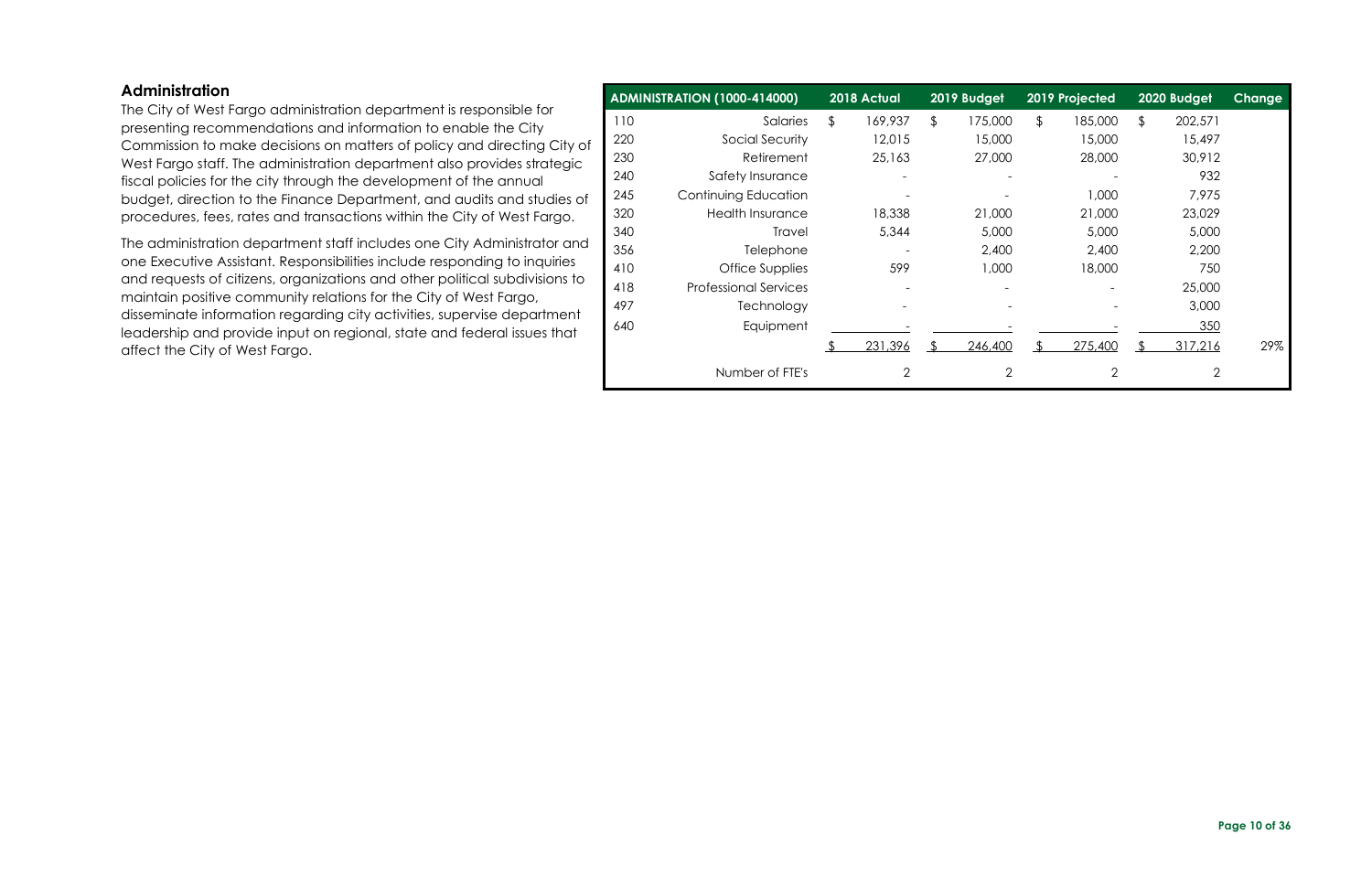<span id="page-10-0"></span>

| <b>Finance</b>                                                                                                                                     |            | <b>FINANCE (1000-414100)</b>                  | 2018 Actual                        | 2019 Budget             | 2019 Projected          | 2020 Budget       | Change |
|----------------------------------------------------------------------------------------------------------------------------------------------------|------------|-----------------------------------------------|------------------------------------|-------------------------|-------------------------|-------------------|--------|
| The City of West Fargo finance department provides financial support<br>services to the entire City government, including managing and             | 110<br>220 | Salaries<br>Social Security                   | 230,601<br>15,941                  | \$<br>219,960<br>18,400 | \$<br>286,000<br>18,400 | 310,544<br>23,757 |        |
| processing all accounting transactions for all city funds, such as<br>accounts payable, accounts receivable, utility billing and overall risk      | 230        | Retirement                                    | 32,799                             | 35,000                  | 42,000                  | 47,389            |        |
| management. The finance department also manages the collection of<br>revenues and investment of funds, assists in the issuance of bonds and        | 240<br>245 | Safety Insurance<br>Continuing Education      | 798<br>820                         | 1,000<br>1,000          | 1,000<br>3,500          | 1,428<br>4,950    |        |
| other indebtedness of the city, prepares periodic and annual financial<br>and budget reports and coordinates the City's budget compilation and     | 320<br>340 | <b>Health Insurance</b><br>Travel & Education | 35,118<br>5,255                    | 42,500<br>5,000         | 42,500<br>3,500         | 48,218<br>1,000   |        |
| development.                                                                                                                                       | 356<br>360 | Telephone<br>Printing & Mailing               | 4,784<br>16,118                    | 3,000<br>12,000         | 3,000<br>12,000         | 3,000<br>12,000   |        |
| The finance department staff includes a Finance Director, Utility Bill<br>Lead, Finance Assistant and Licensing Specialist, Accounts Receivable    | 387        | Medical                                       | 58                                 | 200                     | 200                     | 200               |        |
| Specialist and Billing Receptionist. Responsibilities include administering<br>the City of West Fargo's casualty and liability insurance coverage, | 399<br>410 | Recruitment<br>Office Supplies                | 225<br>9,486                       | 500<br>8,000            | 500<br>8,000            | 8,000             |        |
| managing the annual budget, managing the City's investments,                                                                                       | 420<br>428 | Operations<br><b>Contract Services</b>        | $\overline{\phantom{a}}$<br>18,896 | 2,500                   | 2,500                   | 2,500             |        |
| overseeing maintenance of special assessments, business licensing and<br>permits, utility billing, elections and records management, and           | 497        | Technology                                    | 4,406                              | 4,000                   | 4,000                   | 4,000             |        |
| preparing the City's financial report, payroll and personnel reports.                                                                              | 640        | Furniture & Equipment                         |                                    | 1,000                   | 1,000                   | 1,000             |        |

|     | <b>FINANCE (1000-414100)</b>  | 2018 Actual   |    | 2019 Budget |    |         | 2019 Projected |         | 2020 Budget | <b>Change</b> |
|-----|-------------------------------|---------------|----|-------------|----|---------|----------------|---------|-------------|---------------|
| 110 | Salaries                      | \$<br>230,601 | \$ | 219,960     | \$ | 286,000 | \$             | 310,544 |             |               |
| 220 | Social Security               | 15,941        |    | 18,400      |    | 18,400  |                | 23,757  |             |               |
| 230 | Retirement                    | 32,799        |    | 35,000      |    | 42,000  |                | 47,389  |             |               |
| 240 | Safety Insurance              | 798           |    | 1,000       |    | 1,000   |                | 1,428   |             |               |
| 245 | Continuing Education          | 820           |    | 1,000       |    | 3,500   |                | 4,950   |             |               |
| 320 | Health Insurance              | 35,118        |    | 42,500      |    | 42,500  |                | 48,218  |             |               |
| 340 | <b>Travel &amp; Education</b> | 5,255         |    | 5,000       |    | 3,500   |                | 1,000   |             |               |
| 356 | Telephone                     | 4,784         |    | 3,000       |    | 3,000   |                | 3,000   |             |               |
| 360 | Printing & Mailing            | 16,118        |    | 12,000      |    | 12,000  |                | 12,000  |             |               |
| 387 | Medical                       | 58            |    | 200         |    | 200     |                | 200     |             |               |
| 399 | Recruitment                   | 225           |    | 500         |    | 500     |                |         |             |               |
| 410 | Office Supplies               | 9,486         |    | 8,000       |    | 8,000   |                | 8,000   |             |               |
| 420 | Operations                    |               |    | 2,500       |    | 2,500   |                | 2,500   |             |               |
| 428 | <b>Contract Services</b>      | 18,896        |    |             |    |         |                |         |             |               |
| 497 | Technology                    | 4,406         |    | 4,000       |    | 4,000   |                | 4,000   |             |               |
| 640 | Furniture & Equipment         |               |    | 1,000       |    | 1,000   |                | 1,000   |             |               |
| 667 | Memberships & Licenses        | 1,120         |    | 1,000       |    | 1,000   |                | 465     |             |               |
|     |                               | 376,425       | ß. | 355,060     | \$ | 429,100 | £.             | 468,451 | 32%         |               |
|     | Number of FTE's               | 5             |    | 2.75        |    | 2.75    |                | 5       |             |               |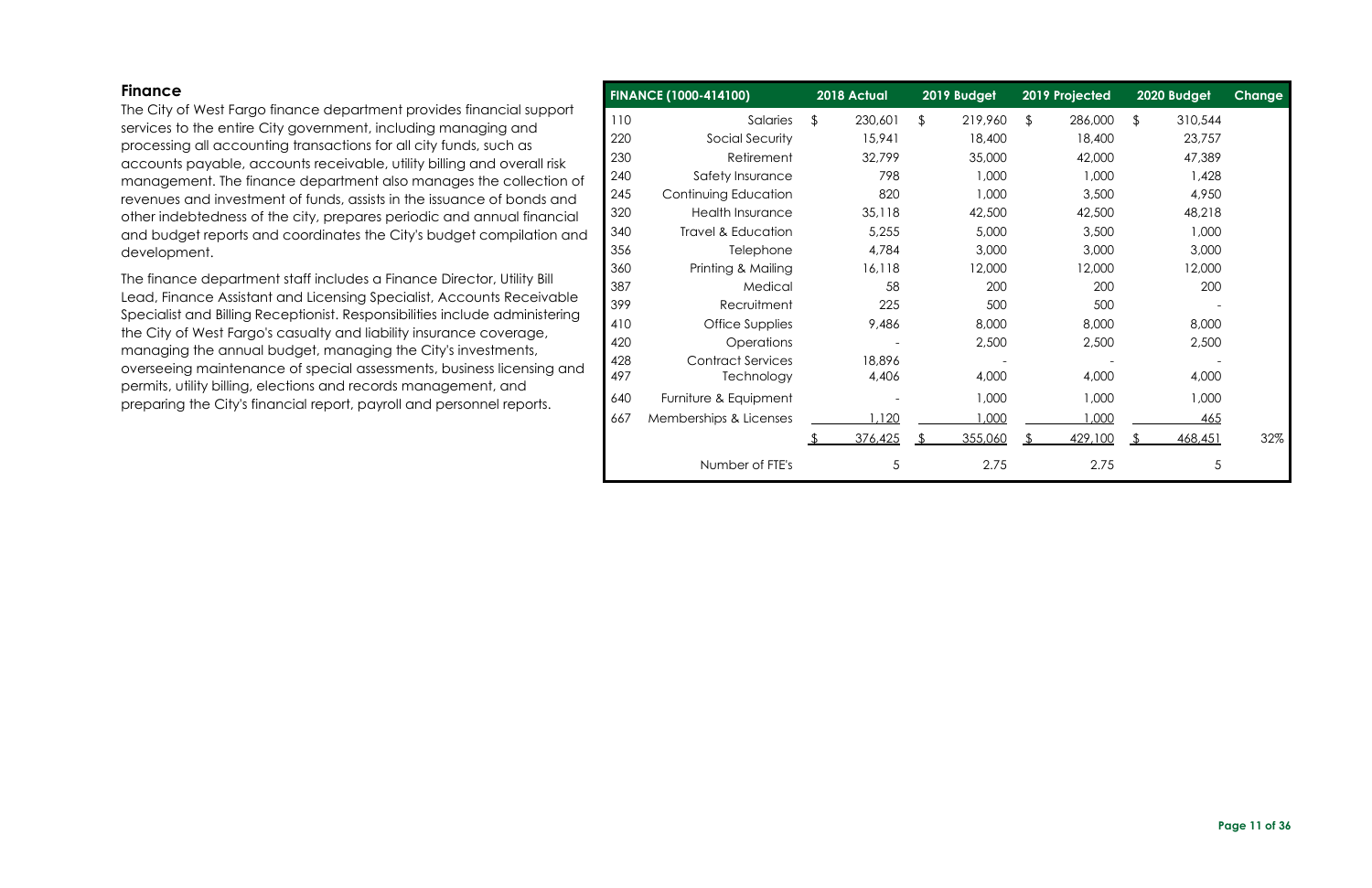#### <span id="page-11-0"></span>**Assessor**

The City of West Fargo assessor department is tasked with the fair and equitable assessment of all property within city limits for property tax purposes, per the North Dakota State Tax Department. It is also this department's responsibility to compile records regarding real estate transactions, new construction, remodels or alterations, as well as administer a variety of property tax exemption and credit programs instituted by the North Dakota State Legislature.

The assessor department staff consists of a City Assessor, Property Appraisers and a Property Appraiser Technician. Responsibilities of the staff include identifying all taxable property within the jurisdiction, determining the true and full value of all taxable properties and equalizing the valuation of similar properties.

|     | ASSESSOR (1000-414101)  | 2018 Actual   | 2019 Budget   | 2019 Projected | 2020 Budget   | Change |
|-----|-------------------------|---------------|---------------|----------------|---------------|--------|
| 110 | Salaries                | \$<br>314,363 | \$<br>320,000 | \$<br>342,000  | \$<br>357,448 |        |
| 220 | Social Security         | 21,279        | 25,000        | 24,000         | 27,345        |        |
| 230 | Retirement              | 45,538        | 50,000        | 50,000         | 54,547        |        |
| 240 | Safety Insurance        | 639           | 800           | 800            | 1,644         |        |
| 245 | Continuing Education    | 3,259         | 7,000         | 7,000          | 10,681        |        |
| 320 | <b>Health Insurance</b> | 44,792        | 55,000        | 46,000         | 55,880        |        |
| 340 | Travel & Education      | 4,895         | 4,500         | 4,500          | 500           |        |
| 356 | <b>Telephone</b>        | 1,881         | 2,400         | 1,500          | 2,000         |        |
| 360 | Printing & Mailing      | 3,320         | 5,500         | 5,300          | 4,000         |        |
| 410 | Office Supplies         | 2,449         | 3,500         | 2,800          | 3,000         |        |
| 497 | Technology              | 25,705        | 24,500        | 24,500         | 24,500        |        |
| 667 | Memberships             |               |               |                | 910           |        |
|     |                         | 468,120       | 498,200       | 508,400        | 542,455       | 9%     |
|     | Number of FTE's         | 5             | 5             | 5              | 5             |        |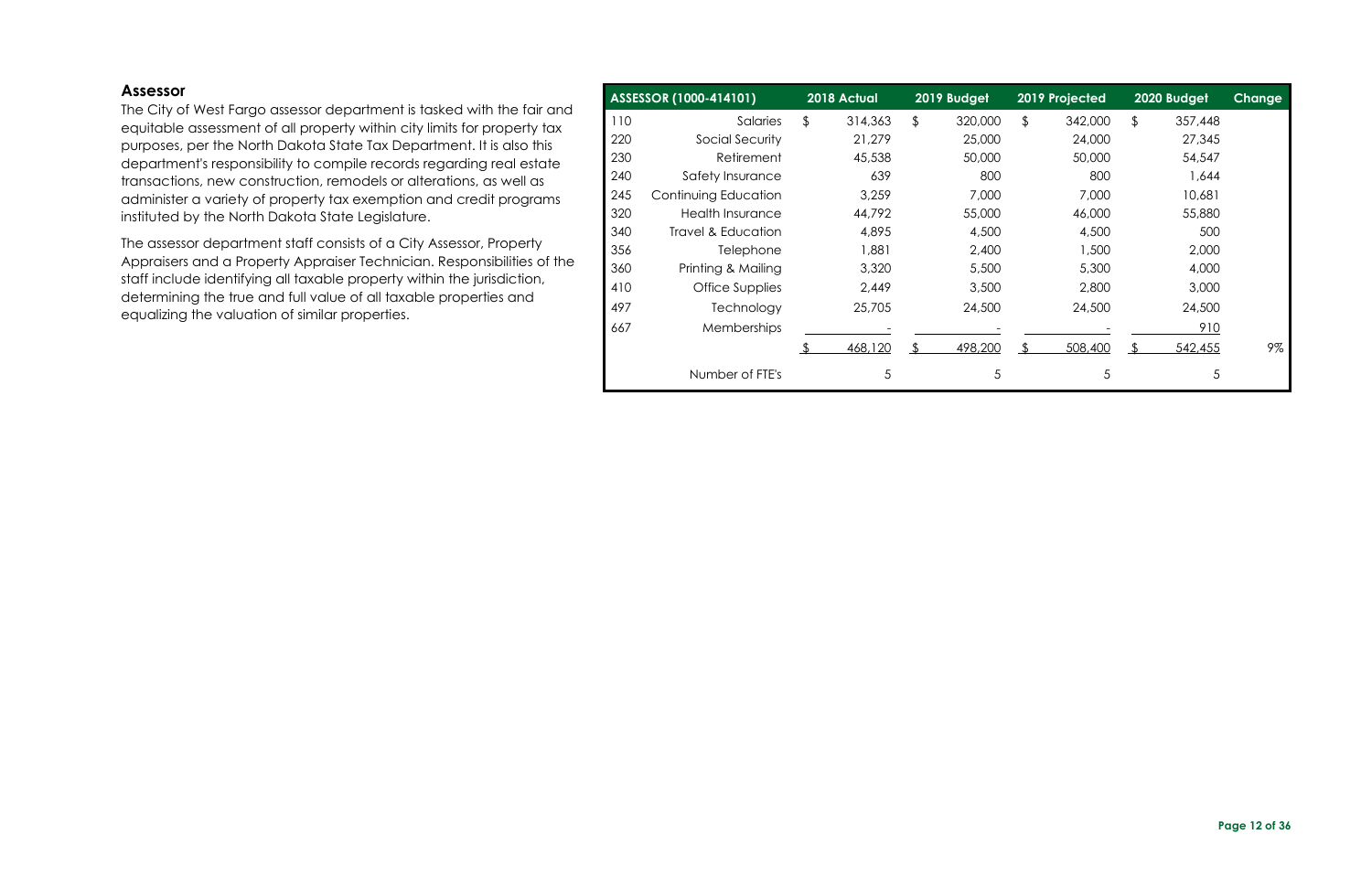#### <span id="page-12-0"></span>**Economic Development**

The City of West Fargo's economic development department acts as a liaison for new and existing business owners and operators to help businesses with startup, relocation and expansion. The department provide customized business services by working case by case with individual firms to solve both major and minor challenges that occur.

The economic development department staff includes an Economic Development Director and Economic Development Specialist. Responsibilities include securing proper sites, assisting with the planning and zoning process, identifying potential funding sources and coordinating efforts between the city and various business organization.

|     | ECONOMIC DEVELOPMENT (1000-414102) | 2018 Actual    | 2019 Budget    | 2019 Projected | 2020 Budget    | Change |
|-----|------------------------------------|----------------|----------------|----------------|----------------|--------|
| 110 | Salaries                           | \$<br>146,849  | \$<br>147,000  | \$<br>150,000  | 149,427<br>\$  |        |
| 220 | Social Security                    | 10,534         | 11,500         | 11,500         | 11,431         |        |
| 230 | Retirement                         | 21,338         | 24,000         | 24,000         | 22,803         |        |
| 240 | Safety Insurance                   | 319            | 500            | 500            | 687            |        |
| 245 | Continuing Education               | 424            |                |                |                |        |
| 250 | Unemployment                       | 8,947          |                |                |                |        |
| 320 | <b>Health Insurance</b>            | 18,315         | 23,000         | 23,000         | 22,875         |        |
| 340 | Travel & Education                 | 4,500          | 12,000         | 4,500          | 12,000         |        |
| 356 | Telephone                          | 1,572          | 2,400          | 2,100          | 2,400          |        |
| 360 | Printing & Mailing                 | 243            | 300            | 300            | 300            |        |
| 410 | Office Supplies                    | 5              | 500            | 500            | 500            |        |
| 497 | Technology                         | 1,141          | 700            | 700            | 720            |        |
| 500 | Supplies                           | 71             | 400            | 400            | 400            |        |
| 602 | Marketing                          | 4,070          | 5,000          | 4,000          | 5,000          |        |
| 667 | Memberships                        | 1,369          | 2,500          | ,200           | 2,500          |        |
|     |                                    | 219,697        | 229,800        | 222,700        | 231,043        | 1%     |
|     | Number of FTE's                    | $\overline{2}$ | $\overline{2}$ | $\overline{2}$ | $\overline{2}$ |        |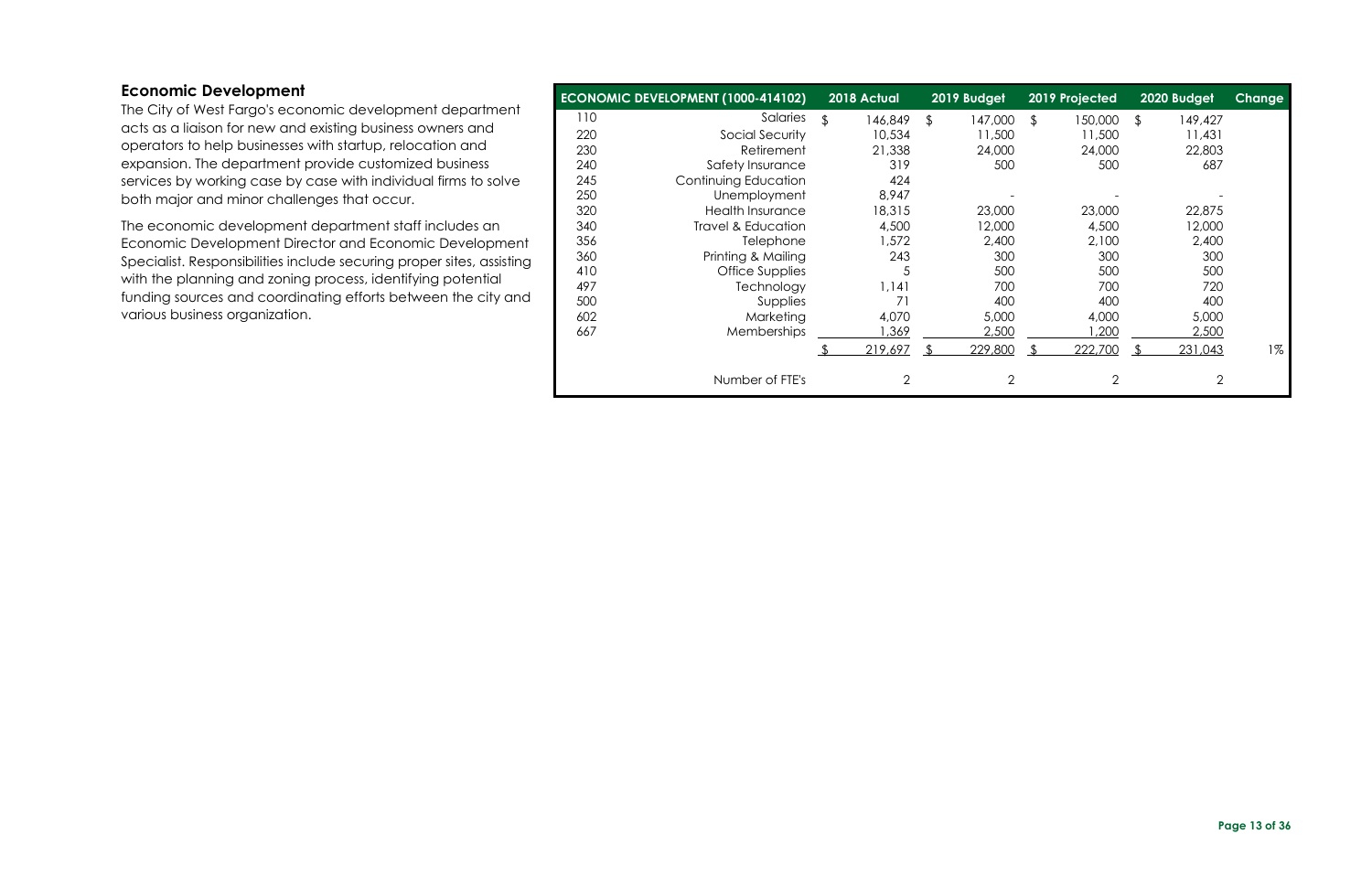#### <span id="page-13-0"></span>**Human Resources**

The City of West Fargo human resource department provides human resource support services to the entire City government, including planning, performance management, organization and job design, staffing, training and development, compensation and benefit coordination, employee communication, performance review programs, record-keeping, compliance, testing, and the filing of state and federal forms and reports. It is also responsible for processing payroll for the City employees and all the reporting that is required for the payroll process.

The human resources department staff consists of a Human Resources Director and Human Resources Coordinator. Responsibilities include enforcing human resources laws and regulations, overseeing employee selection and job classification, processing employee payroll, managing health and safety employee relations, administering the City's various benefits programs, conducting investigations of internal employee grievances, and provides training for City employees.

|     | <b>HUMAN RESOURCES (1000-414103)</b> | 2018 Actual    | 2019 Budget    | 2019 Projected | 2020 Budget    | <b>Change</b> |
|-----|--------------------------------------|----------------|----------------|----------------|----------------|---------------|
| 110 | Salaries                             | \$<br>116,355  | \$<br>133,000  | \$<br>142,000  | \$<br>147,950  |               |
| 205 | Advertising                          |                | 500            |                |                |               |
| 220 | Social Security                      | 7,582          | 10,200         | 10,200         | 11,318         |               |
| 230 | Retirement                           | 17,097         | 20,500         | 20,500         | 22,577         |               |
| 240 | Safety Insurance                     | 160            | 300            | 300            | 681            |               |
| 245 | Continuing Education                 | 1,134          | 10,000         | 10,000         | 10,000         |               |
| 307 | <b>Contract Services</b>             | 8,727          | 9,800          | 9,800          | 7,600          |               |
| 320 | Health Insurance                     | 23,990         | 15,000         | 15,000         | 22,871         |               |
| 340 | <b>Travel &amp; Education</b>        | 1,137          | 5,000          | 5,000          | 9,800          |               |
| 356 | Cellphone Service                    |                | 500            | 500            | 1,460          |               |
| 360 | Printing & Mailing                   | 865            | 300            | 300            | 500            |               |
| 378 | <b>Employee Relations</b>            | 25             | 12,000         | 12,000         | 12,000         |               |
| 399 | Recruiting/Employment                | 306            |                |                | 500            |               |
| 410 | Office Supplies                      | 726            | 1,200          | 1,200          | 1,200          |               |
| 418 | <b>Professional Services</b>         | 250            | 500            | 500            | 500            |               |
| 497 | Technology                           | 1,870          | 500            | 500            | 62,608         |               |
| 640 | Furniture & Equipment                |                | 700            | 700            | 500            |               |
| 667 | Memberships                          | 2,389          | 750            | 750            | 3,270          |               |
|     |                                      | 182,613        | 220,750        | 229,250        | 315,335        | 43%           |
|     | Number of FTE's                      | $\overline{2}$ | $\overline{2}$ | $\overline{2}$ | $\overline{2}$ |               |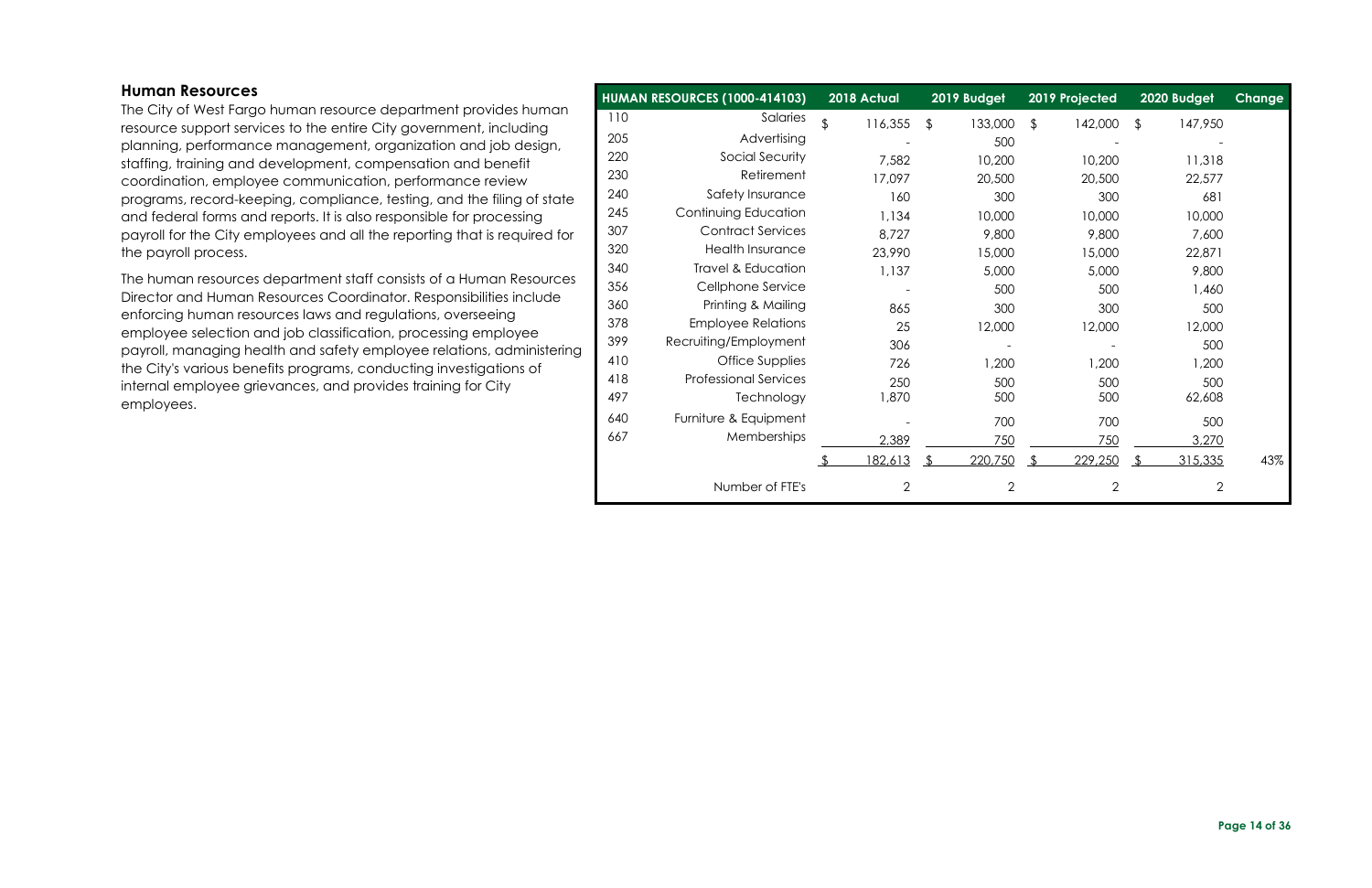#### <span id="page-14-0"></span>**Information Technology**

The City of West Fargo's information technology (IT) department provides management and coordination for all areas of information and communication technology, including maintaining the City's core IT infrastructure, servers, networks, computers, phones, hardware and software.

The information technology department staff consists of an Information Technology Director, Systems Administrator and Information Technology Technician. Responsibilities include maintaining networks, systems, applications software, hardware and communications tools, providing 24/7 on-call support to City emergency and public agencies, and evaluating and coordinating implementation of new technologies to support the City.

|     | <b>INFORMATION TECHNOLOGY (1000-414104)</b> | 2018 Actual   |                | 2019 Budget |                | 2019 Projected | 2020 Budget               | Change |
|-----|---------------------------------------------|---------------|----------------|-------------|----------------|----------------|---------------------------|--------|
| 110 | Salaries                                    | 232,997<br>\$ | $\mathfrak{L}$ | 205,000     | $\mathfrak{L}$ | 225,377        | $\mathfrak{L}$<br>270,025 |        |
| 110 | On-Call                                     |               |                |             |                |                | 9,332                     |        |
| 220 | Social Security                             | 17,099        |                | 15,500      |                | 17,059         | 20,657                    |        |
| 230 | Retirement                                  | 33,107        |                | 30,500      |                | 30,500         | 41,206                    |        |
| 240 | Safety Insurance                            | 399           |                | 500         |                | 500            | 1,242                     |        |
| 320 | <b>Health Insurance</b>                     | 19,918        |                | 20,000      |                | 20,000         | 51,890                    |        |
| 340 | Travel & Education                          | 7,195         |                | 7,500       |                | 13,221         | 7,500                     |        |
| 356 | Telephone                                   | (167)         |                | 2,400       |                | 2,400          | 2,400                     |        |
| 387 | Medical/Vaccines                            |               |                |             |                |                |                           |        |
| 410 | Office Supplies                             | 2,137         |                | 2,000       |                | 2,000          | 2,000                     |        |
| 420 | <b>Operation &amp; Maintenance</b>          |               |                |             |                |                |                           |        |
| 497 | Technology                                  | 304,399       |                | 275,000     |                | 385,250        | 187,776                   |        |
| 640 | Furniture and Equipment                     |               |                |             |                |                | 2,500                     |        |
| 667 | <b>Memberships</b>                          |               |                |             |                |                | 1,000                     |        |
| 852 | Website                                     |               |                |             |                |                |                           |        |
|     |                                             | 617,084       |                | 558,400     |                | 696,307        | 597,528<br>-S             | 7%     |
|     | Number of FTE's                             | 3             |                | 3           |                | 3              |                           | 4      |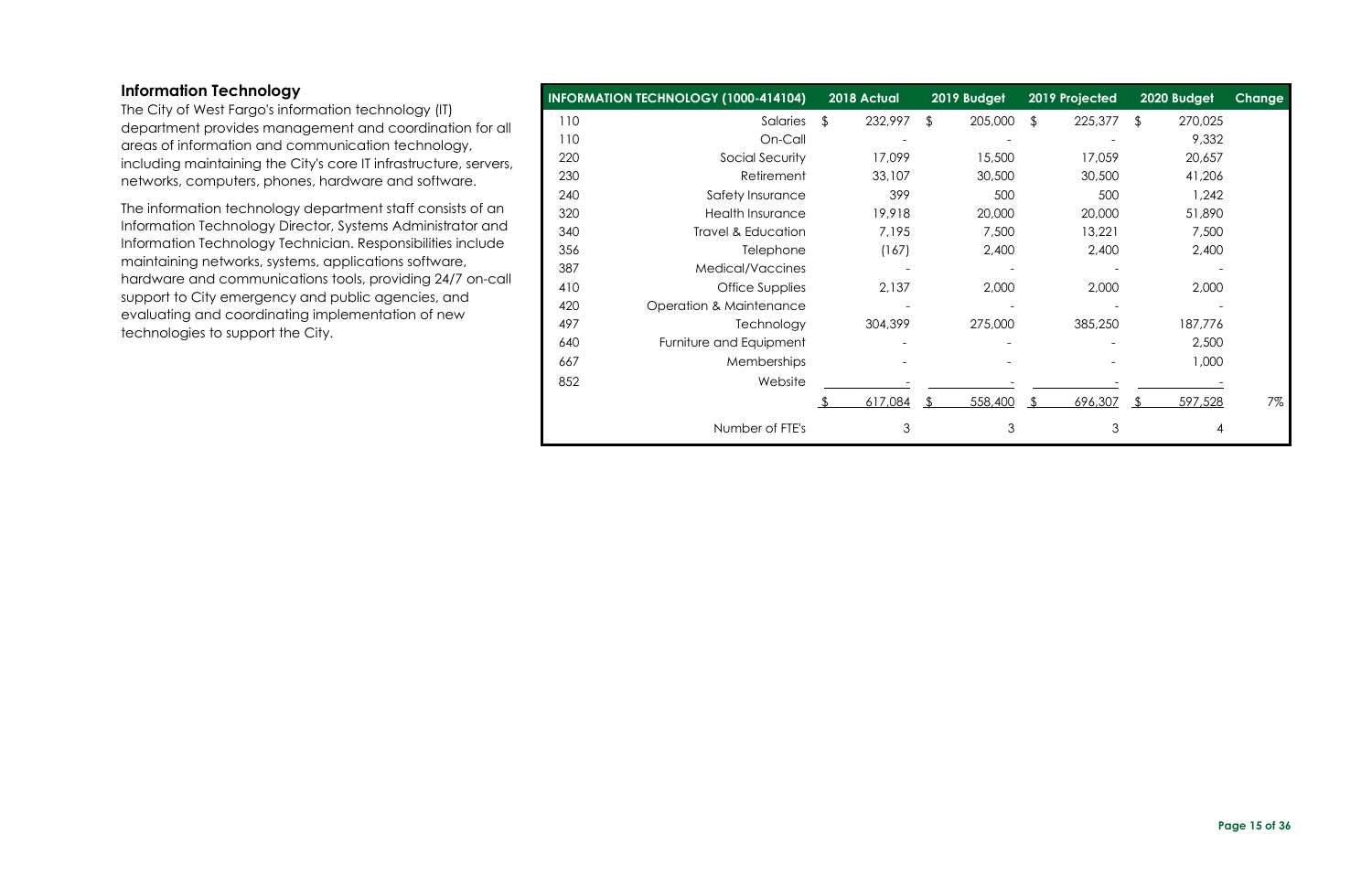#### <span id="page-15-0"></span>**Engineering**

The City of West Fargo engineering department is responsible for coordinating, directing and implementing engineering policy and services, managing budget and performance of city infrastructure projects and providing technical support and advisement to the City Administrator, City Commission and other city departments to assist with decision making.

The engineering department consists of a City Engineer, Civil Engineer and Office Manager. Responsibilities include establishing and enforcing city standards; reviewing private development activities; working with other departments to plan and maintain the city's Capital Improvement Program; implementing public infrastructure projects; managing consulting services; representing the City in local, regional, state and federal engineering-related matters; identifying and securing project funding; and managing special assessment districts.

| <b>ENGINEERING (1000-414200)</b> |                              | 2018 Actual |               | 2019 Budget    | 2019 Projected |               | 2020 Budget | <b>Change</b> |
|----------------------------------|------------------------------|-------------|---------------|----------------|----------------|---------------|-------------|---------------|
| 110                              | Salaries                     |             | $\frac{1}{2}$ | 200,000        | \$<br>235,000  | $\frac{1}{2}$ | 285,168     |               |
| 220                              | Social Security              |             |               | 15,300         | 18,000         |               | 21,815      |               |
| 230                              | Retirement                   |             |               | 30,520         | 30,520         |               | 43,517      |               |
| 240                              | Safety Insurance             |             |               |                |                |               | 1,311       |               |
| 245                              | Continuing Education         |             |               |                |                |               | 6,400       |               |
| 307                              | <b>Contract Services</b>     |             |               | 50,000         | 45,000         |               | 50,000      |               |
| 320                              | Health Insurance             |             |               | 30,000         | 30,000         |               | 55,488      |               |
| 340                              | <b>Travel</b>                |             |               | 3,000          | 3,000          |               | 3,000       |               |
| 356                              | Telephone                    |             |               |                |                |               | 2,400       |               |
| 360                              | Printing & Mailing           |             |               |                |                |               | 4,000       |               |
| 410                              | Office Supplies              |             |               | 2,000          | 2,000          |               | 2,000       |               |
| 418                              | <b>Professional Services</b> |             |               |                | 2,750          |               | 1,500       |               |
| 497                              | Technology                   |             |               | 25,000         | 25,000         |               | 5,000       |               |
| 640                              | Equipment                    |             |               | 2,000          | 2,000          |               | 5,000       |               |
| 667                              | Memberships                  |             |               |                |                |               | 1,100       |               |
|                                  |                              |             |               | 357,820        | 393,270        |               | 487,699     | 36%           |
|                                  | Number of FTE's              |             |               | $\overline{2}$ | $\overline{2}$ |               | 3.5         |               |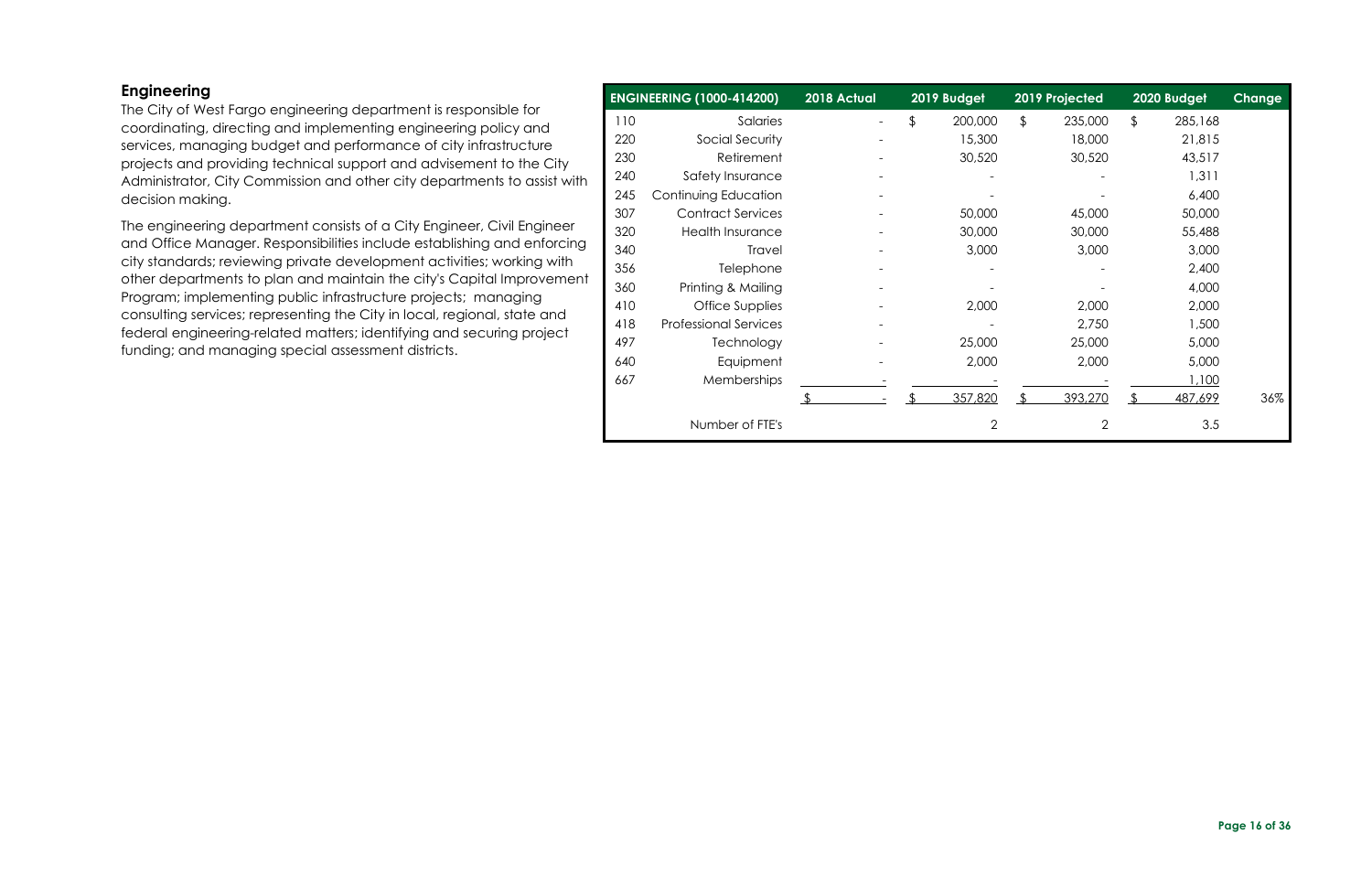#### **Page 17 of 36**

#### <span id="page-16-0"></span>**Non-Departmental**

The non-departmental general fund account classification is used to account for expenses that do not warrant the creation of a dedicated account class. This account is the main operating source for the City Commission, City Attorney, Emergency Preparedness, Code Enforcement, nonprofit assistance and public transit, and miscellaneous shared department expenses.

|            | NON-DEPARTMENTAL (1000-415000)       |                         | 2018 Actual      |                         | 2019 Budget |               | 2019 Projected |               | 2020 Budget           | Change |
|------------|--------------------------------------|-------------------------|------------------|-------------------------|-------------|---------------|----------------|---------------|-----------------------|--------|
| 110        | Salaries                             | $\sqrt[6]{\frac{1}{2}}$ | 203,574          | $\sqrt[6]{\frac{1}{2}}$ | 220,000     | $\frac{1}{2}$ | 220,000        | $\frac{1}{2}$ | 127,816               |        |
| 205        | Advertising                          |                         | 70               |                         | 2,000       |               | 2,000          |               | 2,000                 |        |
| 220        | Social Security                      |                         | 19,205           |                         | 22,000      |               | 22,000         |               | 14,952                |        |
| 230        | Retirement                           |                         | 29,608           |                         | 33,500      |               | 33,500         |               | 19,505                |        |
| 240        | Safety Insurance                     |                         | 319              |                         | 500         |               | 500            |               | 588                   |        |
| 245        | Continuing Education                 |                         | 855              |                         |             |               |                |               | 13,000                |        |
| 312        | Attorney                             |                         | 294,316          |                         | 240,000     |               | 240,000        |               | 240,000               |        |
| 313        | Engineering                          |                         | 25,095           |                         | 0           |               | 115,000        |               | 0                     |        |
| 320        | <b>Health Insurance</b>              |                         | 33,334           |                         | 35,000      |               | 35,000         |               | 22,812                |        |
| 321        | Property Insurance                   |                         | 21,034           |                         |             |               |                |               |                       |        |
| 323        | Liability Insurance                  |                         | 109,295          |                         | 110,000     |               | 105,793        |               | 110,000               |        |
| 340        | <b>Travel &amp; Education</b>        |                         | 16,598           |                         | 10,000      |               | 10,000         |               | 10,000                |        |
| 342        | <b>Commissioner Salaries</b>         |                         | 72,363           |                         | 65,700      |               | 65,700         |               | 67,639                |        |
| 344        | <b>Publication of Minutes</b>        |                         | 8,335            |                         | 6,000       |               | 6,000          |               | 7,500                 |        |
| 351        | Lights/Electricity                   |                         | 144,569          |                         | 70,000      |               | 144,000        |               | 70,000                |        |
| 352        | Heat                                 |                         | 9,434            |                         | 30,000      |               | 30,000         |               | 30,000                |        |
| 356        | Telephone                            |                         | 7,205            |                         | 7,000       |               | 7,000          |               | 7,000                 |        |
| 360        | Printing & Mailing                   |                         | 1,416            |                         | 2,000       |               | 2,000          |               | 2,000                 |        |
| 362        | Pioneer Ad                           |                         | 419              |                         | 800         |               | 800            |               | 800                   |        |
| 369        | Audit Fees                           |                         | 27,950           |                         | 28,000      |               | 28,000         |               | 28,000                |        |
| 371        | League Dues                          |                         | 14,685           |                         | 15,000      |               | 15,000         |               | 15,000                |        |
| 374        | Senior Citizens Center               |                         | 31,840           |                         | 41,000      |               | 41,000         |               | 42,000                |        |
| 375        | <b>Public Relations</b>              |                         | 3,391            |                         | 2,000       |               | 2,000          |               | 2,000                 |        |
| 376        | Public Transit                       |                         | 385,138          |                         | 379,000     |               | 379,000        |               | 386,000               |        |
| 399        | Recruitment/Employee Testing         |                         | 296              |                         | 0           |               | 0              |               | $\mathbf 0$           |        |
| 410        | Office Supplies                      |                         | 2,580            |                         | 1,000       |               | 1,000          |               | 1,000                 |        |
| 420        | <b>Operation &amp; Maintenance</b>   |                         | 16,259           |                         | 15,000      |               | 15,000         |               | 15,000                |        |
| 428        | Service Agreements                   |                         |                  |                         | 20,000      |               | 20,000         |               | 20,000                |        |
| 455        | <b>Cultural Diversity</b>            |                         | 4,893            |                         | 4,893       |               | 4,893          |               | 4,893                 |        |
| 465        | Contingencies                        |                         | 7,954            |                         |             |               |                |               |                       |        |
| 479        | Public Health                        |                         | 615              |                         |             |               |                |               |                       |        |
| 497        | Technology                           |                         | 5,098            |                         | 2,000       |               | 2,000          |               | 2,000                 |        |
| 610        | <b>Vehicle Purchases</b>             |                         | 40,958           |                         | 0           |               | 0              |               | 0                     |        |
| 639        | <b>Safety Expenses</b>               |                         | 0                |                         | 1,000       |               | 1,000          |               | 1,000                 |        |
| 640        | Furniture & Equipment                |                         | 54               |                         |             |               |                |               |                       |        |
| 653        | Capital Improvements                 |                         | 31,100           |                         | 0<br>20,000 |               | 0<br>20,000    |               | $\mathbf 0$<br>20,000 |        |
| 658<br>666 | <b>Family Health</b><br>Arts Council |                         | 15,000<br>10,000 |                         | 10,000      |               | 10,000         |               | 10,000                |        |
| 679        | <b>Chamber of Commerce</b>           |                         | 1,010            |                         | 2,000       |               | 2,000          |               | 2,000                 |        |
| 811        | Humane Society                       |                         | 500              |                         | 500         |               | 500            |               | 500                   |        |
| 831        | Memberships & Licenses               |                         | 555              |                         | 1,000       |               | 1,000          |               | 1,000                 |        |
|            |                                      |                         |                  |                         |             |               |                |               |                       |        |
| 945        | National Night Out                   |                         |                  |                         | 2,000       |               | 2,000          |               | 2,000                 |        |
|            |                                      |                         | ,596,920         |                         | ,398,893    |               | ,583,686       |               | ,298,005              | $-7%$  |
|            | Number of FTE's                      |                         | 4                |                         | 4           |               | 4              |               | $\overline{2}$        |        |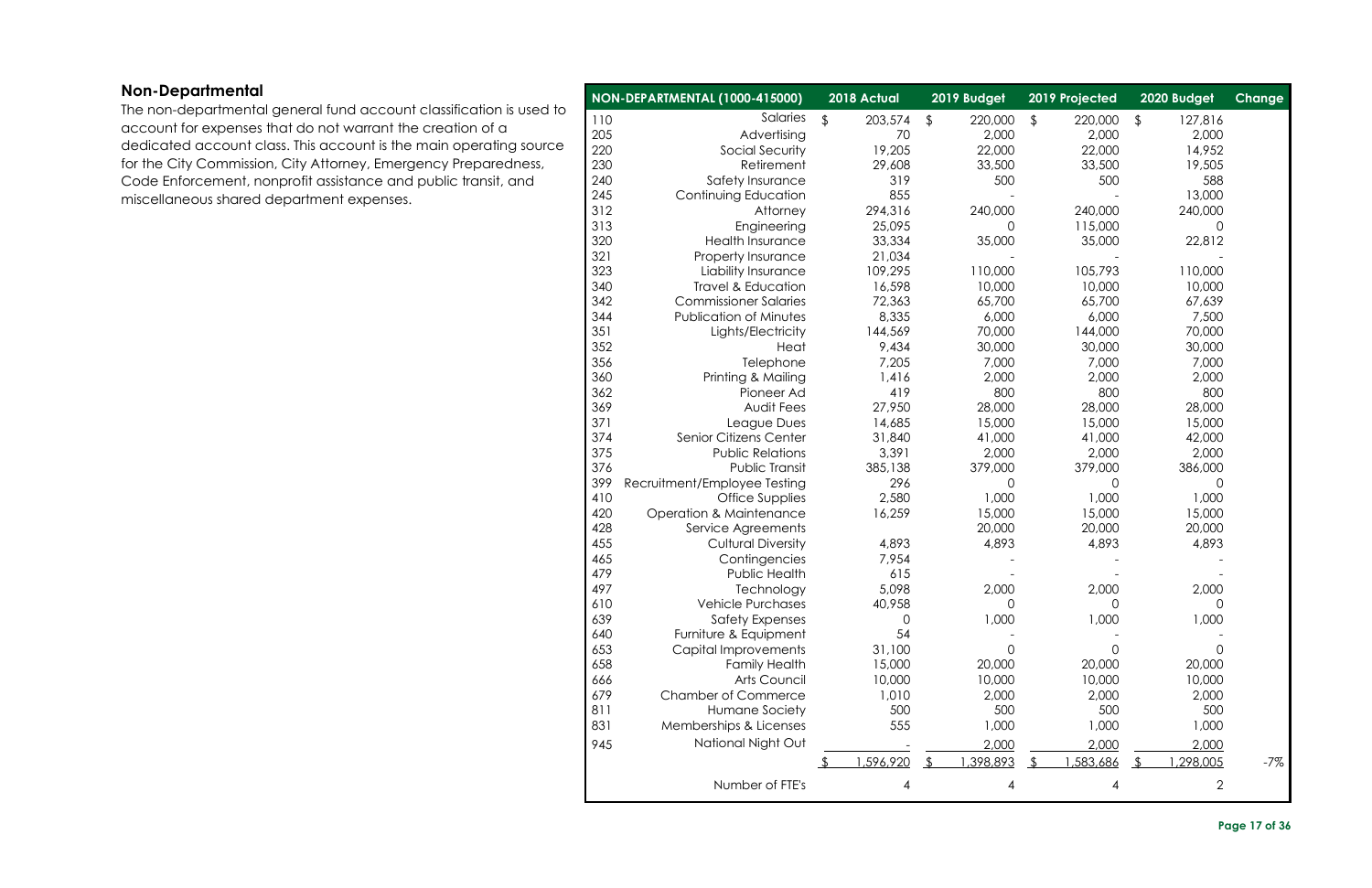#### <span id="page-17-0"></span>**Building Inspections**

The City of West Fargo building inspections department, contracted through Moore Engineering, Inc., helps ensure construction of safe buildings and protects community character through building code regulations and zoning laws. The Building Inspection Division administers these laws through permits and inspections.

The building inspections department staff consists of a Building Inspections Administrator, Residential Building Inspector, Residential plans examiner, HVAC Inspector, Commercial Plans Examiner/ Inspector, Commercial Building Inspector and Administrative Assistant. Responsibilities include: issuing building permits and all other associated permits, creating invoices for permits issued, reviewing plans to ensure they meet current building codes, local ordinances and contract specifications, ensure all submitted plans have the required information, monitor construction sites and building progress with on-site inspections to ensure overall compliance, assist local residents and contractors with all of their construction related questions, and issue violations notices and stop-work orders.

|     | <b>BUILDING INSPECTIONS (1000-416000)</b> | 2018 Actual |                                     |     | 2019 Budget 2019 Projected 2020 Budget |                          | Change |
|-----|-------------------------------------------|-------------|-------------------------------------|-----|----------------------------------------|--------------------------|--------|
| 307 | <b>Contract Services</b>                  | 960,000     | \$<br>960,000                       | - S | 960,000                                | 1,000,000                |        |
| 360 | Printing & Mailing                        | 363         | and the contract of the contract of |     |                                        | $\overline{\phantom{0}}$ |        |
|     |                                           | 960.363     | 960.000                             |     | 960,000                                | 000,000,1                | 4%     |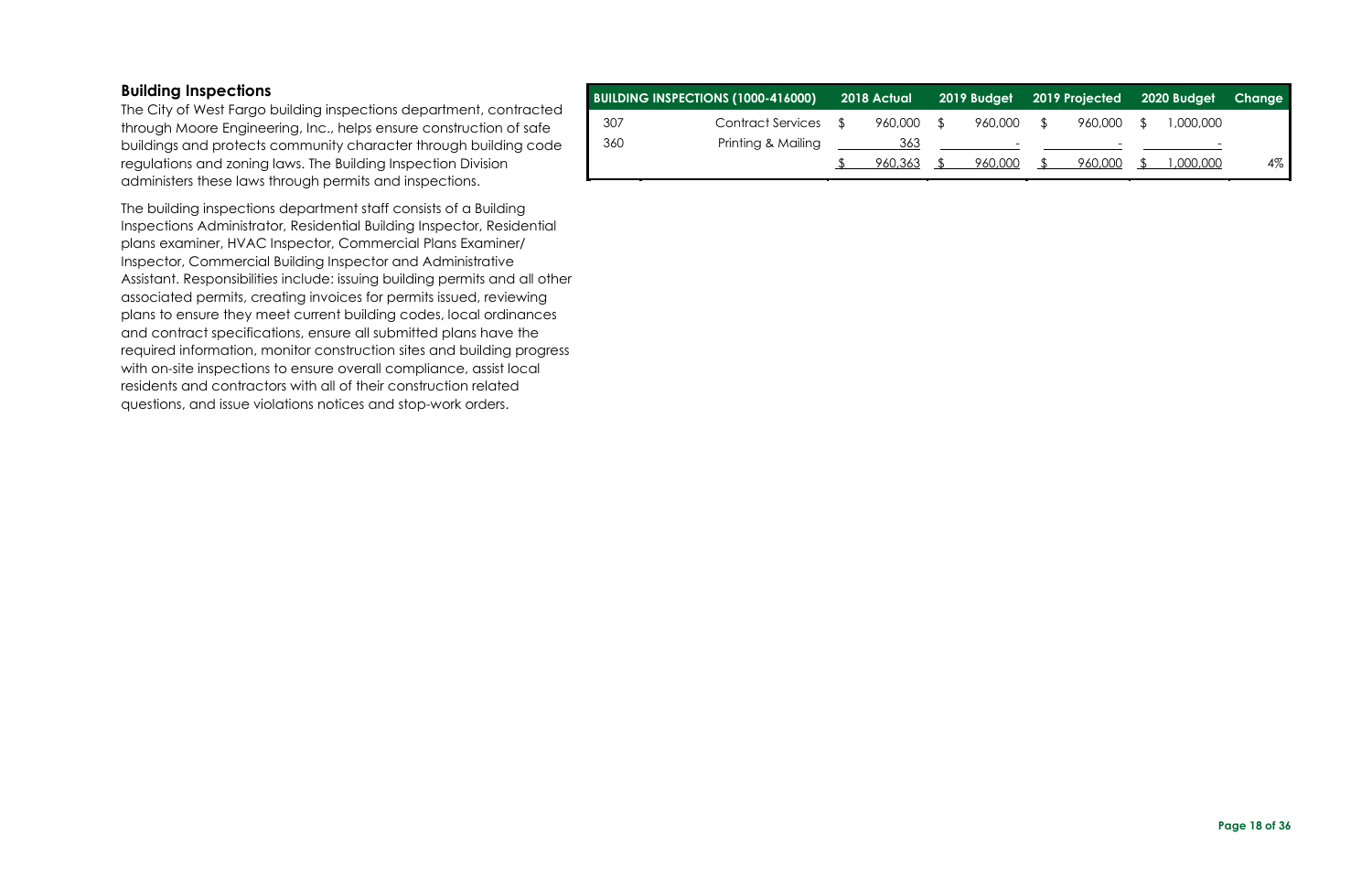#### <span id="page-18-0"></span>**Communications and Community Services**

The City of West Fargo communication and community services department is responsible for the management of external communications for the City of West Fargo, including media relations, multimedia promotional campaigns, city website, social media, web and social media related policies, printed publications and the operation of public and government access television channels. This department also oversees the development, execution and promotion of city-sponsored events.

The communications and community services department staff is comprised of a Communication and Community Services Director and Communication and Community Services Coordinator. Responsibilities of this department include media relations, creating multimedia promotional campaigns, populating the public access channel, website and social media channels, collaborating with administration and elected officials to develop and advance key messages, organizing West Fest, Cruise Nights, Taste of West Fargo, holiday events and the West Fargo Street Fair, and providing communication support during active, critical incidents for emergency responders and City departments.

| <b>COMMUNICATION (1000-416200)</b> |                               | 2018 Actual              | 2019 Budget    | 2019 Projected | 2020 Budget              | <b>Change</b> |
|------------------------------------|-------------------------------|--------------------------|----------------|----------------|--------------------------|---------------|
| 110                                | Salaries                      | $\overline{\phantom{0}}$ |                |                | $\frac{1}{2}$<br>173,618 |               |
| 220                                | Social Security               |                          |                |                | 13,282                   |               |
| 230                                | Retirement                    |                          |                |                | 26,464                   |               |
| 240                                | Safety Insurance              |                          |                |                | 799                      |               |
| 245                                | Continuing Ed/Prof Dev        |                          |                |                | 7,500                    |               |
| 320                                | <b>Health Insurance</b>       |                          |                |                | 23,008                   |               |
| 340                                | <b>Travel &amp; Education</b> |                          |                |                | 500                      |               |
| 356                                | Telephone                     |                          |                |                | 2,560                    |               |
| 410                                | Office Supplies               |                          |                |                | 1,500                    |               |
| 440                                | Advertising                   |                          |                |                | 5,000                    |               |
| 497                                | Technology                    |                          |                |                | 14,814                   |               |
| 602                                | Marketing                     |                          |                |                | 111,000                  |               |
| 641                                | Equipment                     |                          |                |                | 2,000                    |               |
| 667                                | Memberships                   |                          |                |                | 960                      |               |
|                                    |                               |                          |                |                | 383,005                  |               |
|                                    | Number of FTE's               | $\overline{2}$           | $\overline{2}$ | $\overline{2}$ | 3                        |               |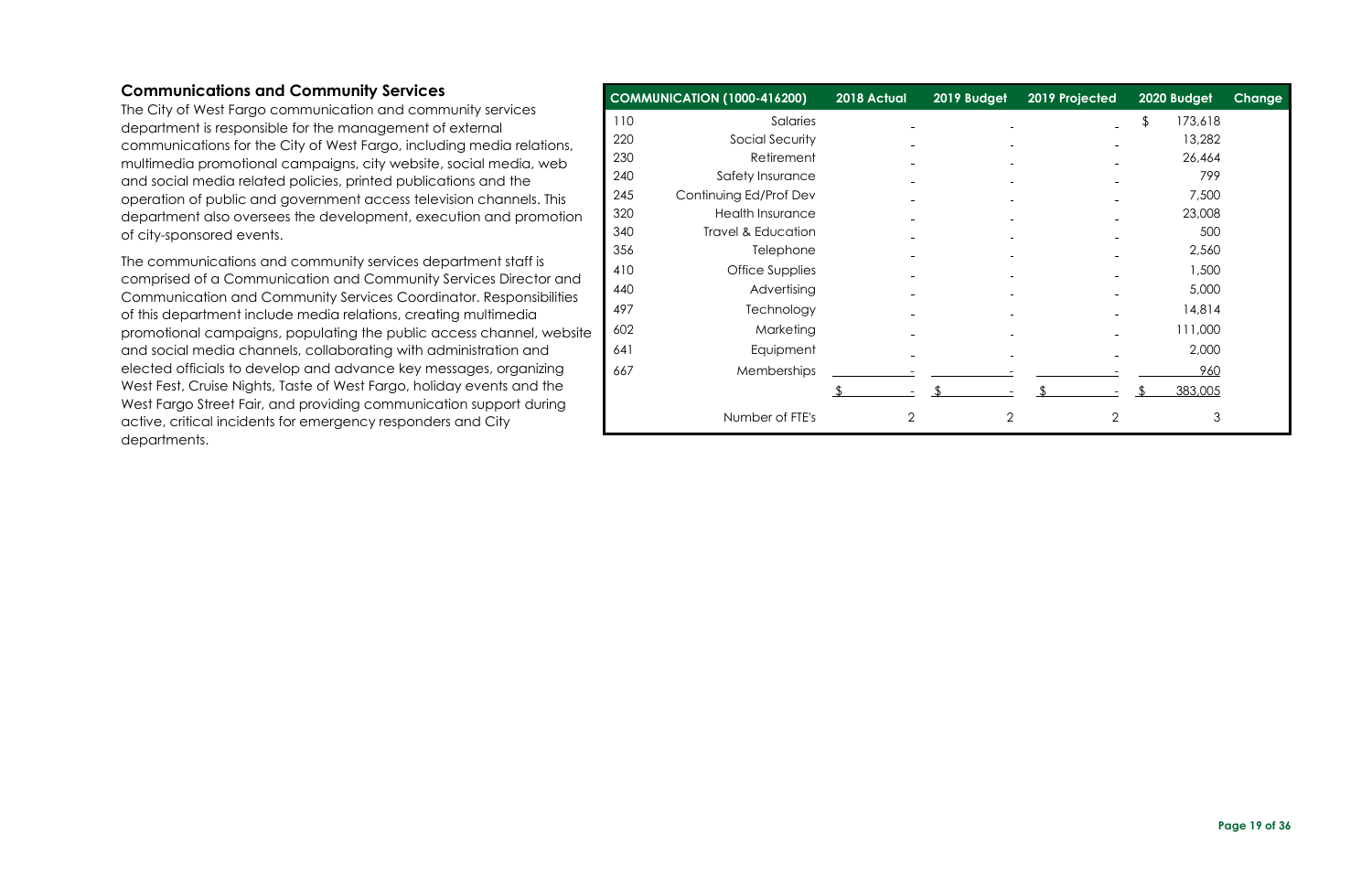#### <span id="page-19-0"></span>**Planning and Community Development**

The Planning and Community Development Department provides a variety of services to preserve and enhance the high quality of life offered to those who live or work in our community by promoting a vibrant, well-planned community which supports efforts that define and realize our community's aspirations. The department serves as support staff to the City Commission, Planning and Zoning Commission and other community and metropolitan organizations, task forces and associations.

Planning:

- Planning prepares and manages the City Comprehensive Plan.
- Administrates zoning and subdivision regulations to guide growth and development in the community and its growth area.
- Collects and analyze a variety of data (land use, demographic, housing, etc.) for use in monitoring plan progress and policymaking.
- Assists in future transportation planning and coordination.

GIS in a municipal setting refers to the spatial data of the City and the software, hardware and people which collect, analyze and communicate the data. GIS is the primary data warehouse for all City spatial data including roads, sewer, water, and property tax parcels and can be used in a variety of ways to make government more transparent and efficient.

Community Development:

- Focuses on both physical and social aspects of development and redevelopment of the community while addressing the housing needs of the community.
- Researches and advises on affordable housing needs, senior housing needs, and addressing deteriorating or blighting conditions of housing in the community.
- Seeks and administers grant opportunities related to community development.

Geographic Information System (GIS):

The GIS Manager leads, coordinates, and monitors the City's GIS activities and works closely with the IT Department, Public Works, Assessing, Building Inspections, and Planning to ensure the City GIS Database is efficient, authoritative and accurate.

GIS supports all City departments in providing data, maps and analysis for general business, public safety and communicating with the Public.

GIS is also the main point of contact for data requests from government agencies in the state and region as well as the public.

|     | PLANNING (1000-418000)         | 2018 Actual   |    | 2019 Budget | 2019 Projected |                         | 2020 Budget | Change |
|-----|--------------------------------|---------------|----|-------------|----------------|-------------------------|-------------|--------|
| 110 | Salaries                       | \$<br>341,409 | \$ | 432,000     | \$<br>432,000  | $\sqrt[6]{\frac{1}{2}}$ | 510,426     |        |
| 111 | <b>Administrative Salaries</b> | 2,010         |    |             | 1,870          |                         | 2,880       |        |
| 114 | Part-time Salaries             |               |    |             |                |                         |             |        |
| 220 | Social Security                | 24,609        |    | 33,000      | 33,000         |                         | 39,048      |        |
| 230 | Retirement                     | 48,826        |    | 66,500      | 66,500         |                         | 69,386      |        |
| 240 | Safety Insurance               | 399           |    | 500         | 500            |                         | 2,091       |        |
| 245 | Continuing Education           | 30            |    | 3,665       | 3,665          |                         | 12,200      |        |
| 250 | Unemployment                   |               |    |             |                |                         |             |        |
| 312 | Attorney                       |               |    |             | 15,000         |                         | 40,000      |        |
| 319 | Comprehensive Plan             | 33,390        |    |             |                |                         |             |        |
| 320 | <b>Health Insurance</b>        | 27,118        |    | 50,000      | 50,000         |                         | 72,877      |        |
| 340 | Travel & Education             | 6,400         |    | 9,000       | 9,000          |                         | 700         |        |
| 356 | Telephone                      | 1,843         |    | 1,350       | 1,350          |                         | 480         |        |
| 360 | Printing & Mailing             | 4,508         |    | 5,000       | 5,000          |                         | 5,000       |        |
| 372 | Metro COG dues                 | 17,755        |    | 17,500      | 17,500         |                         | 26,500      |        |
| 373 | Training                       | 692           |    | 4,500       | 4,500          |                         | 5,000       |        |
| 387 | Medical/Vaccines               |               |    | 200         | 200            |                         | 200         |        |
| 399 | Recruitment                    |               |    | 500         | 500            |                         | 500         |        |
| 410 | <b>Office Supplies</b>         | 868           |    | 2,000       | 2,000          |                         | 2,000       |        |
| 418 | <b>Professional Services</b>   | 7,425         |    | 50,000      | 38,000         |                         | 50,000      |        |
| 497 | Technology                     | 3,130         |    | 2,000       | 2,000          |                         | 58,500      |        |
| 667 | Memberships                    |               |    |             |                |                         | 1,353       |        |
|     |                                | 520,412       | ፍ  | 677,715     | 682,585        |                         | 899,141     | 33%    |
|     | Number of FTE's                | 3             |    | 5           | 5              |                         | 5.5         |        |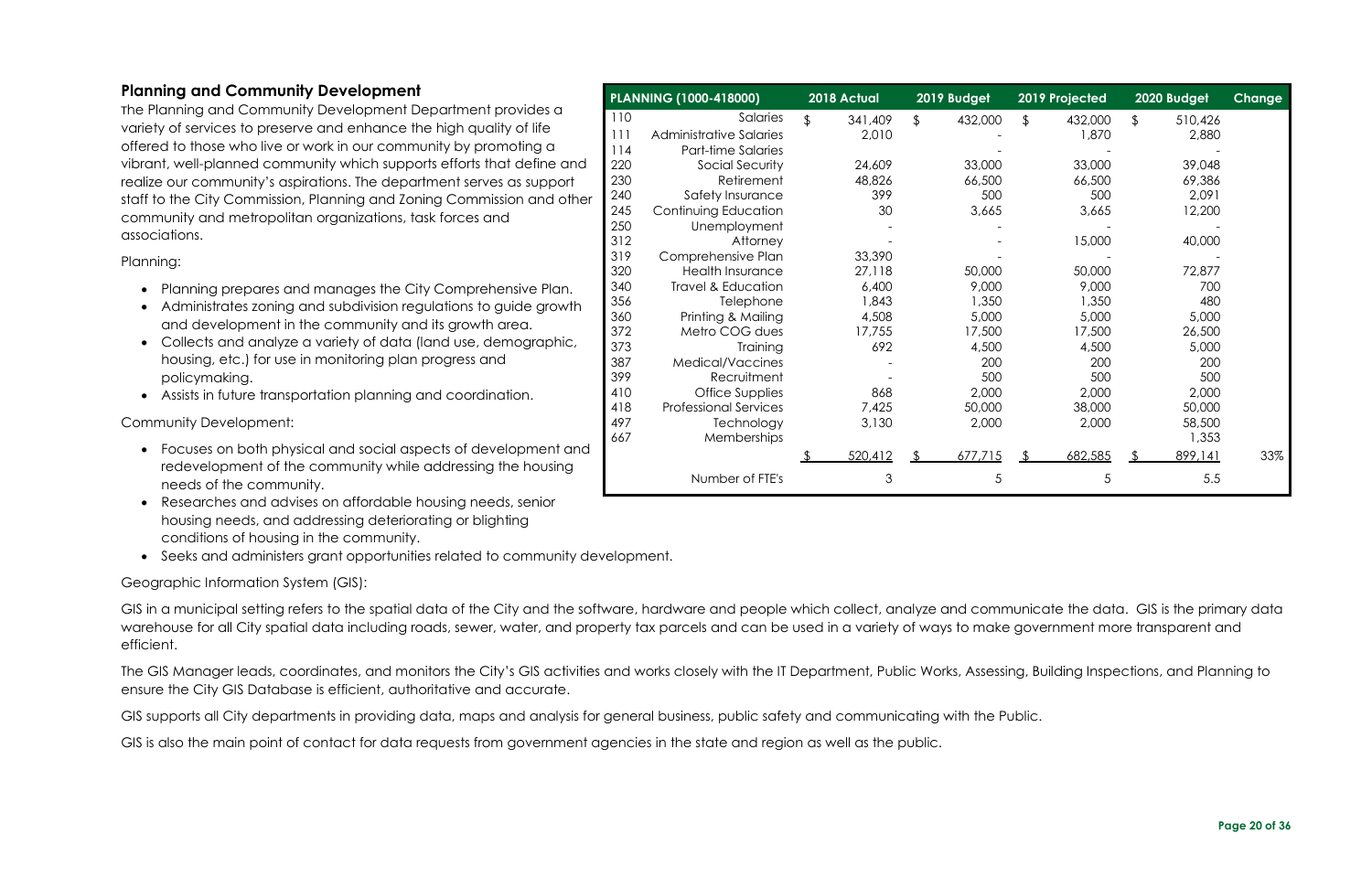**Page 21 of 36**

#### <span id="page-20-0"></span>**Police**

The City of West Fargo police department protects life and property, and enhances the quality of life for all citizens through organizational and problem-solving strategies and developing police-community partnerships to address the causes of crime and social disorder.

The police department staff consists of 63 sworn officers and 13 civilian staff comprised of: a Chief, Assistant Chief, Lieutenants, Sergeants, Patrol Officers, Detectives, School Resource Officers, Cultural Liaison Officer, Business Manager, Community Services Officer, Crime-Free Housing Coordinator, Office Supervisor, Evidence Technician, Records Specialist, Transcription Specialist and Support Specialists. Responsibilities include enforcing laws and regulations, providing security, detecting violators and developing positive relationships with residents, businesses, schools and students, providing aid to injured persons, conducts investigations, testifies in court proceedings.

The main addition for the 2020 police department budget was the increase in two fulltime employees. This budget includes one School Resource Officer and one Patrol Officer. The School Resource Officer will be stationed at the third middle school opening in 2020. The patrol officer will be utilized to handle the increase in calls for service.

Calls for service have increased from 11,711 in 2010 to 29,926 in 2018. For 2019, the police department is on pace to set another record high.

|     | POLICE (1000-421000)                | 2018 Actual                |                 | 2019 Budget 2019 Projected  | 2020 Budget                | Change |
|-----|-------------------------------------|----------------------------|-----------------|-----------------------------|----------------------------|--------|
| 110 | Salaries                            | 4,535,906<br>$\frac{1}{2}$ | 4,697,090<br>\$ | \$<br>5,040,000             | 5,591,774<br>$\frac{1}{2}$ |        |
| 220 | Social Security                     | 322,961                    | 343,575         | 360,000                     | 397,071                    |        |
| 230 | Retirement                          | 634,095                    | 682,105         | 682,105                     | 792,066                    |        |
| 240 | Workforce Safety Insurance          | 44,073                     | 55,000          | 55,000                      | 23,876                     |        |
| 250 | Unemployment                        |                            | 15,000          | 1,500                       | 5,000                      |        |
| 285 | Crime Free Housing                  | 116                        | 1,100           | 1,100                       | 900                        |        |
| 320 | <b>Health Insurance</b>             | 484,678                    | 518,700         | 518,700                     | 676,845                    |        |
| 321 | Property Insurance                  |                            |                 |                             | 26,400                     |        |
| 323 | Liability Insurance                 | 4,000                      | \$2,500         | \$2,500                     | 2,500                      |        |
| 356 | Telephone                           | 63,134                     | 94,500          | 94,500                      | 74,500                     |        |
| 360 | Printing & Mailing                  | 7,246                      | 17,600          | 17,600                      | 10,000                     |        |
| 365 | Special Investigations              | 8,833                      | 11,200          | 11,200                      | 11,200                     |        |
| 373 | In Service Training                 | 90,139                     | 163,100         | 163,100                     | 155,000                    |        |
| 375 | <b>Public Relations</b>             | 14,720                     | 17,500          | 17,500                      | 21,300                     |        |
| 387 | Medical/Vaccines                    |                            | 3,100           | 3,100                       | 3,200                      |        |
| 396 | Animals                             | 19,381                     | 24,000          | 24,000                      | 23,900                     |        |
| 398 | <b>Prisoner Board Expenses</b>      | 117,874                    | 125,000         | 125,000                     | 135,000                    |        |
| 399 | Recruitment/Employment Testing      | 299                        | 3,900           | 3,900                       | 3,800                      |        |
| 410 | Office Supplies                     | 16,991                     | 15,200          | 15,200                      | 15,800                     |        |
| 415 | Teletype & Paper                    | 7,740                      | 7,800           | 7,800                       | 9,720                      |        |
| 420 | <b>Operations &amp; Maintenance</b> | 21,214                     | 20,000          | 20,000                      | 29,500                     |        |
| 422 | Uniforms                            | 59,803                     | 53,500          | 53,500                      | 49,900                     |        |
| 424 | Gas & Oil                           | 90,541                     | 85,000          | 85,000                      | 137,700                    |        |
| 427 | Repairs                             | 29,495                     | 33,100          | 33,100                      | 37,100                     |        |
| 461 | First Link                          | 5,000                      | 5,000           | 5,000                       | 10,000                     |        |
| 489 | Photographs                         | 2,025                      | 2,000           | 2,000                       | 2,000                      |        |
| 497 | Technology                          | 114,252                    | 148,100         | 148,100                     | 191,700                    |        |
| 502 | Red River Children's Advocacy       | 4,000                      | 4,000           | 4,000                       | 4,000                      |        |
| 505 | Youthworks                          | 25,000                     | 25,000          | 25,000                      | 25,000                     |        |
| 527 | Utilities (Police Garage)           | 1,911                      | 6,000           | 6,000                       | 2,500                      |        |
| 610 | <b>Vehicle Purchases</b>            | 285,444                    | 310,000         | 310,000                     | 373,700                    |        |
| 640 | Furniture & Equipment               | 3,930                      | 3,000           | 3,000                       | 3,000                      |        |
| 641 | Equipment - non Depreciated         | 75,752                     | 83,600          | 83,600                      | 111,200                    |        |
| 660 | <b>Wrecker Fees</b>                 | 1,263                      | 3,000           | 3,000                       | 3,000                      |        |
| 831 | Memberships & Licenses              | 5,576                      | 5,300           | 5,300                       | 7,100                      |        |
| 906 | Drone Team                          |                            |                 |                             | 6,500                      |        |
| 915 | $K-9$                               | 23,565                     | 9,300           | 9,300                       | 9,300                      |        |
| 978 | Dive Rescue                         | 5,438                      | 15,400          | 15,400                      | 7,400                      |        |
| 979 | Bomb/SWAT                           | 10,435                     | 33,200          | 33,200                      | 23,400                     |        |
| 987 | Weapons, Ammo, & Maintenance        | 33,725                     | 34,100          | 34,100                      | 36,000                     |        |
| 996 | Physicals                           | 10,645                     | 10,300          | 10,300                      | 11,000                     |        |
|     |                                     | \$7,181,200                | 7,686,870<br>\$ | 8,032,705<br>$\mathfrak{L}$ | 9,060,852                  | 18%    |
|     | Number of FTE's                     | 74                         | 76              | 76                          | 78                         |        |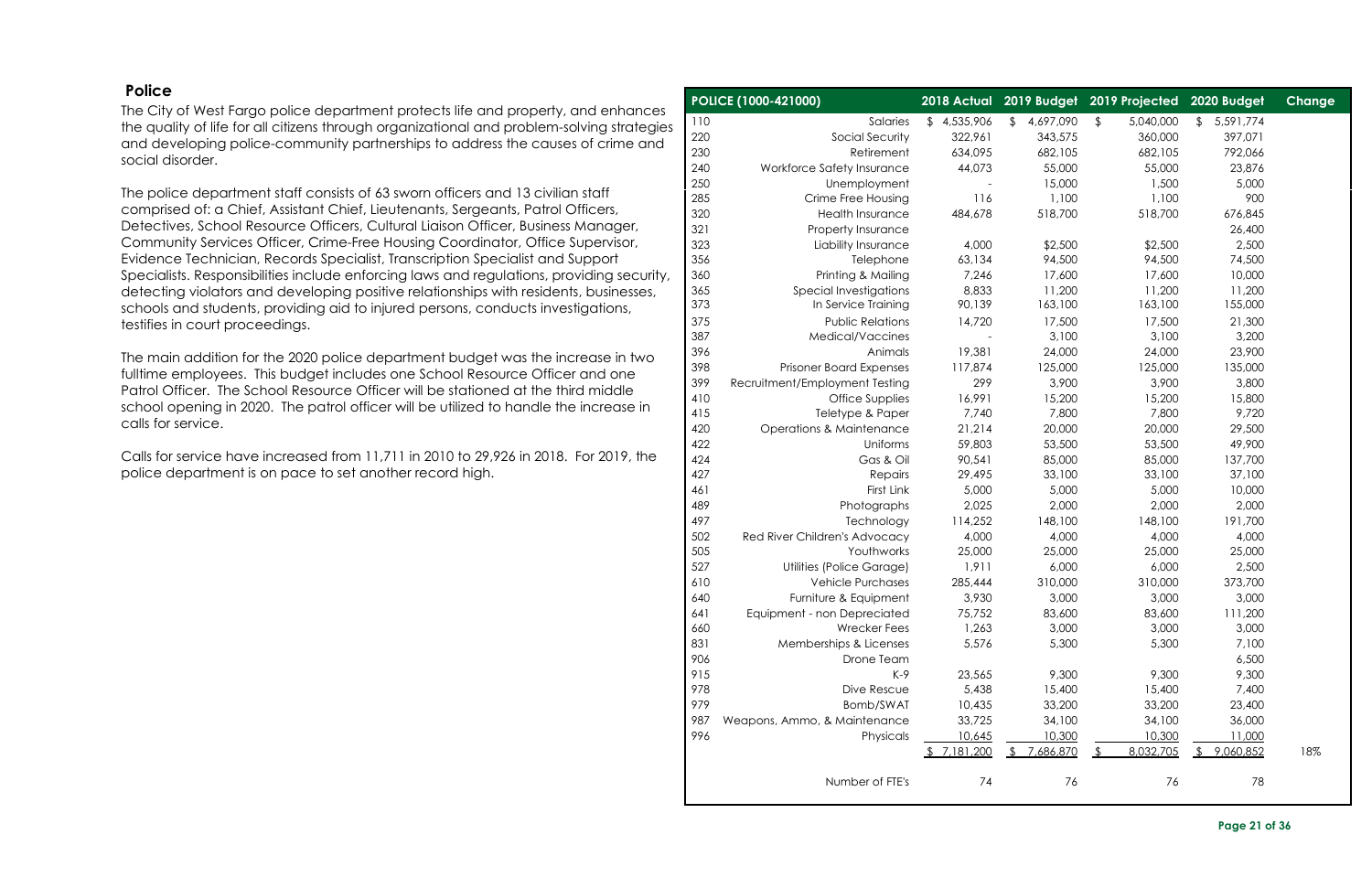#### <span id="page-21-0"></span>**Streets**

The City of West Fargo street division operates under the public works department and oversees the operation, maintenance and repair of public streets, street lighting, traffic signals, signs, and right of way areas and maintaining roads during winter months.

The street division staff includes a Foreman and Crew Chief. Responsibilities include project and maintenance activities involving street repairs, catch basins, sidewalks, curb and gutter, mowing, chipping, sweeping, Durapatching, crack sealing, signs and traffic control, gravel roads and pot holes, overseeing snow pretreatment and removal, assisting with light pole setting and removal, maintaining and repairing storm sewer lift stations, calls for utility locations, maintain SCADA system, setting traffic control for special events and assisting other public works departments as needed.

|     | STREET (1000-430000)         |    | 2018 Actual | 2019 Budget   |               | 2019 Projected | 2020 Budget   | Change |
|-----|------------------------------|----|-------------|---------------|---------------|----------------|---------------|--------|
| 110 | Salaries                     | \$ | 768,542     | \$<br>748,000 | $\frac{1}{2}$ | 748,000        | \$<br>689,624 |        |
| 110 | Overtime                     |    | 32,700      | 40,907        |               | 40,907         | 30,000        |        |
| 114 | Part-time Salaries           |    | 15,321      | 18,500        |               | 18,500         | 18,500        |        |
| 220 | Social Security              |    | 54,874      | 58,000        |               | 58,000         | 55,051        |        |
| 230 | Retirement                   |    | 97,910      | 115,000       |               | 115,000        | 105,237       |        |
| 240 | Safety Insurance             |    | 24,712      | 25,000        |               | 25,000         | 3,172         |        |
| 318 | Metro COG Dues & Contracts   |    | 9,325       | 55,000        |               | 55,000         |               |        |
| 320 | <b>Health Insurance</b>      |    | 96,199      | 130,000       |               | 130,000        | 136,600       |        |
| 323 | Liability Insurance          |    | 33          | 10,000        |               | 10,000         | 10,000        |        |
| 340 | Travel & Education           |    |             | 2,000         |               | 2,000          | 2,000         |        |
| 352 | Heat                         |    | 2,119       | 2,000         |               | 2,000          | 2,000         |        |
| 356 | Telephone                    |    | 679         | 1,000         |               | 1,000          | 1,000         |        |
| 358 | Landscaping                  |    |             | 10,000        |               | 10,000         | 12,000        |        |
| 360 | Printing & Mailing           |    | 167         | 1,000         |               | 1,000          | 1,000         |        |
| 373 | Training                     |    | 300         | 15,000        |               | 15,000         | 15,000        |        |
| 377 | Snow/Ice Treatment           |    | 160,450     | 155,000       |               | 155,000        | 160,000       |        |
| 381 | Snow Removal/Mowing          |    | 19,703      | 6,000         |               | 6,000          | 20,000        |        |
| 382 | Radio Repair                 |    | 449         | 1,000         |               | 1,000          | 1,000         |        |
| 387 |                              |    |             | 1,000         |               | 1,000          | 1,000         |        |
|     | Medical/Vaccines             |    |             |               |               |                |               |        |
| 391 | <b>Street Lighting</b>       |    | 369,446     | 450,000       |               | 450,000        | 450,000       |        |
| 392 | <b>Street Light Repair</b>   |    | 25,720      | 30,000        |               | 30,000         | 30,000        |        |
| 394 | Gravel & Mix                 |    | 27,366      | 68,000        |               | 68,000         | 68,000        |        |
| 399 | Recruitment/Employee Testing |    | 1,338       | 1,000         |               | 1,000          | 1,500         |        |
| 410 | Office Supplies              |    | 1,506       | 3,500         |               | 3,500          | 4,000         |        |
| 422 | Uniforms                     |    | 5,496       | 6,000         |               | 6,000          | 6,500         |        |
| 424 | Gas & Oil                    |    | 103,533     | 82,500        |               | 82,500         | 120,000       |        |
| 427 | Repairs                      |    | 58,915      | 60,000        |               | 60,000         | 60,000        |        |
| 432 | Tools                        |    | 6,999       | 14,000        |               | 14,000         | 14,000        |        |
| 433 | Shop Supplies                |    | 10,430      | 10,000        |               | 10,000         | 12,000        |        |
| 444 | <b>Property Damage</b>       |    | 4,674       |               |               |                |               |        |
| 485 | <b>Street Sweeping</b>       |    | 30,648      | 70,000        |               | 70,000         | 70,000        |        |
| 486 | <b>Street Striping</b>       |    | 15,111      | 60,000        |               | 60,000         | 60,000        |        |
| 487 | Signs/Signal Lights          |    | 52,674      | 45,000        |               | 45,000         | 50,000        |        |
| 488 | Paint/Maintenance            |    |             | 2,000         |               | 2,000          | 2,000         |        |
| 490 | Miscellaneous                |    | 1,160       | 1,000         |               | 1,000          | 1,000         |        |
| 497 | Technology                   |    | 446         |               |               |                | 10,000        |        |
| 639 | Safety Expenses              |    | 7,859       | 8,500         |               | 8,500          | 10,000        |        |
| 653 | Capital Improvements         |    |             |               |               |                | 50,000        |        |
| 657 | Equipment Lease              |    | 249,492     | 394,000       |               | 394,000        | 412,645       |        |
| 667 | Memberships & Licenses       |    |             | 6,000         |               | 6,000          | 6,000         |        |
| 722 | <b>Street Repairs</b>        |    | 45,892      | 50,000        |               | 50,000         | 60,000        |        |
| 751 | Pub/Tech Manuals/Software    |    | 127         | 3,000         |               | 3,000          | 3,000         |        |
| 870 | <b>Capitalized Assets</b>    |    | 122,249     | 169,500       |               | 169,500        | 24,000        |        |
| 913 | Tire Purchase & Repair       |    | 7,452       | 9,500         |               | 9,500          | 12,000        |        |
|     |                              |    | 2,432,016   | 2,937,907     |               | 2,937,907      | 2,799,829     | $-5%$  |
|     |                              |    |             |               |               |                |               |        |
|     | Number of FTE's              |    | 13          | 13            |               | 13             | 14            |        |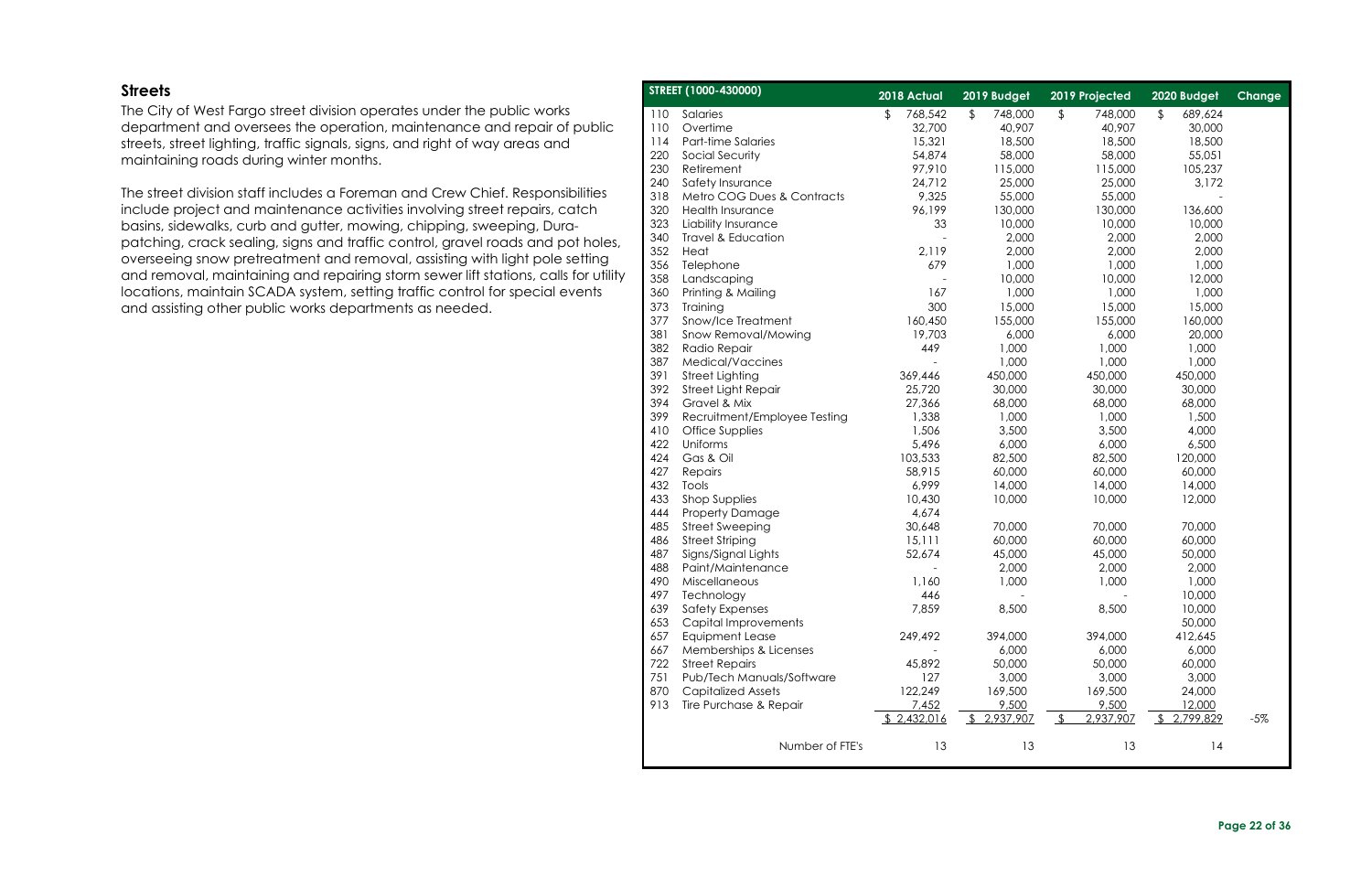#### <span id="page-22-0"></span>**Buildings and Grounds**

The City of West Fargo building and grounds division operates under the public works department and oversees the general maintenance of City-owned facilities and grounds.

The building and groups division includes a Lead Facility Maintenance Technician and Facility Maintenance Technicians. Responsibilities include performing general diagnostic and maintenance activities for HVAC and plumbing systems, fixture replacements, painting, mowing, sweeping, snow removal, door, window, roof, flooring and furniture repair, maintaining fire suppressions systems, assisting with special events, managing janitorial supplies, organizing preventative maintenance and safety inspection programs, overseeing key and lock system database and general cleaning of buildings and grounds.

|     | <b>BUILDINGS AND GROUNDS (1000-455000)</b> | 2018 Actual |                | 2019 Budget   | 2019 Projected | 2020 Budget   | <b>Change</b> |
|-----|--------------------------------------------|-------------|----------------|---------------|----------------|---------------|---------------|
| 110 | Salaries                                   | \$          | 109,018        | \$<br>125,000 | \$<br>125,000  | \$<br>132,330 |               |
| 110 | Overtime                                   |             | 1,106          | 762           | 4,500          | 1,600         |               |
| 220 | Social Security                            |             | 7,319          | 10,000        | 10,000         | 10,123        |               |
| 230 | Retirement                                 |             | 15,454         | 19,000        | 19,000         | 20,193        |               |
| 307 | <b>Contract Services</b>                   |             | 103,328        | 110,000       | 112,000        | 114,000       |               |
| 320 | <b>Health Insurance</b>                    |             | 21,195         | 30,000        | 26,000         | 33,418        |               |
| 340 | Travel & Education                         |             | 57             | 3,000         | 3,360          | 3,000         |               |
| 352 | Heat                                       |             |                | 1,000         | 1,000          | 1,000         |               |
| 356 | Telephone                                  |             | 1,079          | 2,000         | 2,000          | 2,000         |               |
| 358 | Landscaping                                |             | 2,440          | 5,000         | 2,500          | 5,000         |               |
| 360 | Printing & Mailing                         |             | 333            | 500           | 500            | 500           |               |
| 387 | Medical/Vaccines                           |             |                | 500           | 500            | 500           |               |
| 389 | Recruitment                                |             | 176            | 500           | 500            | 500           |               |
| 420 | <b>Operation &amp; Maintenance</b>         |             | 52,957         | 63,000        | 61,000         | 67,000        |               |
| 432 | Tools                                      |             | 3,889          | 4,000         | 4,000          | 4,000         |               |
| 500 | Supplies                                   |             | 9,731          | 10,000        | 11,000         | 12,000        |               |
| 802 | <b>Building Repair</b>                     |             |                | 4,500         | 4,500          | 5,000         |               |
| 864 | Equipment over \$5,000                     |             | 5,000          |               |                |               |               |
|     |                                            |             | 333,082        | 388,762       | 387,360        | 412,164       | $6\%$         |
|     | Number of FTE's                            |             | $\overline{2}$ | 3             | 3              | 3             |               |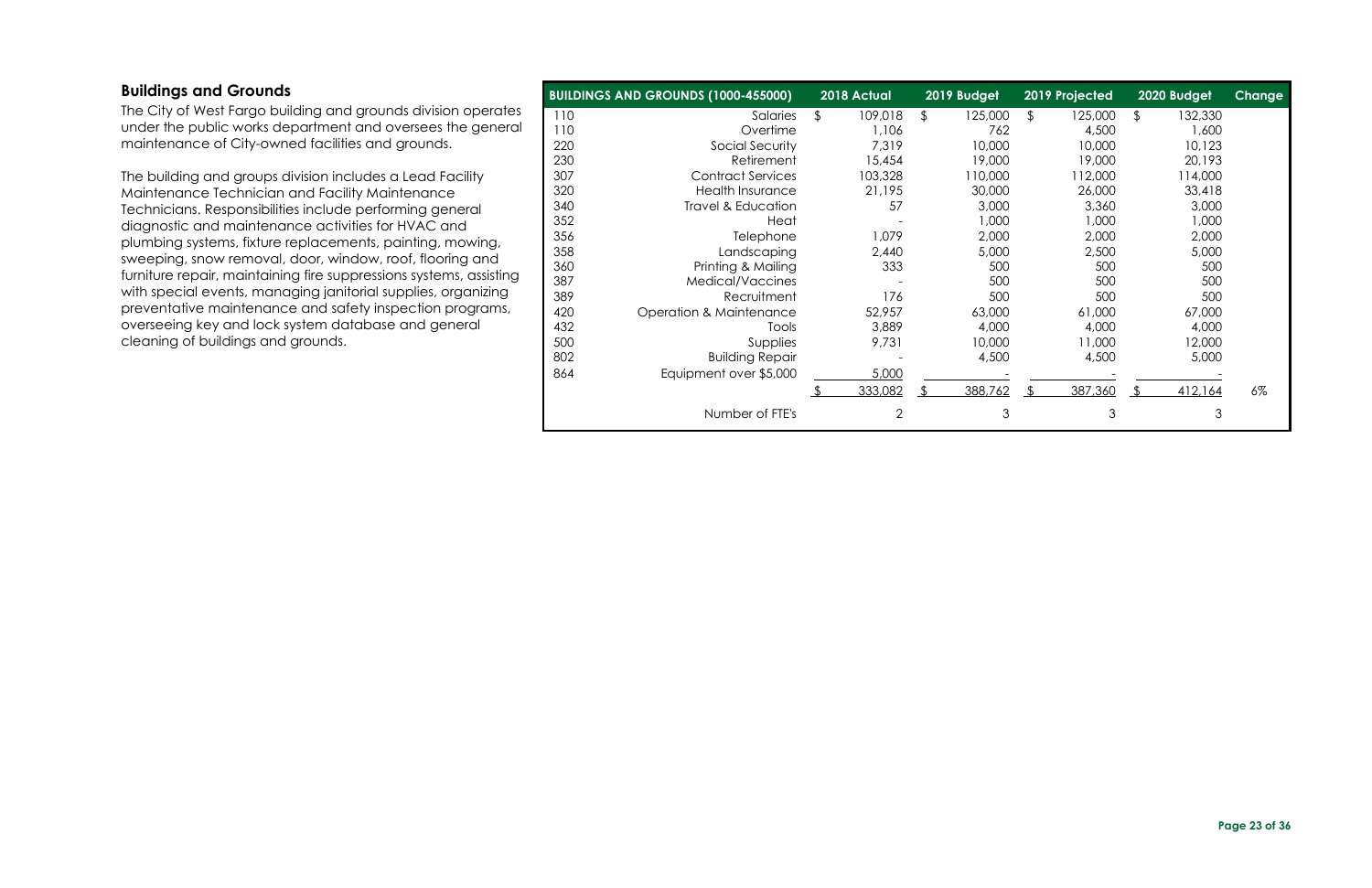#### <span id="page-23-0"></span>**City's Share of Specials**

The share of specials fund is a governmental fund whose primary purpose is to pay the city portion of special assessments on city property. The fund is financed solely through revenues generated by the property tax levy.

|                   | 2018 Actual | 2019 Budget           | 2019 Projected           | 2020 Budget | <b>Change</b> |
|-------------------|-------------|-----------------------|--------------------------|-------------|---------------|
| Share of Specials | 107         | 30,000<br>AET<br>, טד | 102000<br>$\ldots$ 2,000 | 188,907     | 45%           |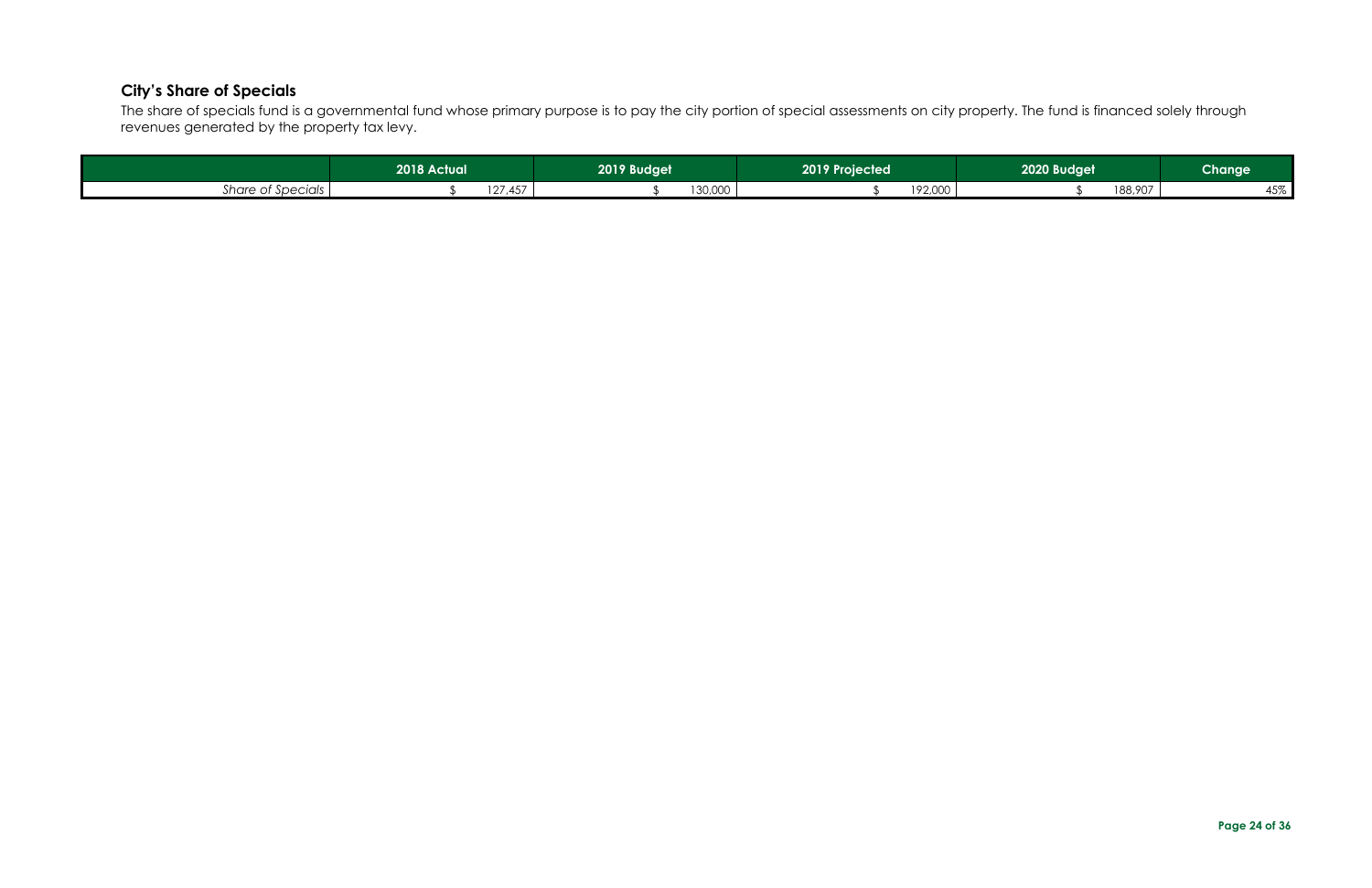#### **Page 25 of 36**

#### <span id="page-24-0"></span>**West Fargo Fire Department**

The City of West Fargo fire department is an "all hazards" combination fire department, responding to fires, rescues, hazmat, and emergency medical and technical rescue calls. The fire department carries out fire suppression and technical rescue, medical emergency response, fire prevention and hazardous material emergency response activities, and maintenance activities on fire equipment and fire station facilities.

The fire department staff consists of a Chief, Deputy Fire Chief of Operations, Deputy Fire Chief of Support, Deputy Fire Chief of Community Risk Reduction, Training Officer, Battalion Chiefs, Captains, Fire Inspectors and Prevention Officers, Firefighter-EMTs, an Office Coordinator and a Chaplain. Responsibilities include administering local, state and federal fire regulations, responds to emergency and non-emergency situations including fires, medical injuries and illnesses, conducts fire prevention inspections, prepares and presents programs on fire prevention to citizen groups, schools and organizations, and investigates fires.

The 2020 budget supports:

- Lease on two new apparatus reduces the overall budget and spreads out the cost without the department taking on a maintenance liability after seven years
- Three new fulltime command staff positions allows the department to realign priorities and increase time spent on each command staff's primary functions
- Second year of an annual medical surveillance program to reduce firefighter cancer rates and extend the longevity of our most important resource: our people
- 10th year of a 30-year, low interest loan for construction of the Southside Fire Station (2011) reducing the need to issue a bond for the project, saving that capital for other long-term projects throughout the City.

|    | FIRE (2060-415200)         |                                   | 2018 Actual | 2019 Budget   | 2019 Projected             | 2020 Budget | Change |
|----|----------------------------|-----------------------------------|-------------|---------------|----------------------------|-------------|--------|
|    | Expenses                   |                                   |             |               |                            |             |        |
|    | 110                        | Salary                            |             | 983,000<br>\$ | \$<br>1,290,000            | \$1,447,740 |        |
|    | 220                        | Social Security                   |             | 75,200        | 92,000                     | 110,752     |        |
|    | 230                        | Retirement                        |             | 230,000       | 230,000                    | 220,925     |        |
|    | 240                        | Workforce Safety                  |             |               | 9,200                      | 6,660       |        |
|    | 245                        | Continuing Education              |             |               |                            | 65,380      |        |
|    | 320                        | <b>Health Insurance</b>           |             | 176,000       | 135,000                    | 186,807     |        |
| ë  | 323                        | Liability Insurance               |             |               |                            | 27,500      |        |
|    | 360                        | Misc. Printing/Mailing            |             |               |                            | 8,380       |        |
|    | 375                        | <b>Public Relations</b>           |             |               |                            | 9,800       |        |
|    | 387                        | Medical/Vaccines                  |             |               |                            | 18,900      |        |
|    | 410                        | Office Supplies                   |             |               |                            | 1,500       |        |
|    | 420                        | Operations &                      |             |               |                            | 14,349      |        |
|    | 422                        | Uniforms                          |             |               |                            | 15,625      |        |
|    | 424                        | Gas and Oil                       |             |               |                            | 25,639      |        |
|    | 427                        | Repairs                           |             |               |                            | 40,664      |        |
|    | 428                        | Service Agreements                |             | 744,205       | 744,205                    |             |        |
|    | 440                        | Advertising                       |             |               |                            | 2,000       |        |
|    | 497                        | Technology                        |             |               |                            | 12,849      |        |
|    | 500                        | Supplies                          |             |               |                            | 10,000      |        |
| ЭS | 527                        | Utilities                         |             |               |                            | 54,815      |        |
|    | 610                        | Vehicle Purchases-<br>Depreciated |             |               |                            | 105,000     |        |
| Эr | 640                        | Furniture & Equipment             |             |               |                            | 1,850       |        |
|    |                            | Equipment-Non                     |             |               |                            |             |        |
|    | 641                        | Depreciated                       |             |               |                            | 72,000      |        |
| эr | 657                        | <b>Equipment Lease</b>            |             |               |                            | 189,295     |        |
|    | 667                        | Memberships                       |             |               |                            | 890         |        |
|    | 710                        | Principal                         |             |               |                            | 84,960      |        |
|    | 802                        | <b>Building Repair</b>            |             |               |                            | 9,943       |        |
|    | <b>Total Expenses</b>      |                                   |             | \$2,208,405   | 2,500,405                  | \$2,744,223 | 24%    |
|    |                            |                                   |             |               |                            |             |        |
|    | Revenue                    |                                   |             |               |                            |             |        |
|    | 310001                     | Mill Levy                         |             | \$1,978,205   | 1,965,000<br>\$            | \$2,690,754 |        |
|    | 310002                     | Levy Discounts                    |             |               |                            | (99, 558)   |        |
|    | 320000                     | License & Permits                 |             |               |                            | 5,000       |        |
|    | 360000                     | Misc. Revenues                    |             |               |                            | 90,000      |        |
|    | <b>Total Revenues</b>      |                                   |             | \$1,978,205   | 1,965,000<br><sup>\$</sup> | \$2,686,196 | 36%    |
|    |                            |                                   |             |               |                            |             |        |
|    | <b>Fire Department Net</b> |                                   |             | S(230, 200)   | (535, 405)<br><u>ے</u>     | S(58,027)   | 75%    |
|    |                            | Number of FTE's                   |             | 18            | 18                         | 21          |        |
|    |                            |                                   |             |               |                            |             |        |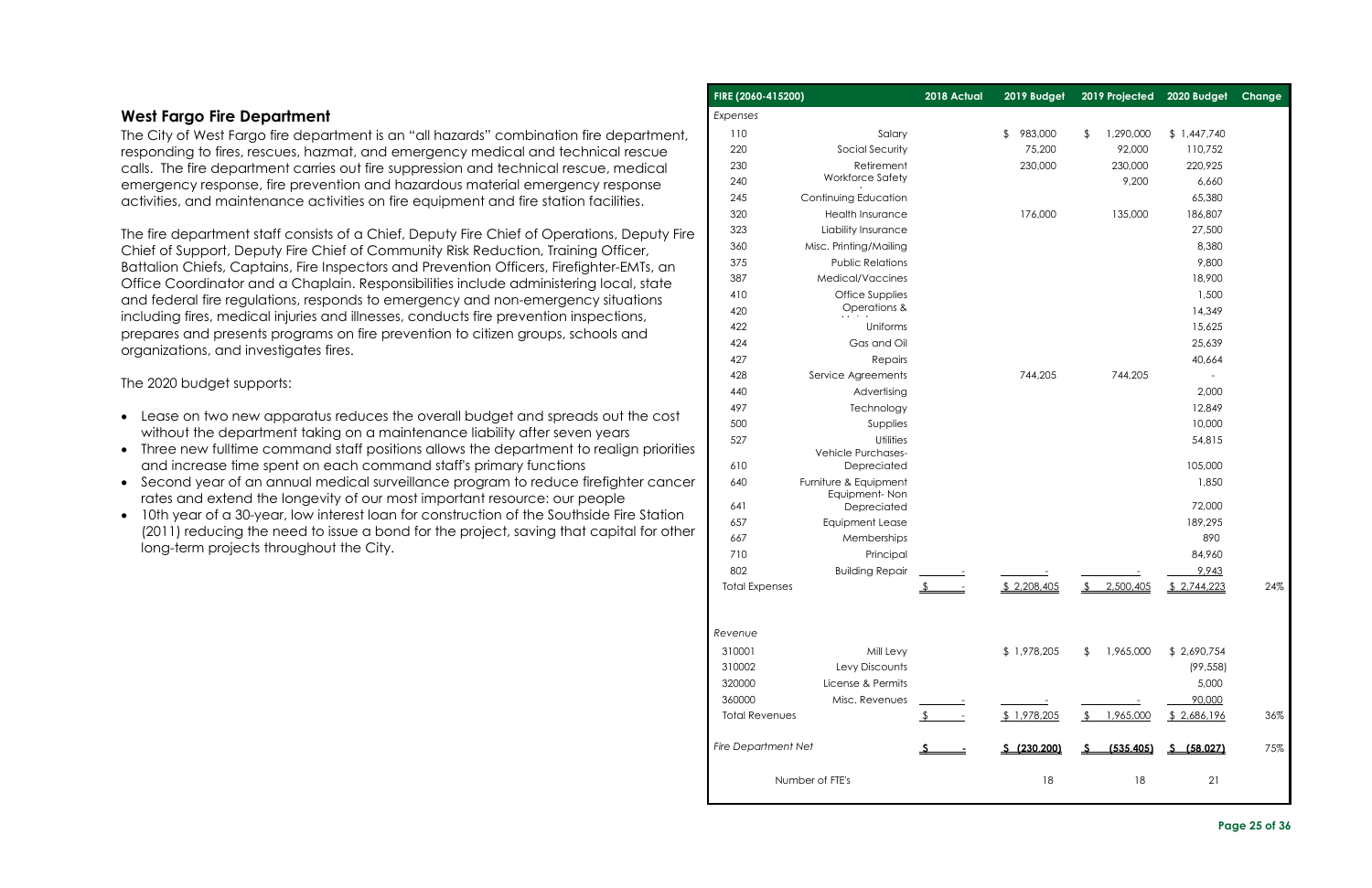**Page 26 of 36**

#### <span id="page-25-0"></span>**West Fargo Public Library**

The City of West Fargo library department provides a wide range of informational and recreational materials, programs, services and online resources for all ages. The library is also home to the West Fargo Historical Center, public meeting rooms, free Wi-Fi and computer access and printing; notary public services and exam proctoring. The library also maintains a book vending machine and two book returns off-site.

The library staff consists of a Library Director, Librarians, Library Specialists, Library Assistants, Circulation Coordinator, Historical Center Assistants, a Marketing-Public Relations Assistant, Program Assistants and a Technology Assistant. Responsibilities include organizing events (both on-site and through outreach) to meet community needs; selecting materials for various collections (both physical and online); creating cultural and historical exhibits; delivering patron services (for example, reference, readers advisory, technology tutoring and assistance, book delivery; genealogy assistance); pursuing funding opportunities; and advocating for the library throughout the community.

The 2020 budget supports:

- STEM kits for programming and check out
- Microfilm reader for the Historical Center
- Furniture to replace worn items and enhance the children's area
- Continued improvement to physical and online collections

| LIBRARY (7000-411600) |                                   |                          | 2018 Actual |                | 2019 Budget |               | 2019 Projected |                | 2020 Budget | Change |
|-----------------------|-----------------------------------|--------------------------|-------------|----------------|-------------|---------------|----------------|----------------|-------------|--------|
| Expenses              |                                   |                          |             |                |             |               |                |                |             |        |
| 110                   | Salaries                          | \$                       | 429,373     | $\frac{1}{2}$  | 607,366     | $\frac{1}{2}$ | 580,000        | \$             | 608,944     |        |
| 114                   | Part-time Salaries                |                          | 91,332      |                | 85,000      |               | 118,000        |                | 121,413     |        |
| 220                   | Social Security                   |                          | 37,860      |                | 53,372      |               | 53,372         |                | 55,872      |        |
| 230                   | Retirement                        |                          | 62,845      |                | 86,706      |               | 86,706         |                | 91,727      |        |
| 240                   | Workforce Safety Insurance        |                          | 692         |                | 1,800       |               | 1,800          |                | 3,360       |        |
| 245                   | Continuing Education              |                          | 2,953       |                | 2,500       |               | 2,500          |                | 3,000       |        |
| 312                   | Attorney                          |                          |             |                | 1,000       |               | 1,000          |                | 1,000       |        |
| 250                   | Unemployment                      |                          |             |                | 1,000       |               | 1,000          |                | 1,000       |        |
| 320                   | Health Insurance                  |                          | 49,746      |                | 72,000      |               | 72,000         |                | 76,888      |        |
| 333                   | <b>Building Rental</b>            |                          | 143,880     |                | 144,000     |               | 144,000        |                | 144,000     |        |
| 340                   | Travel & Education                |                          | 4,246       |                | 5,000       |               | 5,000          |                | 2,980       |        |
| 356                   | Telephone                         |                          | 1,194       |                | 2,500       |               | 2,500          |                | 2,400       |        |
| 360                   | Miscellaneous Printing            |                          | 3,971       |                | 7,000       |               | 7,000          |                | 9,245       |        |
| 387                   | <b>Medical and Vaccines</b>       |                          |             |                | 500         |               | 500            |                | 500         |        |
| 399                   | Recruitment                       |                          | 2,093       |                | 3,000       |               | 3,000          |                | 3,000       |        |
| 410                   | Office Supplies                   |                          | 19,030      |                | 18,000      |               | 18,000         |                | 18,000      |        |
| 428                   | Service Agreement Contracts       |                          | 26,897      |                | 15,000      |               | 15,000         |                | 17,500      |        |
| 497                   | Technology                        |                          | 40,084      |                | 50,000      |               | 50,000         |                | 51,962      |        |
| 640                   | Furniture & Equipment             |                          | 26,676      |                | 12,000      |               | 12,000         |                | 17,500      |        |
| 644                   | Postal Meter Rent                 |                          | 887         |                | 1,500       |               | 1,500          |                | 1,500       |        |
| 648                   | <b>Professional Publications</b>  |                          | 1,122       |                | 1,200       |               | 1,200          |                | 1,200       |        |
| 649                   | Programming                       |                          | 7,583       |                | 11,000      |               | 11,000         |                | 11,000      |        |
| 650                   | <b>Electronic Resources</b>       |                          | 25,211      |                | 32,000      |               | 32,000         |                | 30,250      |        |
| 661                   | Shipping                          |                          | 6,472       |                |             |               |                |                |             |        |
| 662                   | <b>Books</b>                      |                          | 90,884      |                | 100,750     |               | 100,750        |                | 100,750     |        |
| 663                   | Magazines                         |                          | 5,684       |                | 6,500       |               | 6,500          |                | 6,500       |        |
| 664                   | Audio and Video                   |                          | 24,402      |                | 31,500      |               | 28,000         |                | 31,500      |        |
| 667                   | Memberships                       |                          | 648         |                | 1,200       |               | 1,200          |                | 1,247       |        |
| 669                   | Insurance                         |                          | 729         |                | 1,750       |               | 1,750          |                | 1,750       |        |
| 672                   | <b>Emergency Medical Supplies</b> |                          | 137         |                | 250         |               | 250            |                | 250         |        |
| 673                   | <b>Cleaning Supplies</b>          |                          | 434         |                | 500         |               | 500            |                | 500         |        |
| 689                   | <b>Promotional Activities</b>     |                          | 9,197       |                | 12,000      |               | 12,000         |                | 11,400      |        |
| 724                   | Consulting/Testing Fees           |                          | 1,125       |                | 500         |               | 500            |                |             |        |
| 750                   | Miscellaneous                     |                          | 490         |                | 750         |               | 750            |                | 750         |        |
| 852                   | Website                           |                          | 650         |                |             |               |                |                |             |        |
| 901                   | Cataloguing                       |                          | 6,727       |                | 6,000       |               | 2,800          |                | 2,300       |        |
| 903                   | <b>History Room</b>               |                          | 856         |                | 2,500       |               | 2,400          |                | 2,500       |        |
| 994                   | <b>ODIN</b>                       |                          | 4,003       |                | 5,000       |               | 5,000          |                | 7,000       |        |
|                       |                                   | $\overline{\mathcal{F}}$ | 1,130,113   |                | 1,382,644   | $\sqrt{2}$    | ,381,478       | $\frac{1}{2}$  | 1,440,688   | $4\%$  |
| Revenue               |                                   |                          |             |                |             |               |                |                |             |        |
| 310001                | Taxes                             | \$                       | 1,093,593   | $\frac{1}{2}$  | 908,850     | \$            | 878,000        | \$             | 1,081,616   |        |
| 335600                | Intergovernmental                 |                          | 35,154      |                | 40,000      |               | 31,407         |                |             |        |
| 345200                | <b>Charges for Services</b>       |                          | 471         |                | 500         |               | 500            |                | 500         |        |
| 360000                | Miscellaneous                     |                          | 35,505      |                | 21,200      |               | 21,200         |                | 21,200      |        |
| 375000                | Pledges                           |                          | 2,823       |                | 2,000       |               | 2,000          |                | 2,000       |        |
|                       |                                   | \$                       | 1,167,546   | $\mathfrak{L}$ | 972,550     |               | 933,107        | $\mathfrak{L}$ | 1,105,316   | 14%    |
|                       |                                   |                          | 9           |                | 10          |               |                |                |             |        |
|                       | Number of FTE's                   |                          |             |                |             |               | 10             |                | 11          |        |
|                       | Number of PTE's                   |                          | 4           |                | 13          |               | 13             |                | 15          |        |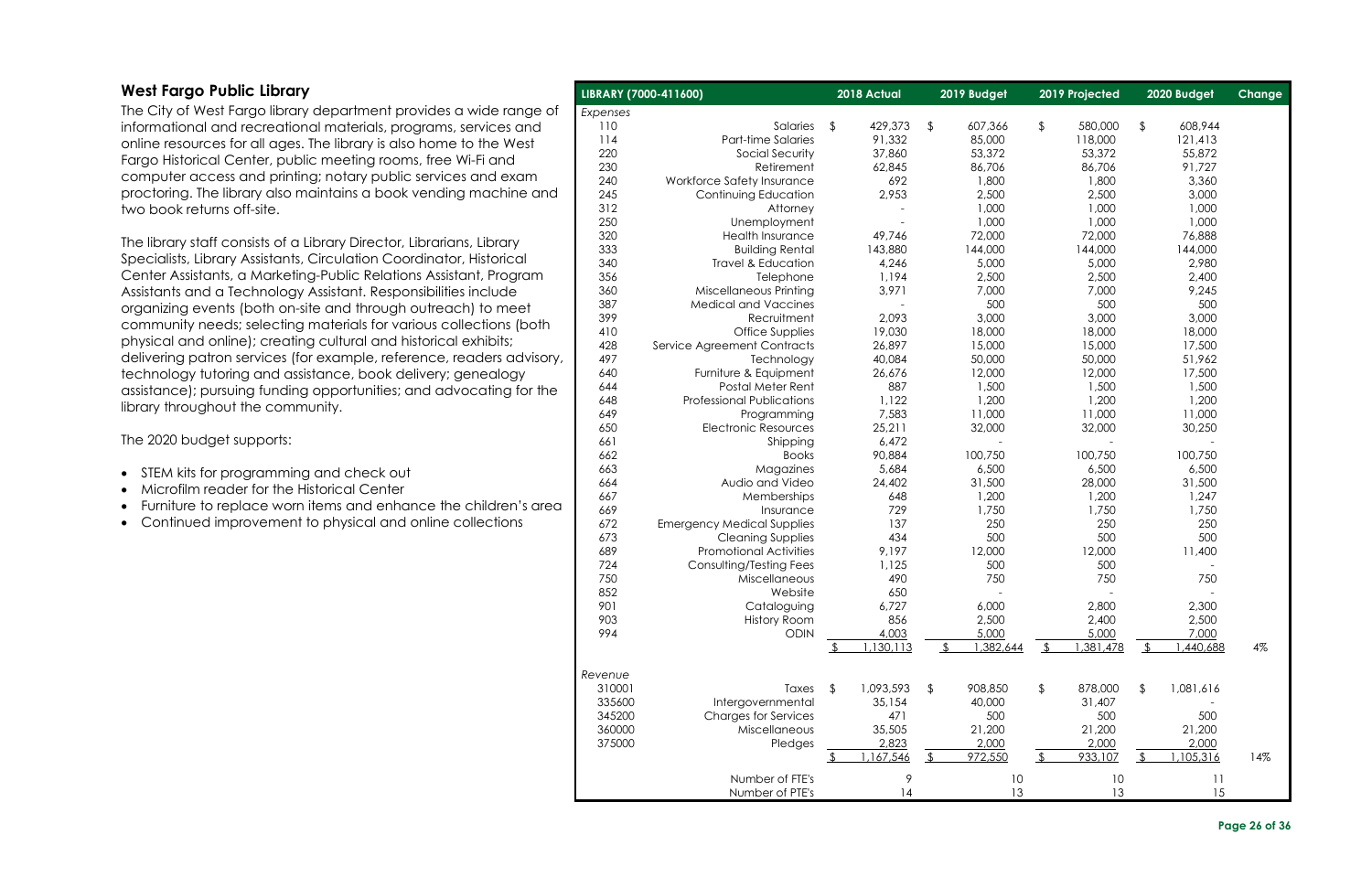#### <span id="page-26-0"></span>**West Fargo Municipal Airport Authority**

The West Fargo Airport Authority governs the workings of the West Fargo Municipal Airport in West Fargo, North Dakota. The airport is used by private and commercial pilots around the region for aircraft maintenance, hanger space, 24-hour fueling, pilot building and crew car.

The Airport Authority staff includes a General Manager. Responsibilities include maintaining the airport to serve as a base for incoming and outgoing flights, flight instructors, parachute training and skydiving businesses.

| <b>AIRPORT (7050)</b> |                                    |                         | 2018 Actual |               | 2019 Budget | 2019 Projected | 2020 Budget   | Change |
|-----------------------|------------------------------------|-------------------------|-------------|---------------|-------------|----------------|---------------|--------|
| Expenses              |                                    |                         |             |               |             |                |               |        |
| 120                   | Salaries                           | \$                      | 600         | $\frac{1}{2}$ | 600         | \$<br>600      | \$<br>600     |        |
| 307                   | <b>Contract Services</b>           |                         | 36,300      |               | 40,400      | 40,400         | 39,600        |        |
| 312                   | Attorney                           |                         |             |               | 1,000       | 1,000          | 1,000         |        |
| 321                   | Property Insurance                 |                         | 731         |               | 750         | 750            | 750           |        |
| 323                   | Liability Insurance                |                         | 3,032       |               | 3,200       | 3,200          | 3,200         |        |
| 340                   | Travel & Education                 |                         | 150         |               | 2,000       | 1,000          |               |        |
| 356                   | Telephone                          |                         | 756         |               | 700         | 700            | 800           |        |
| 360                   | Miscellaneous Printing             |                         |             |               | 200         | 200            | 200           |        |
| 420                   | <b>Operation &amp; Maintenance</b> |                         | 28,841      |               | 65,000      | 55,000         | 40,000        |        |
| 426                   | <b>Machinery and Parts</b>         |                         |             |               | 40,000      | 40,000         | 5,000         |        |
| 653                   | Capital Improvements               |                         | 45,560      |               | 51,150      | 62,000         | 85,000        |        |
|                       |                                    |                         | 115,970     |               | 205,000     | \$<br>204,850  | 176,150       | $-14%$ |
| Revenue               |                                    |                         |             |               |             |                |               |        |
|                       | <b>Property Taxes</b>              | $\sqrt[6]{\frac{1}{2}}$ | 148,650     | \$            | 154,000     | \$<br>151,000  | \$<br>155,472 |        |
|                       | Miscellaneous Revenue              |                         | 28,800      |               | 21,000      | 21,000         | 21,000        |        |
|                       | Transfer in From Reserve           |                         |             |               | 30,000      | 30,000         |               |        |
|                       |                                    |                         | 177,450     |               | 205,000     | 202,000        | 176,472       | $-14%$ |
|                       | Number of PTE's                    |                         |             |               |             |                |               |        |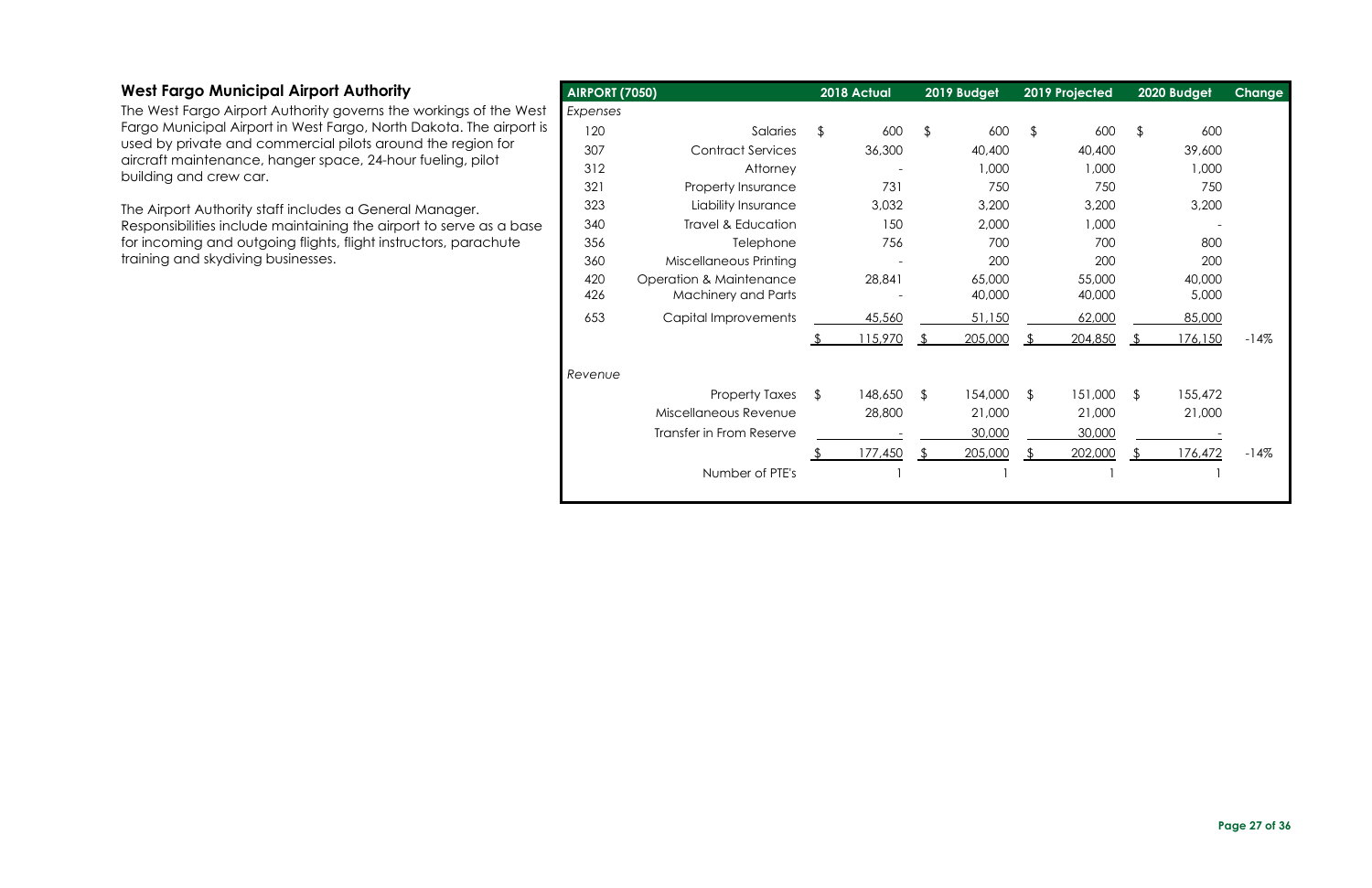## <span id="page-27-1"></span><span id="page-27-0"></span>**Special Revenue Funds (Non-Levied Funds)**

#### **Sales and Use Taxes**

Cities or counties which have adopted home rule charters, such as the City of West Fargo, may levy sales and use taxes on top of the State of North Dakota's tax. During the June 2014 primary election, taxpayers voted to have the City of West Fargo's sales and use tax increase 1% to 2%. In 2020, the City of West Fargo is budgeted to collect \$10,535,000 in sales and use tax. Three quarters of the taxes are transferred out of the fund for infrastructure improvements and 25% are given to economic and job development.

|                       | 2018 Actual  | 2019 Budget  | 2019 Projected | 2020 Budget  | Change |
|-----------------------|--------------|--------------|----------------|--------------|--------|
| Expenses              |              |              |                |              |        |
| Transfers Out         | \$16,285,604 | \$10,000,000 | \$10,000,000   | \$10,500,000 | 5%     |
| Revenue               |              |              |                |              |        |
| Sales Taxes           | \$10,387,248 | \$10,000,000 | \$10,000,000   | \$10,500,000 |        |
| Miscellaneous Revenue | \$45,307     | \$10,000     | \$10,000       | \$35,000     |        |
| <b>Revenue Total</b>  | \$10,432,285 | \$10,010,000 | \$10,010,000   | \$10,535,000 | $5\%$  |

#### <span id="page-27-2"></span>**Park**

The City of West Fargo receives state aid distribution from the State of North Dakota on a quarterly basis. Seventy-two percent of the state aid is the city share and is deposited into the General Fund. The West Fargo Park District is allocated the remaining 28%, which is passed through this fund directly to the park district. The North Dakota League of Cities estimates that the state aid distribution will be \$82.00 per capita, based on the 2018 U.S. Census estimate of 36,566 people living in West Fargo.

|          |                    | 2018 Actual | 2019 Budget | 2019 Projected | 2020 Budget | Change |
|----------|--------------------|-------------|-------------|----------------|-------------|--------|
| Expenses |                    |             |             |                |             |        |
|          | Share of State Aid | \$733,904   | \$680,000   | \$800,000      | \$804,980   | 9%     |
| Revenue  |                    |             |             |                |             |        |
|          | State Aid Revenue  | \$733,904   | \$680,000   | \$800,000      | \$804,980   | 9%     |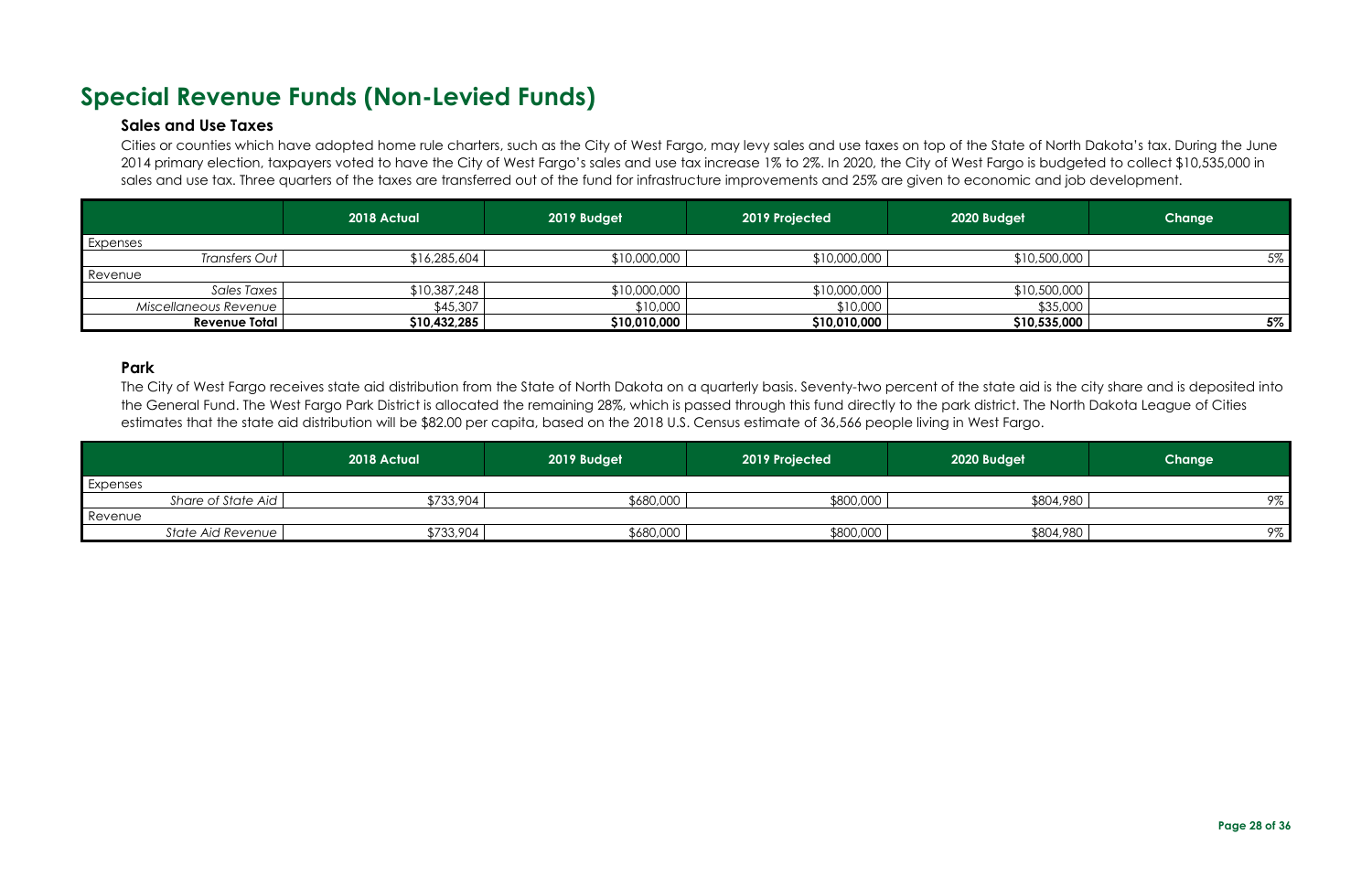#### <span id="page-28-0"></span>**Forestry**

The City of West Fargo forestry department promotes and maintains a safe and healthy urban forest to enhance the visual appeal and environmental quality of the City of West Fargo. The department also works to provide public education on the benefits of forestry to make citizens aware of the great importance of tree planting and maintenance.

The forestry staff consists of a Program Coordinator/Forester, Arborists, Forestry Crew Chief and seasonal staff. Responsibilities include disease diagnosis, prevention and inspections, public education and outreach, grant applications, administering permits for tree plantings in new development areas, facilitates Urban Forestry Committee efforts, tree planting, tree removals, tree pruning, and landscape maintenance and branch collection.

The forestry department is funded through the Forestry Fund, a special revenue fund that is financed through a small, monthly forestry fee on the regular utility bills.

|          | <b>FORESTRY (2210-428000)</b>   |               | 2018 Actual |                | 2019 Budget |                | 2019 Projected |                | 2020 Budget | Change |
|----------|---------------------------------|---------------|-------------|----------------|-------------|----------------|----------------|----------------|-------------|--------|
| Expenses |                                 |               |             |                |             |                |                |                |             |        |
| 110      | Salaries                        | $\frac{1}{2}$ | 39,685      | $\frac{1}{2}$  | 80,000      | $\frac{1}{2}$  | 80,000         | $\frac{1}{2}$  | 96,325      |        |
| 110      | Overtime                        |               | 290         |                | 1,224       |                | 1,224          |                | 1,000       |        |
| 114      | Part Time Salaries              |               | 68,553      |                | 100,000     |                | 78,000         |                | 100,000     |        |
| 220      | Social Security                 |               | 8,275       |                | 6,100       |                | 6,100          |                | 15,096      |        |
| 230      | Retirement                      |               | 5,789       |                | 12,100      |                | 12,100         |                | 14,699      |        |
| 240      | Workforce Safety Insurance      |               | 4,436       |                |             |                |                |                |             |        |
| 320      | <b>Health Insurance</b>         |               | 716         |                | 2,000       |                | 2,000          |                | 2,016       |        |
| 340      | Travel & Education              |               | 75          |                |             |                |                |                |             |        |
| 358      | Landscaping                     |               | 11,967      |                | 12,000      |                | 12,000         |                | 15,000      |        |
| 360      | Miscellaneous Printing          |               | 204         |                | 3,000       |                | 3,000          |                | 4,000       |        |
| 370      | Public Participation/outreach   |               |             |                |             |                |                |                | 2,000       |        |
| 373      | In Service Training             |               | 1,261       |                | 2,000       |                | 2,000          |                | 10,500      |        |
| 387      | Medical/Vaccines                |               |             |                | 1,000       |                | 1,000          |                | 1,000       |        |
| 399      | Recruiting                      |               | 3,540       |                | 1,000       |                | 1,000          |                | 1,000       |        |
| 410      | Office Supplies                 |               | 134         |                | 250         |                | 450            |                | 500         |        |
| 426      | <b>Machinery Parts</b>          |               | 3,584       |                | 3,000       |                | 3,000          |                | 3,500       |        |
| 427      | Repairs                         |               | 1,061       |                | 1,000       |                | 1,400          |                | 1,500       |        |
| 446      | <b>Tree Purchase</b>            |               | 35,816      |                | 20,000      |                | 20,000         |                | 20,000      |        |
| 487      | Signs/Signal Lights             |               | 203         |                | 300         |                | 300            |                | 300         |        |
| 641      | Equipment - non depreciated     |               | 6,189       |                | 8,000       |                | 8,000          |                | 9,000       |        |
| 657      | <b>Equipment Lease</b>          |               | 20,025      |                | 54,000      |                | 54,000         |                | 46,091      |        |
| 667      | Memberships                     |               | 195         |                | 500         |                | 500            |                | 540         |        |
| 758      | <b>Tree Removal Fee</b>         |               |             |                | 5,000       |                | 5,000          |                | 5,000       |        |
| 870      | Capitalized Assets over \$5,000 |               | 31,953      |                | 31,500      |                | 35,540         |                | 19,000      |        |
|          |                                 | \$.           | 243.951     |                | 343.974     |                | 326.614        |                | 368.067     | 7%     |
| Revenue  |                                 |               |             |                |             |                |                |                |             |        |
|          | Forestry                        | \$            | 117,577     | \$.            | 100,000     | \$             | 98,000         | \$             | 100,000     |        |
|          | Miscellaneous                   |               |             |                | 2,500       |                | 2,500          |                | 2,500       |        |
|          | Transfer In                     |               |             |                |             |                |                |                | 200,000     |        |
|          |                                 |               | 117,577     | $\mathfrak{L}$ | 102,500     | $\mathfrak{L}$ | 100,500        | $\mathfrak{L}$ | 302,500     | 195%   |
|          | Number of FTE's                 |               | 1.00        |                | 2.00        |                | 2.00           |                | 2.00        |        |

| 2018 Actual          |                         | 2019 Budget |                | 2019 Projected |                       | 2020 Budget | <b>Change</b> |
|----------------------|-------------------------|-------------|----------------|----------------|-----------------------|-------------|---------------|
|                      |                         |             |                |                |                       |             |               |
| \$<br>39,685         | $\frac{1}{2}$           | 80,000      | $\frac{1}{2}$  | 80,000         | $\frac{1}{2}$         | 96,325      |               |
| 290                  |                         | 1,224       |                | 1,224          |                       | 1,000       |               |
| 68,553               |                         | 100,000     |                | 78,000         |                       | 100,000     |               |
| 8,275                |                         | 6,100       |                | 6,100          |                       | 15,096      |               |
| 5,789                |                         | 12,100      |                | 12,100         |                       | 14,699      |               |
| 4,436                |                         |             |                |                |                       |             |               |
| 716                  |                         | 2,000       |                | 2,000          |                       | 2,016       |               |
| 75                   |                         |             |                |                |                       |             |               |
| 11,967               |                         | 12,000      |                | 12,000         |                       | 15,000      |               |
| 204                  |                         | 3,000       |                | 3,000          |                       | 4,000       |               |
|                      |                         |             |                |                |                       | 2,000       |               |
| 1,261                |                         | 2,000       |                | 2,000          |                       | 10,500      |               |
|                      |                         | 1,000       |                | 1,000          |                       | 1,000       |               |
| 3,540                |                         | 1,000       |                | 1,000          |                       | 1,000       |               |
| 134                  |                         | 250         |                | 450            |                       | 500         |               |
| 3,584                |                         | 3,000       |                | 3,000          |                       | 3,500       |               |
| 1,061                |                         | 1,000       |                | 1,400          |                       | 1,500       |               |
| 35,816               |                         | 20,000      |                | 20,000         |                       | 20,000      |               |
| 203                  |                         | 300         |                | 300            |                       | 300         |               |
| 6,189                |                         | 8,000       |                | 8,000          |                       | 9,000       |               |
| 20,025               |                         | 54,000      |                | 54,000         |                       | 46,091      |               |
| 195                  |                         | 500         |                | 500            |                       | 540         |               |
|                      |                         | 5,000       |                | 5,000          |                       | 5,000       |               |
| <u>31,953</u>        |                         | 31,500      |                | 35,540         |                       | 19,000      |               |
| \$<br>243,951        | ౨                       | 343,974     | $\mathfrak{L}$ | 326,614        | $\frac{1}{2}$         | 368,067     | 7%            |
| \$<br>117,577        | $\frac{1}{2}$           | 100,000     | $\frac{1}{2}$  | 98,000         | $\boldsymbol{\theta}$ | 100,000     |               |
|                      |                         | 2,500       |                | 2,500          |                       | 2,500       |               |
|                      |                         |             |                |                |                       | 200,000     |               |
| \$<br><u>117,577</u> | $\sqrt[6]{\frac{1}{2}}$ | 102,500     | $\sqrt{2}$     | 100,500        | $\sqrt{2}$            | 302,500     | 195%          |
|                      |                         |             |                |                |                       |             |               |
| 1.00                 |                         | 2.00        |                | 2.00           |                       | 2.00        |               |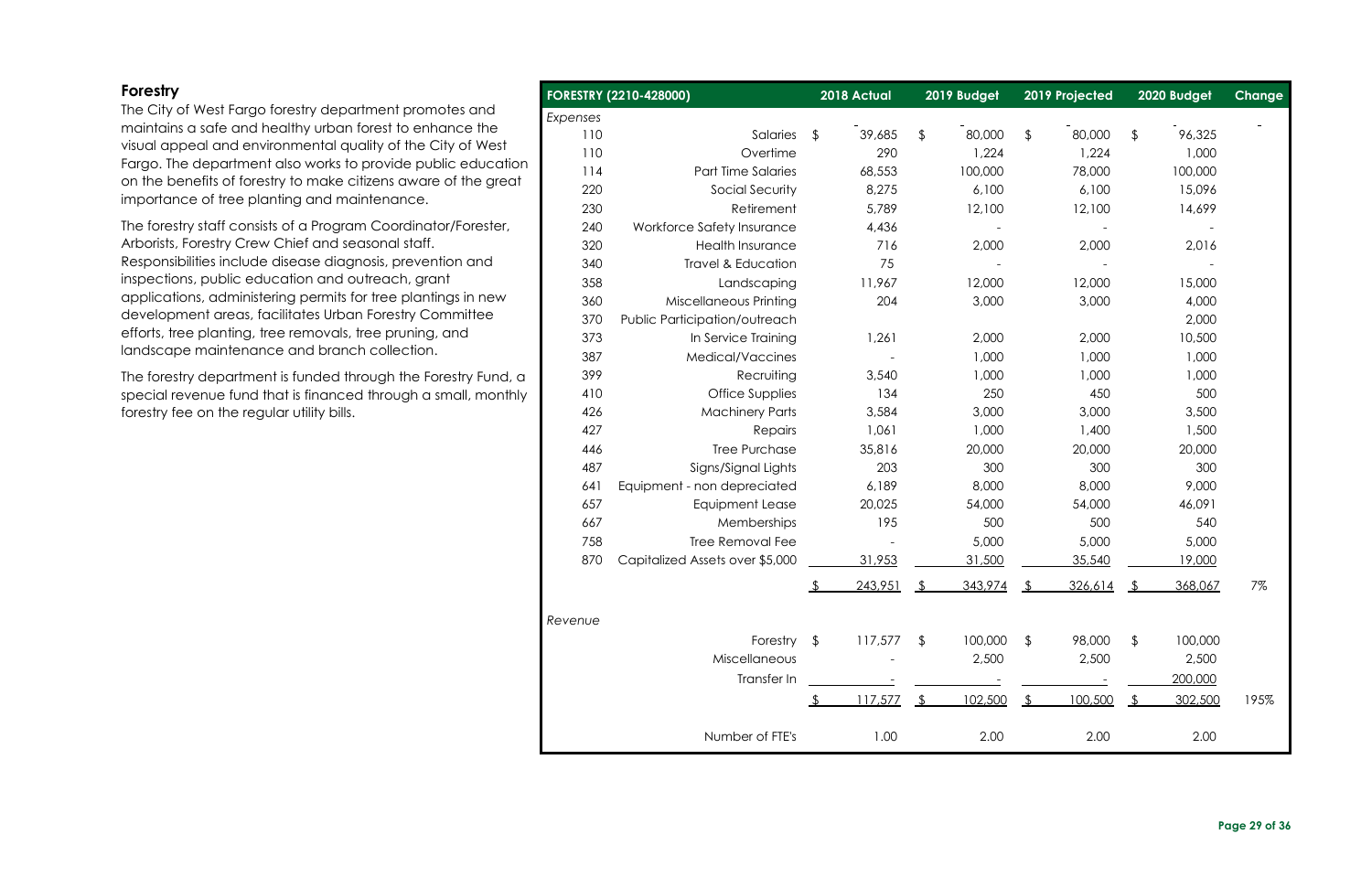The following funds are special revenue funds classified as non-major. Activity in these funds is minimal as a percentage of total special revenue fund activity. Budgets are balanced except for the transfer of excess prior year revenues out of the Gaming Fund to the General Fund and the Tourism and Events Committee.

#### <span id="page-29-0"></span>**Special Revenue Funds: Non-major funds**

|                                       | 2018 Actual | 2019 Budget | 2019 Projected | 2020 Budget | Change |
|---------------------------------------|-------------|-------------|----------------|-------------|--------|
| <b>Gaming Funds</b>                   |             | \$60,000    | \$60,000       | \$12,000    | $-80%$ |
| Municipal Highway Fund                | \$1,652,788 | \$1,600,000 | \$1,650,000    | \$1,731,428 | 8%     |
| <b>Tourism and Events</b>             | \$14,334    | \$32,500    | \$32,500       | \$32,750    | $1\%$  |
| <b>FM Convention Visitor's Bureau</b> | \$241,638   | \$210,000   | \$210,000      | \$210,000   | 0%     |
| Forestry                              | \$243,661   | \$345,091   | \$326,614      | \$368,067   | 7%     |
| City Utility                          | \$120,144   | \$150,000   | \$150,000      | \$130,000   | $-13%$ |
| Night to Unite                        | \$3,570     | \$5,500     | \$5,500        | \$5,200     | $-5%$  |
| West Fest                             | \$27,444    | \$27,000    | \$27,000       | \$26,500    | $-2%$  |
| Cruise Night                          | \$15,315    | \$14,000    | \$14,000       | \$14,000    | 0%     |
| <b>Asset Forfeitures</b>              | \$16,096    | \$50,000    | \$50,000       | \$30,000    | $-40%$ |

#### <span id="page-29-1"></span>**Vector Control**

The Capital Improvements fund is a special revenue fund whose primary source of revenue is the city sales tax. Seventy-five percent of a 2% sales and use tax imposed on all purchases gets transferred to this fund from the sales tax fund. The dedication of the tax is intended to be used toward infrastructure and improvements.

|                           | 2018 Actual |         | 2019 Budget |         | 2019 Projected |         | 2020 Budget |         | Change |
|---------------------------|-------------|---------|-------------|---------|----------------|---------|-------------|---------|--------|
| Expenses                  |             |         |             |         |                |         |             |         |        |
| Mosquito Control          |             | 115,454 |             | 100,000 |                | 100,000 |             | 100,000 | 0%     |
| Revenue                   |             |         |             |         |                |         |             |         |        |
| <b>Vector Collections</b> |             | 94,999  |             | 100,000 |                | 100,000 |             | 100,000 | $0\%$  |

#### <span id="page-29-2"></span>**Economic Development**

The Economic Development fund is a special revenue fund whose primary source of revenue is the city sales tax. Twenty-five percent of a 2% sales and use tax imposed on all purchases gets transferred to this fund from the sales tax fund. The dedication of the tax is intended to be used toward economic development and job creation.

|                      | 2018 Actual <sup>1</sup> | 2019 Budget | 2019 Projected | 2020 Budget | Change         |
|----------------------|--------------------------|-------------|----------------|-------------|----------------|
| Economic Development | ا 197,512,ار             | \$2,060,500 | \$2,060,500    | \$2,459,053 | 19%<br>, , , o |

#### <span id="page-29-3"></span>**Capital Improvements**

|                        | 2018 Actual     | 2019 Budget           | 2019 Projected       | 2020 Budget | <b>Change</b> |
|------------------------|-----------------|-----------------------|----------------------|-------------|---------------|
| Capital Improvements I | メウド<br>,432,625 | 100000<br>OUU,USO, \¢ | 100.000<br>.,62U,UUU | \$7,960,550 | 4/0           |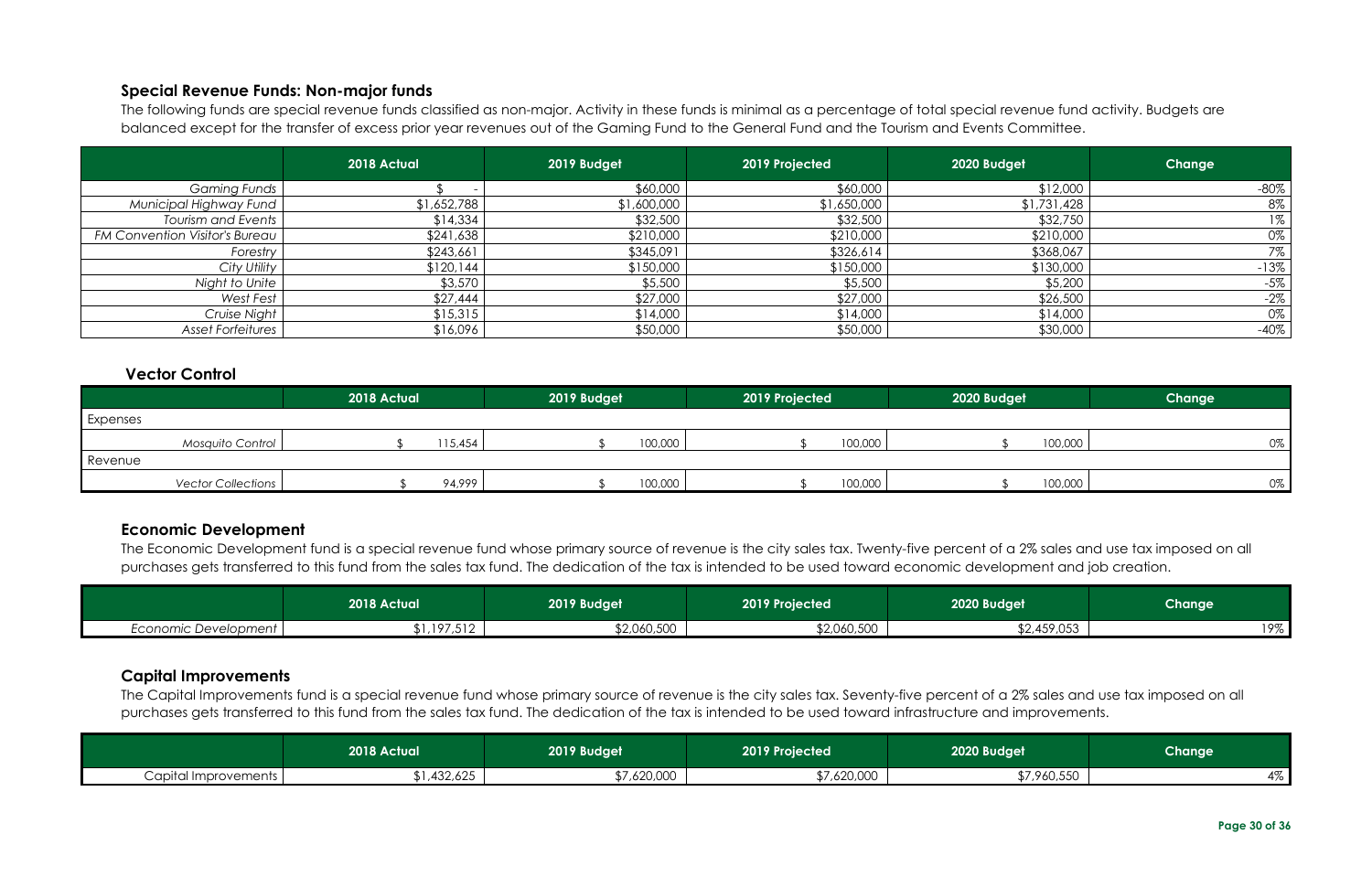#### **Tourism and Events**

<span id="page-30-1"></span>

|                         | 2018 Actual <sup>1</sup> | 2019 Budget | 2019 Projected | 2020 Budget | <b>Change</b> |
|-------------------------|--------------------------|-------------|----------------|-------------|---------------|
| South Facilities Hookup |                          | \$50,000    | \$50,000       | \$50,000    | 0%            |

<span id="page-30-0"></span>

| <b>TOURISM AND EVENTS</b>                                        | <b>Fund 2900</b> | <b>Fund 2800</b>    | <b>Fund 2805</b> | <b>Fund 2810</b> |              | <b>Fund 2815</b> | <b>Fund 2820</b> | <b>Fund 2140</b> | <b>Total Funds</b> |
|------------------------------------------------------------------|------------------|---------------------|------------------|------------------|--------------|------------------|------------------|------------------|--------------------|
|                                                                  |                  | Cruise              | West             | Taste of         | Arts         | Tree             | Street           | Tourism &        |                    |
|                                                                  | <b>Acct Code</b> | Night               | Fest             | West Fargo       | Social       | Lighting         | Fair             | Events           |                    |
| Revenues:                                                        |                  |                     |                  |                  |              |                  |                  |                  |                    |
| Interest                                                         | 361000           |                     |                  |                  |              |                  |                  | 340              | 340                |
| Sponsorships                                                     | 360100           | 12,000              | 17,000           |                  |              |                  | 5,000            |                  | 34,000             |
| <b>Parade Participation Fees</b><br><b>Softball Registration</b> | 375300<br>375400 |                     | 8,000<br>1,375   |                  |              |                  |                  |                  | 8,000              |
| <b>Vendor Fees</b>                                               | 382000           | 2,000               | 1,300            |                  |              |                  | 5,000            |                  | 1,375<br>8,300     |
| <b>Ticket Sales</b>                                              | 336400           |                     |                  | 2,500            |              |                  |                  |                  | 2,500              |
| <b>Total Revenues</b>                                            |                  | 14,000              | 27,675           | 2,500            | $\mathbf 0$  | $\mathbf 0$      | 10,000           | 340              | 54,515             |
|                                                                  |                  |                     |                  |                  |              |                  |                  |                  |                    |
| Expenditures: (456000)                                           |                  |                     |                  |                  |              |                  |                  |                  |                    |
| Advertising                                                      | 440              | 4,300               | 7,000            | 1,000            | 1,000        | 1,000            | 2,500            | 4,250            | 21,050             |
| Donations                                                        | 300              | 2,500               |                  |                  |              |                  |                  | 10,000           | 12,500             |
| Printing & Mailing                                               | 360              | 500                 | 500              | 500              |              |                  |                  | 1,500            | 3,000              |
| Culture & Recreation                                             | 517              | 6,700               | 19,000           | 500              | 1,500        | 1,500            | 5,000            | 2,500            | 36,700             |
| <b>Total Expenditures</b>                                        |                  | 14,000              | 26,500           | 2,000            | 2,500        | 2,500            | 7,500            | 18,250           | 73,250             |
| <b>Excess (Deficiency) of Revenues</b>                           |                  |                     |                  |                  |              |                  |                  |                  |                    |
| Over Expenditures                                                |                  | $\overline{0}$      | 1,175            | 500              | (2,500)      | (2,500)          | 2,500            | (17,910)         | (18, 735)          |
| Other Financing Sources (Uses):                                  |                  |                     |                  |                  |              |                  |                  |                  |                    |
| Transfers in                                                     | 383000           |                     |                  |                  |              |                  |                  | 10,000           | 10,000             |
|                                                                  |                  | $\mathsf{O}\xspace$ | $\overline{0}$   | $\mathsf{O}$     | $\mathsf{O}$ | $\overline{0}$   | $\overline{0}$   | 10,000           | 10,000             |
|                                                                  |                  |                     |                  |                  |              |                  |                  |                  |                    |
| Net Change in Fund Balances                                      |                  | $\overline{0}$      | 1,175            | 500              | (2,500)      | (2,500)          | 2,500            | (7,910)          | (8, 735)           |
| Fund Balances - Jan. 1                                           |                  | 11,673              | 31,015           |                  |              |                  |                  | 54,945           | 97,632             |
| Fund Balances End of Period                                      |                  | 11,673              | 32,190           | 500              | (2,500)      | (2,500)          | 2,500            | 47,035           | 88,897             |
| <b>South Facilities Hookup</b>                                   |                  |                     |                  |                  |              |                  |                  |                  |                    |
|                                                                  |                  |                     |                  |                  |              |                  |                  |                  |                    |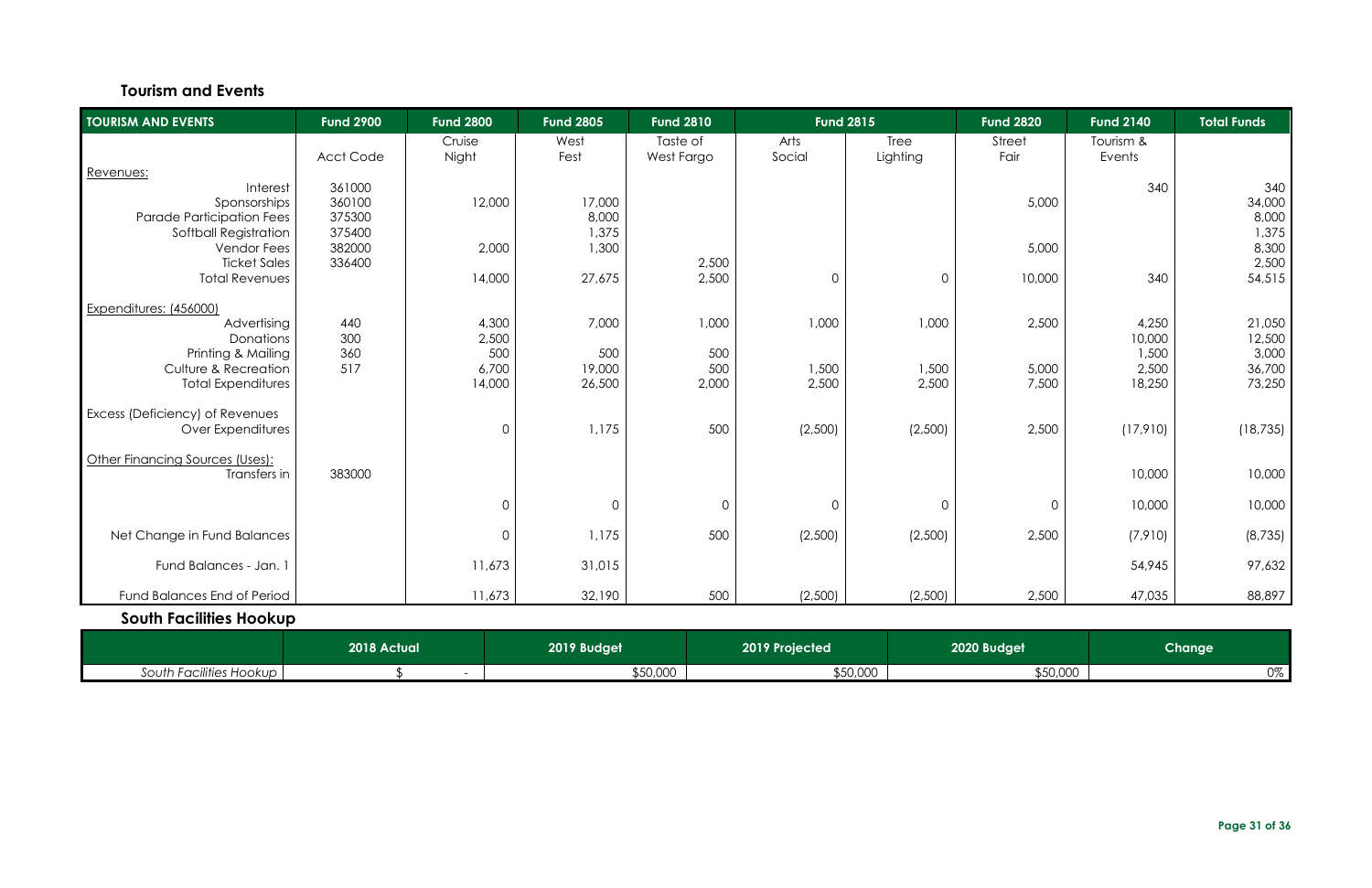## <span id="page-31-0"></span>**Debt Service Funds**

Debt service is the amount of money required over a period of time to repay debts. It includes repayment of: principal and interest, and lease payments (on business vehicles, for example). Below is a table of the 2019 budgeted revenue and expenses for the following open debt service funds for special assessment districts, TIF districts and water and sewer bonds. These debt services funds were used to finance a variety of city projects. The total expenditures represents total debt payments to be made in 2019 and total revenue represents project special assessment and TIF collections.

| <b>DEBT SERVICE</b><br><b>Description</b> |                | 318000         |                              | 710            |                | 720                | 740                      | <b>DEBT SERVICE</b>                           |               | 318000                    |                 | 710            |                | 720            | 740        |
|-------------------------------------------|----------------|----------------|------------------------------|----------------|----------------|--------------------|--------------------------|-----------------------------------------------|---------------|---------------------------|-----------------|----------------|----------------|----------------|------------|
|                                           |                | <b>Revenue</b> | Principal<br><b>Interest</b> |                | <b>Fees</b>    | <b>Description</b> |                          | <b>Revenue</b>                                | Principal     |                           | <b>Interest</b> |                | <b>Fees</b>    |                |            |
| RIB 2011C \$                              |                | 570,000.00     |                              | 430,000.00     | Ĵ.             | 221,625.00         | \$1,232.00               |                                               |               | RIB 2017A \$ 3,450,000.00 |                 | \$1,150,000.00 |                | \$1,359,912.56 | \$1,256.00 |
| RIB 2011B                                 | $\mathcal{F}$  | 200,000.00     | - ዩ                          | 175,000.00     | $\mathcal{S}$  | 2,800.00           | \$1,168.00               | Definitive Warrants 2017 \$10 million         |               |                           |                 | \$328,987.00   |                | 289,620.00     | $\sim$     |
| <b>RIB 2011A</b>                          | - \$           | 200,000.00     | <sup>\$</sup>                | 550,000.00     | <b>\$</b>      | 11,000.00          | \$1,068.00               |                                               |               | \$3,450,000.00            |                 | \$1,478,987.00 |                | \$1,649,532.56 | \$1,256.00 |
| 2006 Sidewalk \$                          |                | 7,000.00       |                              |                |                |                    |                          |                                               |               |                           |                 |                |                |                |            |
| <b>RIB 2008C</b>                          |                | 373,000.00     |                              | 465,000.00     |                | 64,170.00          | \$612.00                 | 2018A Refunding                               |               | \$1,666,500.00            |                 | \$2,015,000.00 | $\mathcal{L}$  | 198,337.50     | \$1,180.00 |
| RIB 2012B                                 |                | 285,000.00     |                              | 610,000.00     | - \$           | 16,040.00          | \$1,172.00               |                                               |               |                           |                 |                |                |                |            |
| GO 2009                                   | -\$            | 960,000.00     | \$                           | 780,000.00     | - \$           | 173,107.50         | \$1,004.00               | Definitive Warrants 2017 \$5 million          |               |                           |                 | \$161,825.94   | $\mathfrak{L}$ | 98,460.93      | $\sqrt{2}$ |
| <b>NDPFA 2009</b>                         | -\$            | 26,000.00      | \$                           | 15,000.00      | -S             | 20,677.50          | 133.34<br>$\sqrt[6]{2}$  |                                               |               | RIB 2018B \$ 1,360,000.00 |                 | 880,000.00     |                | \$1,210,787.56 | \$1,260.00 |
| <b>RIB 2009C</b>                          |                | 380,000.00     | $\mathfrak{P}$               | 345,000.00     | $\mathfrak{L}$ | 140,708.76         | $\mathfrak{L}$<br>612.00 |                                               |               | \$1,360,000.00            |                 | \$1,041,825.94 |                | \$1,309,248.49 | \$1,260.00 |
| RIB 2010 A (refund of 2003E & 2004A)      |                | 550,000.00     |                              |                |                |                    |                          |                                               |               |                           |                 |                |                |                |            |
| RIB 2010B                                 | - \$           | 366,000.00     | $\mathfrak{L}$               | 300,000.00     | <sup>\$</sup>  | 147,362.50         | \$1,228.00               | TIF WF 2nd & 3rd $$$                          |               | 95,000.00                 |                 |                |                |                |            |
| 2010 Sidewalk \$                          |                | 12,000.00      |                              | 50,000.00      | $\mathfrak{g}$ | 300.00             | \$1,218.00               | <b>TIF Sterling</b>                           |               | 320,000.00                |                 |                |                |                |            |
| RIB 2012A \$                              |                | 825,000.00     | $\mathcal{S}$                | 715,000.00     | $\mathfrak{L}$ | 336,762.50         | \$1,232.00               | <b>TIF Butler</b>                             | $\mathcal{S}$ | 1,100,000.00              |                 |                |                |                |            |
| 2012 Sidewalk \$                          |                | 11,500.00      | -S                           | 20,000.00      | - S            | 1,125.00           | \$1,226.00               | TIF Titan                                     | - S           | 400,000.00                |                 | 40,000.00      | - SS           | 11,755.00      | \$1,238.00 |
| RIB 2012C (Ref 2006B & 2005D)             |                | 750,000.00     |                              |                |                |                    |                          | TIF Meadow Brook/Sandhills 2018) \$           |               | 34,000.00                 |                 |                |                |                |            |
| RIB 2012D                                 | $\mathfrak{L}$ | 1,880,000.00   |                              | \$1,525,000.00 | - \$           | 657,320.00         |                          | \$1,236.00 2019A Refunding, funds 3349 & 3370 |               |                           |                 |                |                |                |            |
| 2012 Sales Tax                            | - \$           | 212,605.00     | \$                           | 185,000.00     | -S             | 26,375.00          | \$1,230.00               |                                               |               |                           |                 |                |                |                |            |
| <b>RIB 2013A</b>                          | - \$           | 966,000.00     |                              | 725,000.00     | -S             | 298,300.00         |                          | \$1,236.00 Other Debt Service                 |               |                           |                 |                |                |                |            |
| RIB 2013B                                 |                | 849,000.00     | $\mathcal{L}$                | 620,000.00     | $\mathcal{L}$  | 353,733.76         | \$1,240.00               | 2018 RIB Temp Financing                       |               |                           |                 |                |                | 789,563.85     |            |
| 2012 Sidewalk District (6050)             | - \$           | 29,000.00      |                              |                |                |                    |                          | 2018 RIB Temp Financing                       |               |                           |                 |                |                | 179,226.15     |            |
| <b>RIB 2014A</b>                          | $\mathfrak{L}$ | 1,225,000.00   | $\mathfrak{L}$               | 845,000.00     | $\mathfrak{L}$ | 412,775.00         | \$1,240.00               | W&S Rev Bonds of 2012                         |               |                           |                 | 455,000.00     |                | 207,897.26     | \$1,028.00 |
| RIB 2014B                                 |                | \$1,453,000.00 |                              | 925,000.00     | ՟հ             | 561,860.00         | \$1,244.00               | W&S Rev Bonds of 2009                         |               |                           |                 | 235,000.00     |                | 372,508.76     | \$1,044.00 |
| <b>RIB 2015A</b>                          |                | \$1,810,000.00 |                              | \$1,325,000.00 | <sup>\$</sup>  | 865,875.00         | \$1,248.00               |                                               |               |                           |                 | 690,000.00     | -S             | 580,406.02     | \$2,072.00 |
| RIB 2015B                                 |                | \$1,700,000.00 |                              | \$1,050,000.00 | <sup>\$</sup>  | 697,350.00         | \$1,248.00               |                                               |               |                           |                 |                |                |                |            |
| <b>RIB 2016A</b>                          |                | \$1,840,000.00 |                              | \$1,310,000.00 |                | 766,668.76         | \$1,252.00               |                                               |               |                           |                 |                |                |                |            |
|                                           |                |                |                              |                |                |                    |                          |                                               |               |                           |                 |                |                |                |            |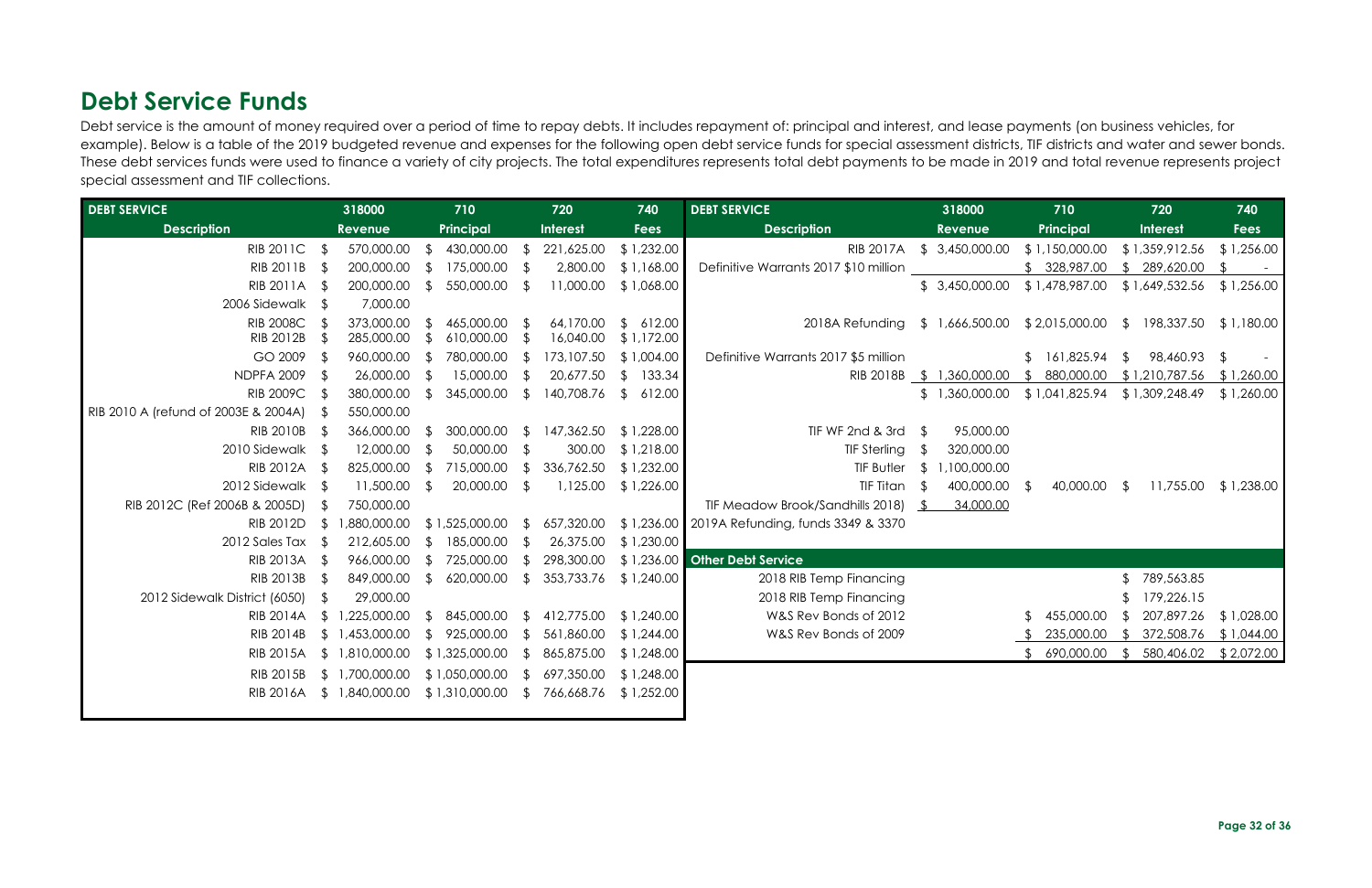## <span id="page-32-0"></span>**Proprietary Funds and Other Funds**

The City of West Fargo has three proprietary funds – sanitation, water and sewer – that are supported through user fees collected monthly through the utility bill.

• The City of West Fargo collects a tree deposit from owners of newly built residential properties to cover the cost of installing trees in the boulevards adjacent to their properties. Once the homeowner plants the tree, they are able to receive the deposit back from the City through the Tree Planting Fund. The 2020 budgeted number has also been adjusted to reflect a transfer from the Tree Planting Fund to the Forestry Department to cover additional tree planting expenses in the City of West Fargo.

| <b>Tree Planting</b><br>2018 Actualı |                    | 2019 Budget | 2019 Projected      | 2020 Budget | Change                   |
|--------------------------------------|--------------------|-------------|---------------------|-------------|--------------------------|
| Tree Plantina<br><b>II つつ</b>        | ma ar<br>– 2,004 ل | \$40,000    | ∩∩ח ח⊿\$<br>,40,000 | \$200,000   | 100 <sub>0</sub><br>4UU% |

• The City assists the West Fargo Park District with the administrative process of assessing and collecting of special assessment districts they create. The funds are collected by the county through property tax statements and the funds are then transferred to the City for the City to transfer the funds to the West Fargo Park District

| <b>WF Park District Districts</b> | 2018 Actual | 2019 Budget | 2019 Projected   | 2020 Budget | Change!                        |
|-----------------------------------|-------------|-------------|------------------|-------------|--------------------------------|
| <b>WF Park District Districts</b> | \$425,646   |             | 129<br>\$399,129 | \$371,000   | $\overline{\phantom{a}}$<br>70 |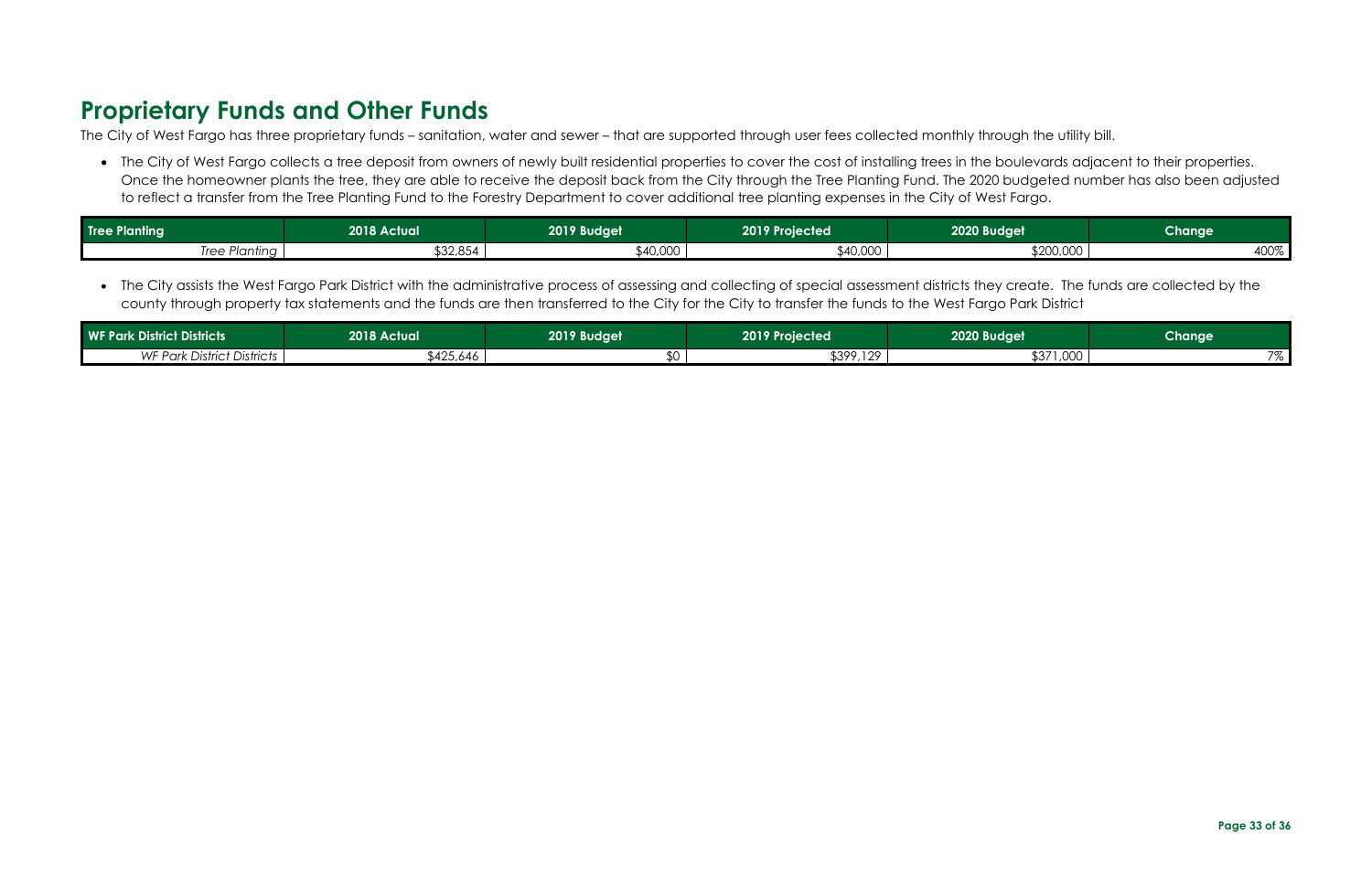#### **Page 34 of 36**

#### <span id="page-33-0"></span>**Sanitation**

The City of West Fargo sanitation division, under the public works department, is funded through user fees for the collection and disposal of household, commercial and industrial waste. The fees for garbage and recycling collection vary on the type of structure and on the volume and number of pickups per month. Currently, for a household dwelling the base charge is \$17.50 per month for weekly collections of garbage.

The sanitation division staff includes a Sanitation Manager, Sanitation Foreman, Sanitation Operators and a Sanitation Welder Technician. Responsibilities include residential and commercial garbage collection, coordination with recycling contractor, roll-off rentals, Transfer Station and inert landfill management, repairs, and consults with new and existing businesses on solid waste disposal problems.

|                       | HEALTH AND SANITATION ENTERPRISE (6010-450200) | 2018 Actual  | 2019 Budget              |               | 2019 Projected | 2020 Budget Change        |     |
|-----------------------|------------------------------------------------|--------------|--------------------------|---------------|----------------|---------------------------|-----|
| Revenue               |                                                |              |                          |               |                |                           |     |
| 344200                | Garbage Collections \$3,206,613                |              | \$3,000,000              | $\frac{1}{2}$ | 4,300,800      | \$3,377,839               |     |
| 344400                | Inert Landfill                                 | 33,587       | 30,000                   |               | 30,000         | 30,000                    |     |
| 344600                | <b>Dumpster Collections</b>                    | 162,757      | 140,000                  |               | 140,000        | 1,179,480                 |     |
| 344700                | <b>Tipping Fees</b>                            | 45,014       | 40,000                   |               | 40,000         | 61,391                    |     |
| 360000                | Miscellaneous                                  | 14,942       | 7,500                    |               | 7,500          | 7,500                     |     |
| <b>Total Revenues</b> |                                                | \$3,462,913  | \$3,217,500              | \$            | 4,518,300      | \$4,656,210               | 45% |
| Expenses              |                                                |              |                          |               |                |                           |     |
| 110                   | Salaries \$                                    | 811,901      | $\sqrt[6]{2}$<br>790,000 | \$            | 885,000        | 861,141<br>$\mathfrak{L}$ |     |
| 110                   | Overtime                                       | 27,738       |                          |               | 75,000         | 25,000                    |     |
| 220                   | Social Security                                | 57,901       | 61,000                   |               | 68,000         | 67,790                    |     |
| 230                   | Retirement                                     | 110,232      | 121,000                  |               | 121,000        | 131,410                   |     |
| 240                   | Workforce Safety Insurance                     | 38,613       | 40,000                   |               | 19,000         | 3,961                     |     |
| 250                   | Unemployment                                   | 2,537        |                          |               |                |                           |     |
| 320                   | <b>Health Insurance</b>                        | 105,899      | 125,000                  |               | 125,000        | 163,792                   |     |
| 352                   |                                                | 1,057        |                          |               | 1,500          | 1,500                     |     |
| 355                   | Heat                                           |              | 1,500                    |               |                |                           |     |
|                       | Landfill                                       | 1,068,006    | 1,100,000                |               | 1,050,000      | 1,197,000                 |     |
| 357                   | Non-Landfill Disposal                          |              | 12,000                   |               | 12,000         | 12,000                    |     |
| 360                   | Misc. Printing and Mailing                     | 4,390        | 3,000                    |               | 3,000          | 4,000                     |     |
| 373                   | In Service Training                            | 1,372        | 4,000                    |               | 4,000          | 4,000                     |     |
| 386                   | License Fees                                   |              | 250                      |               | 250            | 250                       |     |
| 387                   | Medical/Vaccines                               | 135          | 2,000                    |               | 2,000          | 2,000                     |     |
| 399                   | Recruitment/Employee Testing                   | 836          | 500                      |               | 500            | 500                       |     |
| 410                   | Office Supplies                                | 1,085        | 1,000                    |               | 1,000          | 1,200                     |     |
| 420                   | Operation & Maintenance                        | 5,589        | 10,000                   |               | 10,000         | 10,000                    |     |
| 422                   | Uniforms                                       | 7,397        | 9,000                    |               | 9,000          | 9,000                     |     |
| 424                   | Gas and Oil                                    | 140,372      | 130,000                  |               | 142,000        | 145,000                   |     |
| 427                   | Repairs                                        | 61,922       | 90,000                   |               | 90,000         | 90,000                    |     |
| 433                   | <b>Shop Supplies</b>                           | 7,022        | 5,500                    |               | 5,500          | 6,000                     |     |
| 444                   | <b>Property Damage-Repairs</b>                 | 531          |                          |               |                |                           |     |
| 490                   | Miscellaneous                                  |              | 1,000                    |               | 1,000          | 1,000                     |     |
| 497                   | Technology                                     | 9,985        | 5,000                    |               | 5,000          | 5,000                     |     |
| 639                   | <b>Safety Expenses</b>                         | 1,862        | 3,000                    |               | 3,000          | 3,000                     |     |
| 641                   | Equipment-non depreciated                      |              | 13,000                   |               | 13,000         | 13,000                    |     |
| 653                   | Capital Improvements                           |              |                          |               |                | 24,000                    |     |
| 665                   | Dumpsters/Bins                                 | 40,664       | 42,000                   |               | 42,000         | 42,000                    |     |
| 870                   | <b>Capitalized Assets</b>                      | 29,490       | 52,000                   |               | 52,950         | 180,000                   |     |
| 912                   | Clean up Week                                  |              | 1,000                    |               | 1,000          | 1,000                     |     |
| 913                   | Tire Purchases and Repair                      | 37,365       | 45,000                   |               | 45,000         | 45,000                    |     |
| 914                   | Dumpster Repair                                | 15,493       | 25,000                   |               | 25,000         | 25,000                    |     |
| 916                   | Recycle Expense                                | 764,828      | 752,000                  |               | 861,400        | 775,000                   |     |
| 890                   | Transfers Out                                  |              |                          |               |                | 184,734                   |     |
| 420                   | <b>Building &amp; Grounds Ops</b>              | 17,371       | 18,000                   |               | 18,000         | 18,000                    |     |
| <b>Total Expenses</b> |                                                | \$3,371,593  | \$3,462,750              | \$            | 3,691,100      | \$4,052,278               | 17% |
|                       |                                                | 91,320<br>\$ | \$<br>(245, 250)         | $\frac{1}{2}$ | 827,200        | \$<br>603,932             |     |
|                       | Number of FTE's                                |              | 20                       | 18            |                | 19<br>18                  |     |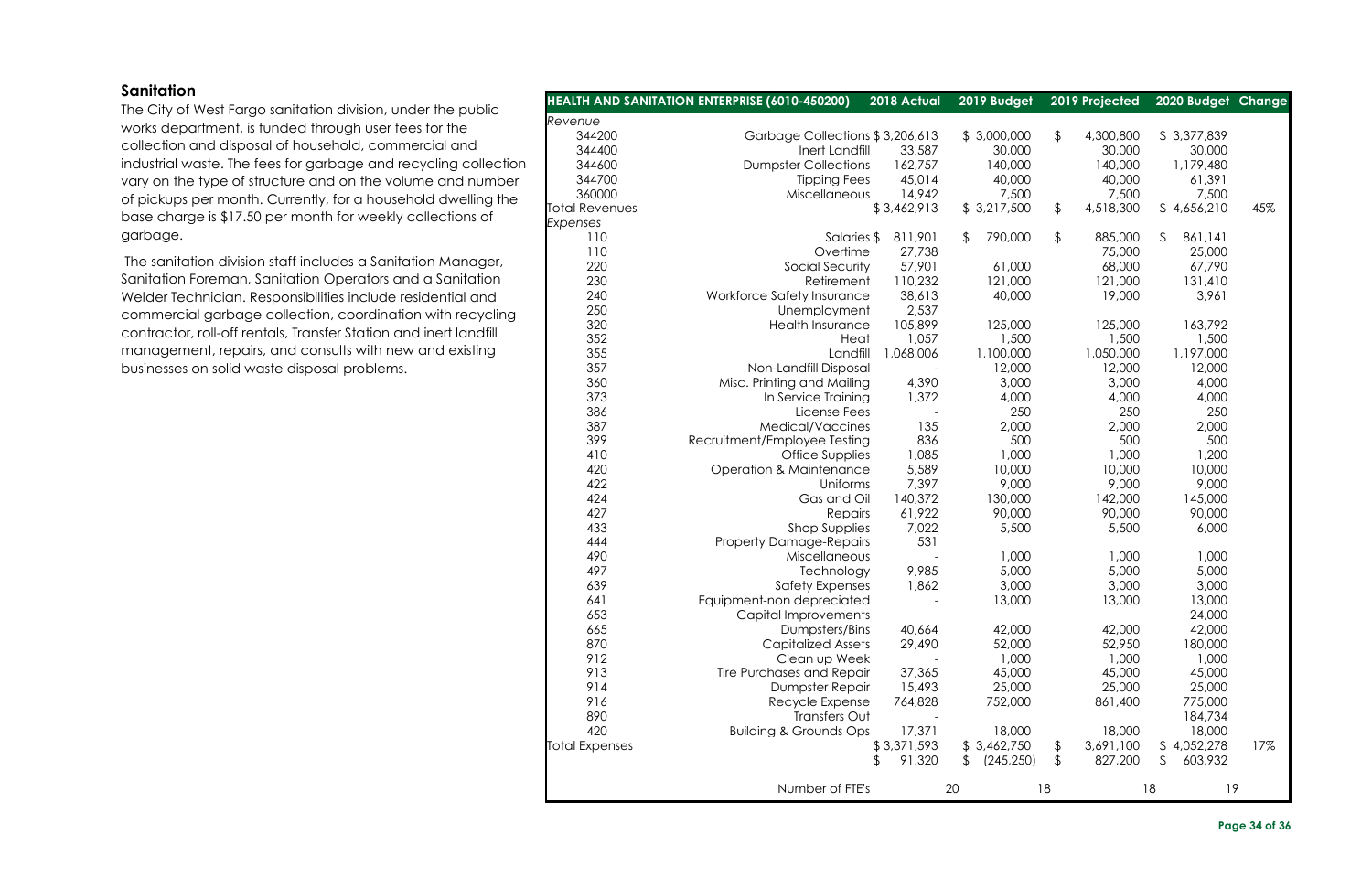#### <span id="page-34-0"></span>**Water**

The City of West Fargo water division, under the public works department, is funded through user fees for the supply of water. The fees for water are a monthly service fee of \$7 please \$7 for every 1,000 gallons of water consumed.

The water division staff includes a Water Foreman, Water Crew Chiefs, Public Works Technicians and various support staff. Responsibilities include overseeing projects operations, and maintenance of water distribution systems and fire hydrants, inspecting construction projects and excavation permits, repairing hydrants, valves and meters, locating city-owned utilities, and maintaining the city's SCADA system.

|            | <b>WATER ENTERPRISE (6020-450000)</b>                                                                                   | 2018 Actual                                                                    | 2019 Budget                                                                   |                         | 2019 Projected                                                | 2020 Budget                                                                     | Change     |
|------------|-------------------------------------------------------------------------------------------------------------------------|--------------------------------------------------------------------------------|-------------------------------------------------------------------------------|-------------------------|---------------------------------------------------------------|---------------------------------------------------------------------------------|------------|
| Revenue    |                                                                                                                         |                                                                                |                                                                               |                         |                                                               |                                                                                 |            |
|            | Fees<br><b>Water Charges</b><br><b>BAB Interest Buy down</b><br>Miscellaneous<br>Rent<br><b>SE Cass Water Resources</b> | $\mathfrak{L}$<br>118,090<br>7,267,586<br>64,515<br>62,171<br>20,255<br>38,684 | 120,000<br>$\mathbb{S}$<br>8,000,000<br>127,000<br>70,000<br>20,000<br>50,000 | $\sqrt[6]{\frac{1}{2}}$ | 120,000<br>7,100,000<br>127,000<br>70,000<br>20,000<br>50,000 | 120,000<br>$\mathfrak{L}$<br>8,000,000<br>127,000<br>70,000<br>20,000<br>50,000 |            |
|            | Sump Pump Variance<br>Permits                                                                                           | 38,363<br>12,285                                                               | 40,000<br>15,000                                                              |                         | 38,000<br>15,000                                              | 40,000<br>15,000                                                                |            |
|            | <b>Total Revenues</b>                                                                                                   | \$7,621,949                                                                    | \$8,442,000                                                                   | $\sqrt[6]{\frac{1}{2}}$ | 7,540,000                                                     | \$8,442,000                                                                     | 0%         |
| Expenses   |                                                                                                                         |                                                                                |                                                                               |                         |                                                               |                                                                                 |            |
| 110        | Salaries                                                                                                                | \$1,291,170                                                                    | \$1,339,000                                                                   | \$                      | 1,334,000                                                     | \$1,377,938                                                                     |            |
| 110<br>114 | Overtime<br><b>Part-time Salaries</b>                                                                                   | 34,729<br>10,511                                                               | 40,907<br>18,500                                                              |                         | 40,907<br>18,500                                              | 30,000<br>18,500                                                                |            |
| 209        | Classified ads                                                                                                          |                                                                                | 500                                                                           |                         | 500                                                           | 500                                                                             |            |
| 220        | Social Security                                                                                                         | 92,571                                                                         | 102,600                                                                       |                         | 102,600                                                       | 109,122                                                                         |            |
| 230        | Retirement                                                                                                              | 171,008                                                                        | 208,000                                                                       |                         | 195,000                                                       | 210,273                                                                         |            |
| 240        | Workforce Safety Insurance                                                                                              | 14,981                                                                         | 15,000                                                                        |                         | 6,900                                                         | 6,338                                                                           |            |
| 250        | Unemployment                                                                                                            | 4,169                                                                          |                                                                               |                         |                                                               |                                                                                 |            |
| 313        | Engineering                                                                                                             | 10,609                                                                         |                                                                               |                         |                                                               |                                                                                 |            |
| 320<br>323 | <b>Health Insurance</b><br>Liability Insurance                                                                          | 165,506<br>128,503                                                             | 217,500                                                                       |                         | 175,000                                                       | 211,882                                                                         |            |
| 335        | Water Testing                                                                                                           | 5,850                                                                          | 39,000                                                                        |                         | 39,000                                                        | 40,000                                                                          |            |
| 340        | Travel & Education                                                                                                      | 142                                                                            |                                                                               |                         |                                                               |                                                                                 |            |
| 345        | <b>Water Purchases</b>                                                                                                  | 3,268,935                                                                      | 3,605,000                                                                     |                         | 3,408,000                                                     | 3,800,000                                                                       |            |
| 351        | Lights/Electricity                                                                                                      | 390,880                                                                        |                                                                               |                         |                                                               |                                                                                 |            |
| 356        | Telephone                                                                                                               | 40,215                                                                         | 13,250                                                                        |                         | 28,000                                                        | 23,000                                                                          |            |
| 360<br>373 | Misc. Printing & Mailing<br>In Service Training                                                                         | 97,833<br>14,758                                                               | 93,000<br>10,000                                                              |                         | 93,000<br>13,500                                              | 93,000<br>15,000                                                                |            |
| 382        | Radio Repair                                                                                                            | 419                                                                            | 500                                                                           |                         | 500                                                           | 500                                                                             |            |
| 387        | Medical/Vaccines                                                                                                        | 169                                                                            | 375                                                                           |                         | 375                                                           | 375                                                                             |            |
| 394        | Gravel and Mix                                                                                                          | 6,249                                                                          | 40,000                                                                        |                         | 40,000                                                        | 40,000                                                                          | <b>WA</b>  |
| 399        | Recruitment                                                                                                             | 3,307                                                                          | 500                                                                           |                         | 500                                                           | 500                                                                             | 657        |
| 410        | Office Supplies                                                                                                         | 5,030                                                                          | 2,000                                                                         |                         | 2,000                                                         | 2,500                                                                           | 667        |
| 412<br>419 | Locates<br>Operation/Maintenance new                                                                                    | 37,118<br>13,222                                                               | 20,000<br>10,000                                                              |                         | 20,000<br>10,000                                              | 20,000<br>10,000                                                                | 751        |
| 420        | Operation/Maintenance new                                                                                               | 37,661                                                                         | 30,000                                                                        |                         | 30,000                                                        | 30,000                                                                          | 822        |
| 422        | Uniforms                                                                                                                | 6,470                                                                          | 4,625                                                                         |                         | 4,625                                                         | 4,625                                                                           | 825<br>826 |
| 423        | Chemicals                                                                                                               |                                                                                | 30,000                                                                        |                         | 30,000                                                        |                                                                                 | 864        |
| 424        | Gas and Oil                                                                                                             | 85,302                                                                         | 67,500                                                                        |                         | 67,500                                                        | 85,000                                                                          | 865        |
| 427        | Repairs                                                                                                                 | 79,712                                                                         | 40,000                                                                        |                         | 40,000                                                        | 65,000                                                                          | 870        |
| 430<br>431 | Alarms/SCADA<br>Lab Supplies                                                                                            | 17,395<br>2,893                                                                | 5,000<br>1,000                                                                |                         | 5,000<br>1,000                                                | 15,000<br>1,500                                                                 | 890        |
| 432        | Tools                                                                                                                   | 20,925                                                                         | 15,000                                                                        |                         | 15,000                                                        | 15,000                                                                          | 913        |
| 433        | <b>Shop Supplies</b>                                                                                                    | 17,345                                                                         | 9,000                                                                         |                         | 9,000                                                         | 13,000                                                                          | Tot        |
| 438        | Repair to Water Lines                                                                                                   | 128,342                                                                        | 135,000                                                                       |                         | 135,000                                                       | 150,000                                                                         |            |
| 444        | <b>Property Damage-Repairs</b>                                                                                          | 10                                                                             |                                                                               |                         |                                                               |                                                                                 | Del        |
| 448        | <b>Diversion Expense</b>                                                                                                | 1,523                                                                          |                                                                               |                         |                                                               |                                                                                 | 710<br>720 |
| 490        | Miscellaneous                                                                                                           | 4,716                                                                          | 2,500                                                                         |                         | 2,500                                                         | 4,000                                                                           | 740        |
| 497<br>527 | Technology<br><b>Utilities</b>                                                                                          | 78,451<br>768                                                                  | 32,500                                                                        |                         | 32,500                                                        | 35,000                                                                          | Tot        |
| 639        | <b>Safety Expenses</b>                                                                                                  | 4,693                                                                          | 7,500                                                                         |                         | 7,500                                                         | 8,000                                                                           | Tot        |
| 641        | Equipment-Non Depreciated                                                                                               |                                                                                | 4,500                                                                         |                         | 4,500                                                         | 4,500                                                                           |            |
| 653        | <b>Capital Improvements</b>                                                                                             |                                                                                | 10,000                                                                        |                         | 10,000                                                        |                                                                                 | <b>Net</b> |
|            |                                                                                                                         |                                                                                |                                                                               |                         |                                                               |                                                                                 |            |

|                                                                                                                                                                      | <b>WATER ENTERPRISE (CONTINUED)</b>                                                                                                                                                                                                                                      | 2018 Actual                                                                 | 2019 Budget                                                               | 2019 Projected                                                                                | 2020 Budget                                                                | <b>Change</b> |
|----------------------------------------------------------------------------------------------------------------------------------------------------------------------|--------------------------------------------------------------------------------------------------------------------------------------------------------------------------------------------------------------------------------------------------------------------------|-----------------------------------------------------------------------------|---------------------------------------------------------------------------|-----------------------------------------------------------------------------------------------|----------------------------------------------------------------------------|---------------|
| 657                                                                                                                                                                  | Equipment Lease                                                                                                                                                                                                                                                          | 10,013                                                                      | 25,000                                                                    | 25,000                                                                                        | 20,025                                                                     |               |
| 667<br>751<br>822<br>825<br>826<br>864<br>865<br>870<br>890<br>913                                                                                                   | Memberships<br>Pub/tech manuals/software<br>Fees for State Health Dept.<br><b>Lift Station Repair</b><br>Storm sewer Lift station<br>Equipment over \$5,000<br>Vehicles - over \$5,000<br>Capitalized Assets - Over \$5,000<br>Transfers Out<br>Tire Purchase and Repair | 8,813<br>160<br>1,336<br>2,373<br>166,201<br>1,704,785<br>4,161             | 5,000<br>3,250<br>2,500<br>95,000                                         | 5,000<br>3,250<br>2,500<br>97,555                                                             | 9,000<br>3,250<br>2,500<br>55,000<br>55,985                                |               |
|                                                                                                                                                                      | <b>Total Operating Expenses</b>                                                                                                                                                                                                                                          | \$8,191,932                                                                 | \$6,300,507                                                               | $\mathfrak{L}$<br>6,055,712                                                                   | \$6,585,813                                                                | 5%            |
| Debt Services<br>710<br>Principal<br>720<br>Interest<br>740<br>Service Charaes<br><b>Total Debt Service</b><br><b>Total Expenses</b><br><b>Net Surplus/(Deficit)</b> |                                                                                                                                                                                                                                                                          | 430,000<br>430,271<br>1,646<br>861,917<br>£<br>\$9,053,849<br>\$(1,431,900) | 665,000<br>605,500<br>3,000<br>\$1,273,500<br>\$7.574.007<br>867,993<br>S | 665,000<br>605,500<br>3,000<br>\$<br>1,273,500<br>$\mathcal{L}$<br>7,329,212<br>\$<br>210,788 | 690,000<br>580,406<br>2,072<br>\$1,272,478<br>\$7,858,291<br>583,709<br>S. | 0%<br>4%      |
|                                                                                                                                                                      | Number of FTE's                                                                                                                                                                                                                                                          | 24                                                                          | 22                                                                        | 22                                                                                            | 23                                                                         |               |